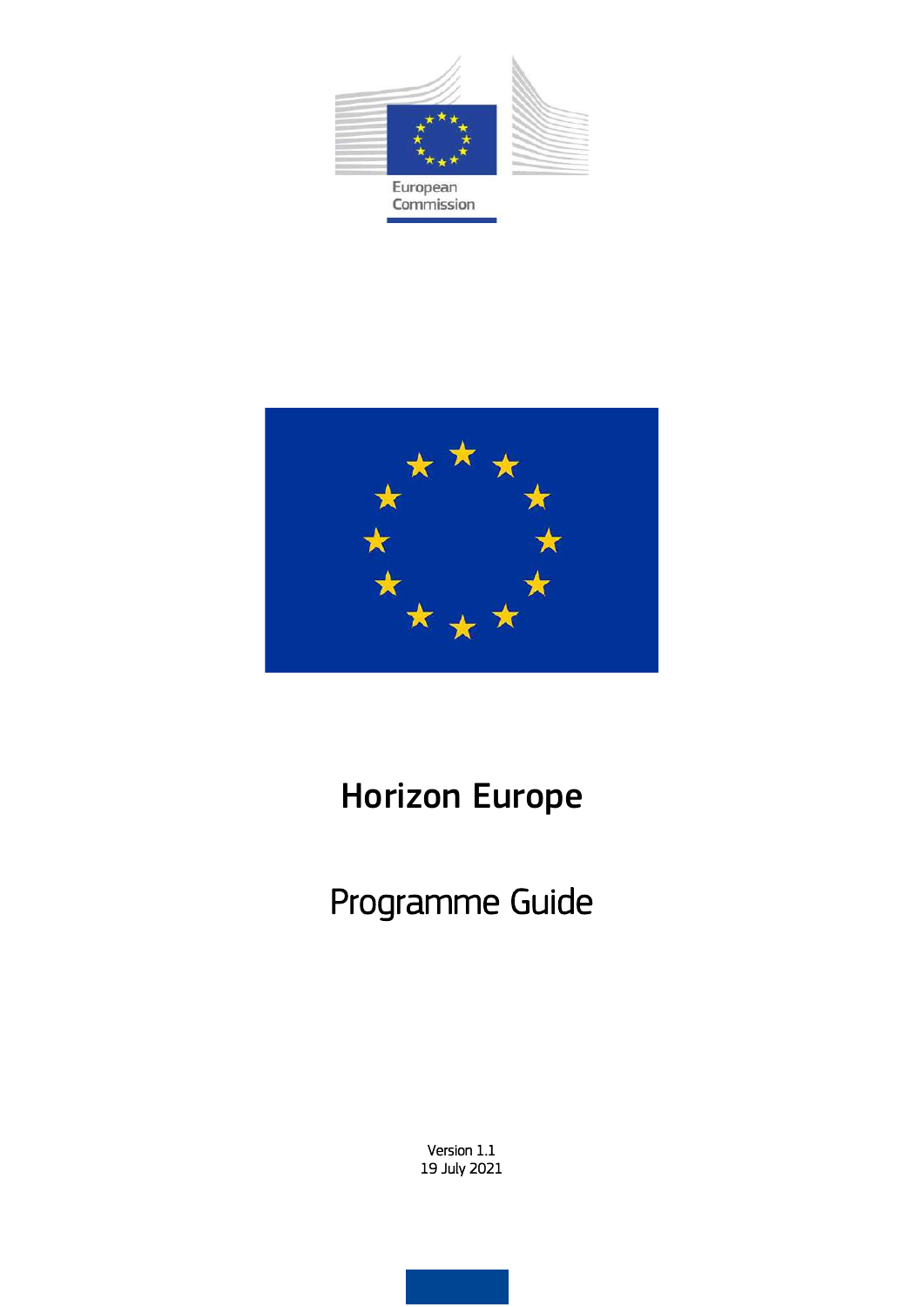| <b>HISTORY OF CHANGES</b> |                            |                                           |  |  |  |  |
|---------------------------|----------------------------|-------------------------------------------|--|--|--|--|
| <b>Version</b>            | <b>Publication</b><br>date | <b>Changes</b>                            |  |  |  |  |
| 1.0                       | 17.06.2021                 | Initial version<br>$\blacksquare$         |  |  |  |  |
| 1.1                       | 19.07.2021                 | • Updated section 'Other third countries' |  |  |  |  |
|                           |                            | ٠                                         |  |  |  |  |
|                           |                            | ٠                                         |  |  |  |  |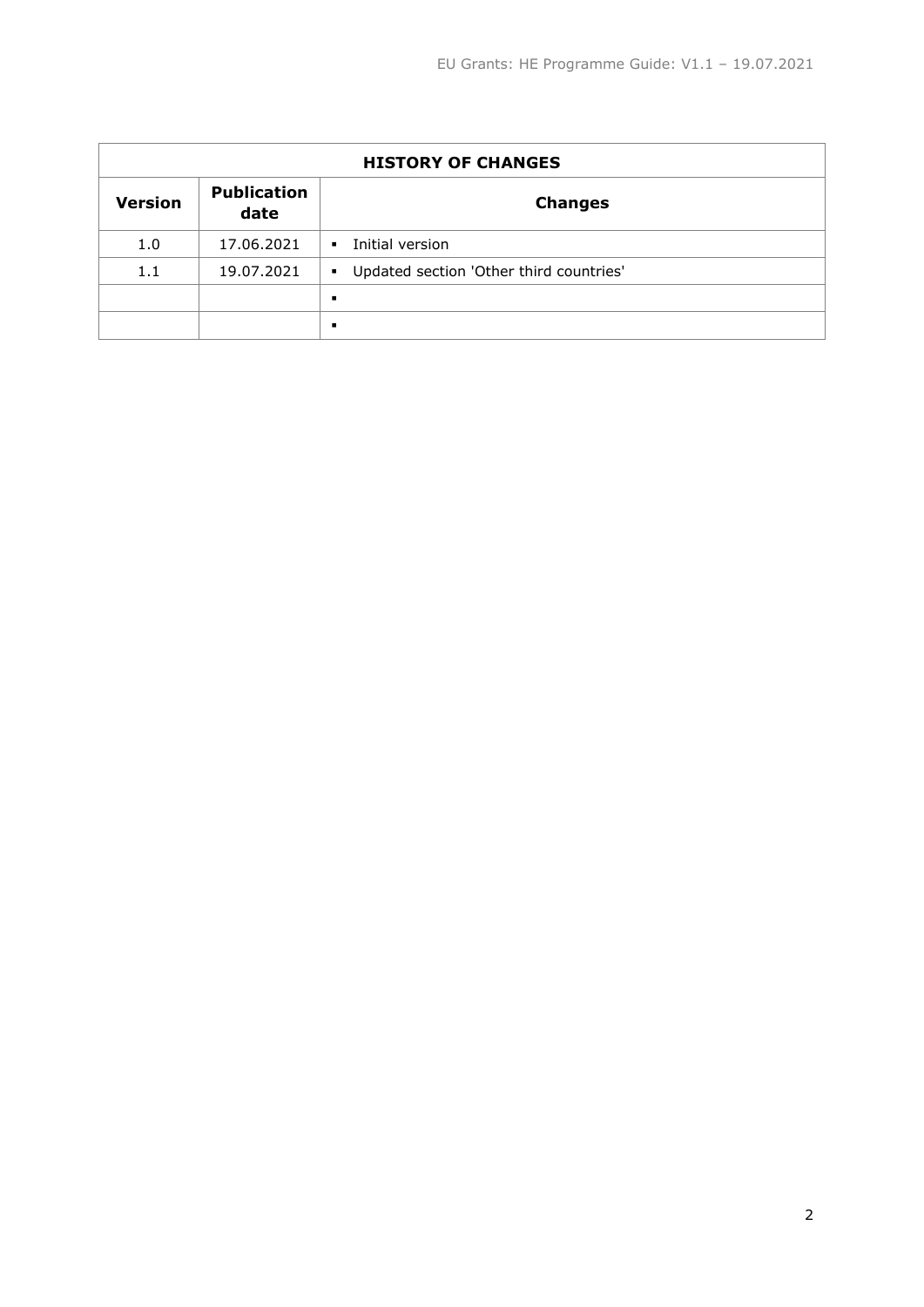# **Table of contents**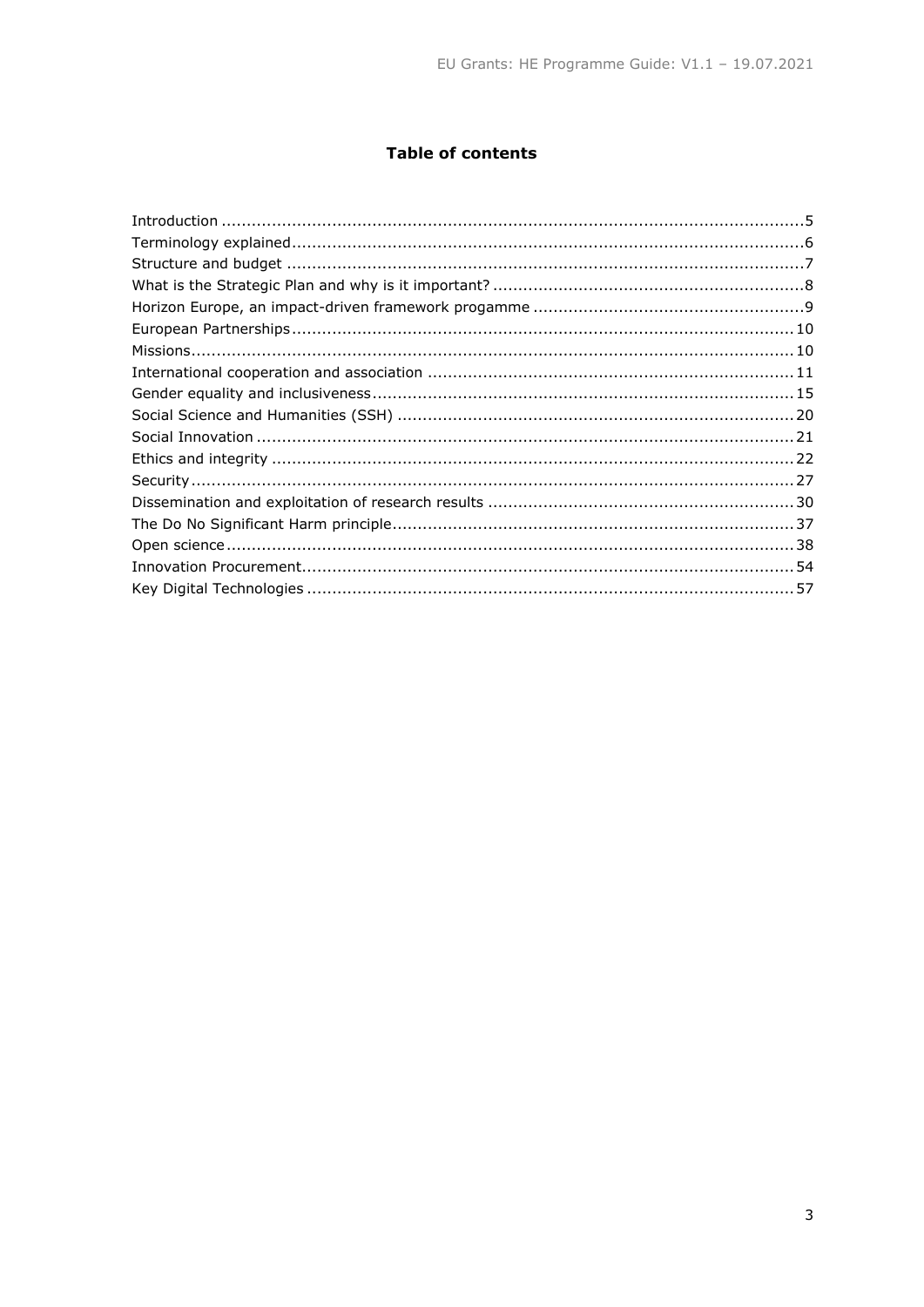| <b>Abbreviations and acronyms</b> |                                                           |  |  |  |  |  |
|-----------------------------------|-----------------------------------------------------------|--|--|--|--|--|
| <b>AC</b>                         | Associated country/countries associated to Horizon Europe |  |  |  |  |  |
| <b>ERA</b>                        | European Research Area                                    |  |  |  |  |  |
| <b>ERC</b>                        | European Research Council                                 |  |  |  |  |  |
| <b>EIC</b>                        | European Innovation Council                               |  |  |  |  |  |
| <b>EIT</b>                        | European Institute of Innovation and Technology           |  |  |  |  |  |
| <b>FP</b>                         | HE Framework Programme                                    |  |  |  |  |  |
| FR.                               | <b>EU Financial Regulation</b>                            |  |  |  |  |  |
| <b>GA</b>                         | Grant agreement                                           |  |  |  |  |  |
| <b>HE</b>                         | Horizon Europe Programme                                  |  |  |  |  |  |
| IP(R)                             | Intellectual property (rights)                            |  |  |  |  |  |
| <b>JRC</b>                        | European Commission Joint Research Centre                 |  |  |  |  |  |
| <b>KIC</b>                        | Knowledge and innovation community                        |  |  |  |  |  |
| <b>MFF</b>                        | EU's Multi-annual financial framework                     |  |  |  |  |  |
| <b>MS</b>                         | EU Member State(s)                                        |  |  |  |  |  |
| <b>MSCA</b>                       | Marie Skłodowska-Curie Actions                            |  |  |  |  |  |
| <b>OS</b>                         | Open science                                              |  |  |  |  |  |
| <b>NCP</b>                        | National contact point                                    |  |  |  |  |  |
| <b>PCP</b>                        | Pre-commercial procurement                                |  |  |  |  |  |
| PPI.                              | Public procurement of innovative solutions                |  |  |  |  |  |
| <b>RRI</b>                        | Responsible research and innovation                       |  |  |  |  |  |
| <b>SMEs</b>                       | Small and medium-sized enterprises                        |  |  |  |  |  |
| <b>SP</b>                         | HE Specific Programme                                     |  |  |  |  |  |
| <b>SSH</b>                        | Social sciences and humanities                            |  |  |  |  |  |
| <b>WP</b>                         | EU work programme                                         |  |  |  |  |  |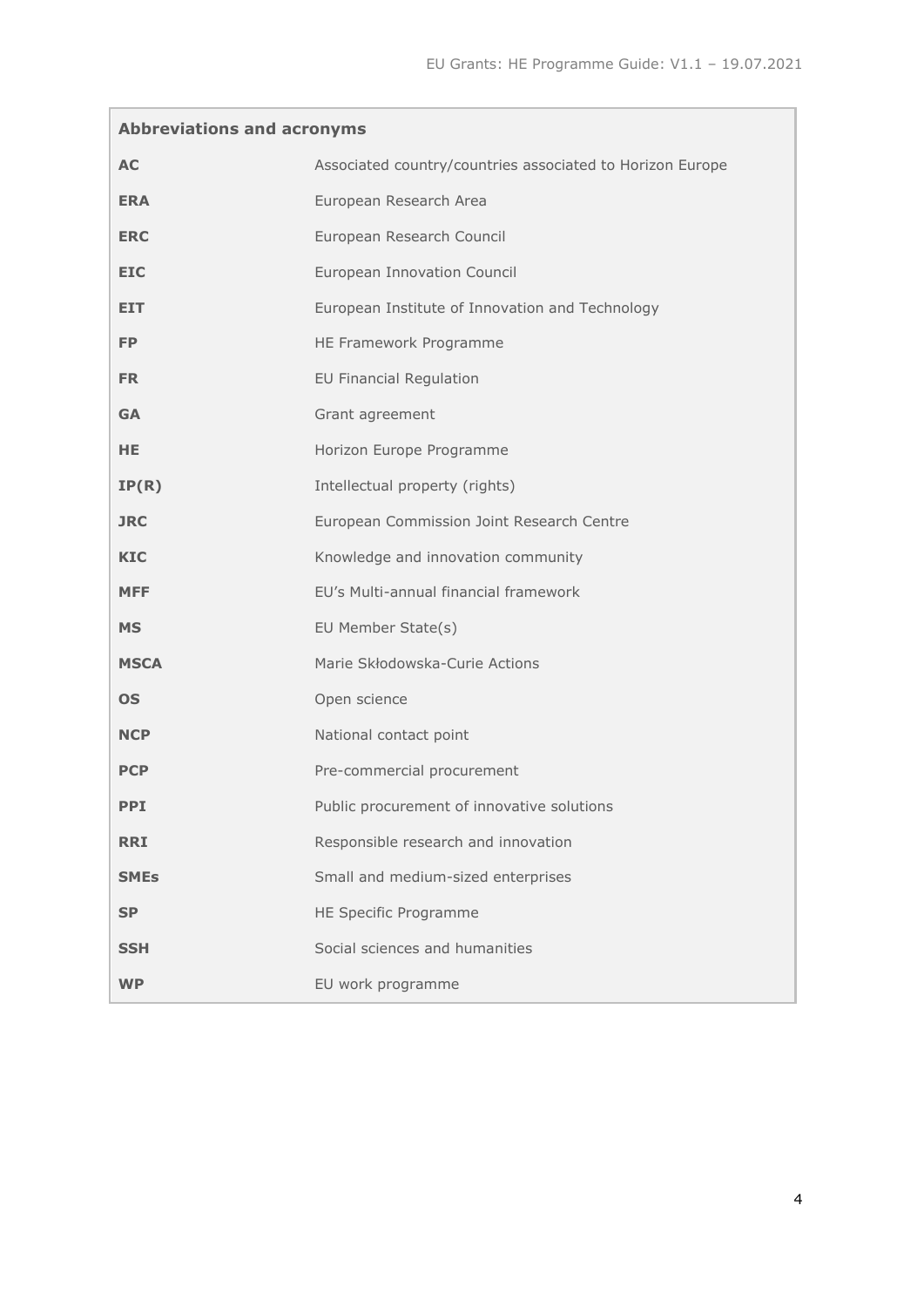# <span id="page-4-0"></span>**Introduction**

This Programme Guide contains detailed guidance on the structure, budget and political priorities of Horizon Europe. It also includes details on how to prepare proposals.

The purpose of this document is to help users understand the programme and its calls and prepare their proposals, by avoiding technical vocabulary, legal references and jargon, and seeking to help readers find answers to any practical questions they may have about particular parts of the proposal.

The guide will be periodically updated with new guidance and explanations, based on practical experience and on-going developments.

Potential applicants are invited to read the call documentation on the topic page in the Funding & Tenders Portal ('Portal') carefully, and in particular this Horizon Europe Programme Guide, the [General Annexes,](https://ec.europa.eu/info/funding-tenders/opportunities/docs/2021-2027/horizon/wp-call/2021-2022/wp-13-general-annexes_horizon-2021-2022_en.pdf) the [EU Funding & Tenders Portal Online](https://ec.europa.eu/info/funding-tenders/opportunities/docs/2021-2027/common/guidance/om_en.pdf)  [Manual](https://ec.europa.eu/info/funding-tenders/opportunities/docs/2021-2027/common/guidance/om_en.pdf) and the EU Grants AGA — [Annotated Grant Agreement.](https://ec.europa.eu/info/funding-tenders/opportunities/docs/2021-2027/common/guidance/aga_en.pdf) These documents provide clarifications and answers to questions relating to preparing the proposal:

- the Programme Guide provides:
	- $\circ$  detailed quidance on the structure, budget and political priorities and other relevant background of the Horizon Europe programme relevant for preparing the proposal
- the General Annexes outline the:
	- $\circ$  admissibility and eligibility conditions, and the criteria for financial and operational capacity and exclusion (Annexes A-C)
	- $\circ$  award criteria, mandatory documents and evaluation procedure (Annexes  $D-F$ )
	- $\circ$  legal and financial set-up of the grant agreements (Annex G)
	- o specific conditions applying to actions which include pre-commercial procurement or procurement of innovative solutions (Annex H)
- the Online Manual outlines the:
	- $\circ$  procedures to register and submit proposals online via the EU Funding & Tenders Portal and recommendations on preparing the proposal
- the AGA Annotated Grant Agreement contains:
	- $\circ$  detailed annotations on all the provisions in the grant agreement to be signed to obtain the grant.

Please note that calls launched by the European Research Council (ERC), the European Innovation Council (EIC), the European Institute of Innovation and Technology (EIT), the Institutionalised European Partnerships based on Articles 185 and 187 of the Treaty on the Functioning of the European Union (TFEU), calls under the Euratom Research and Training Programme and the activities of the European Commission Joint Research Centre (JRC) are subject to separate work programmes and thus not entirely covered by this Programme Guide. This also applies to Marie Skłodowska-Curie Actions (MSCA).

For calls launched by EIC, please consult [https://eic.ec.europa.eu/](https://eic.ec.europa.eu/index_en) for specific guidance.

For calls launched by EIT, please consult<https://eit.europa.eu/> for specific guidance.

For calls launched by ERC, please consult<https://erc.europa.eu/> for specific guidance.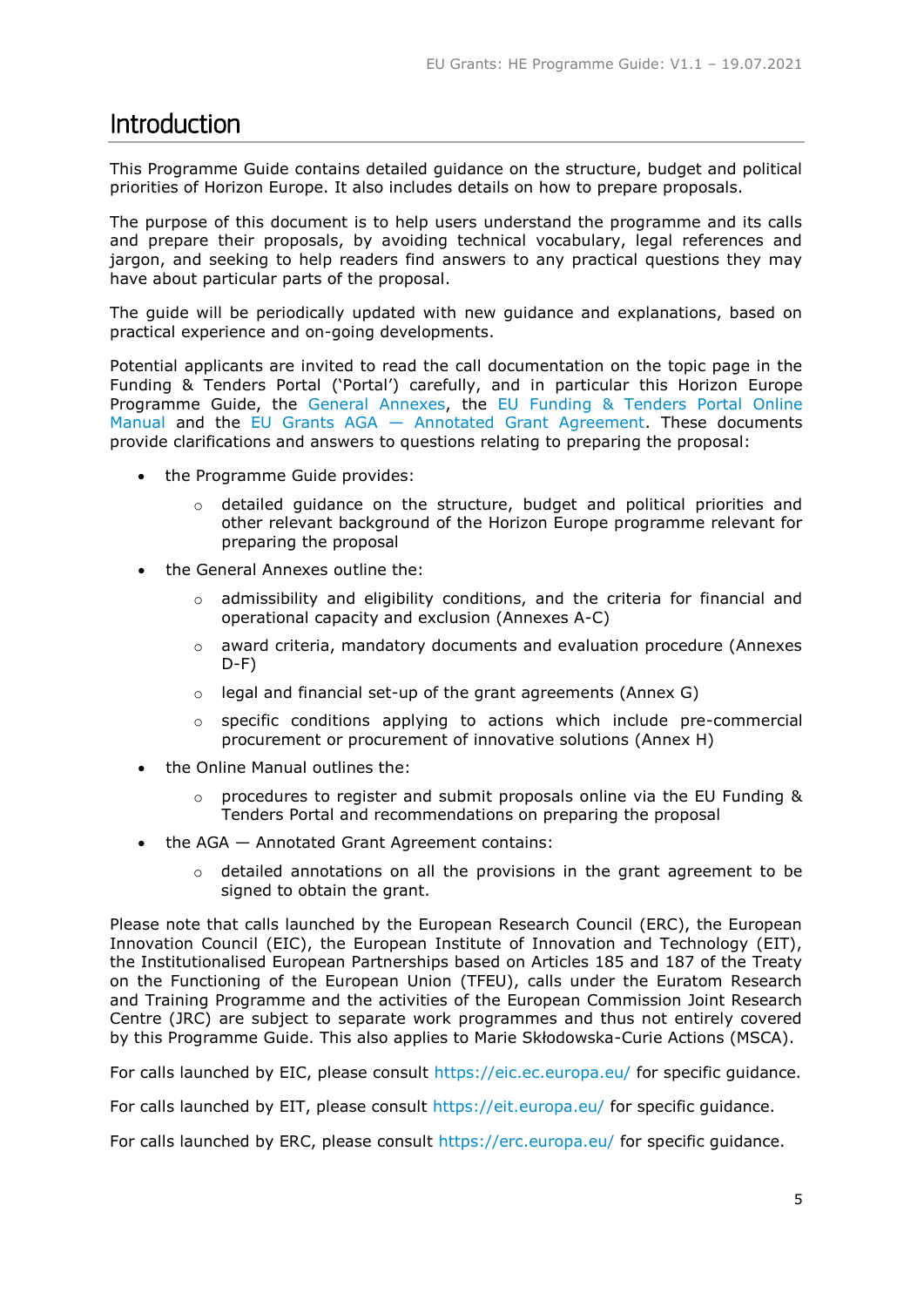For calls launched under the MSCA WP part, please find specific guidance under the [relevant call topic pages](https://ec.europa.eu/info/funding-tenders/opportunities/portal/screen/opportunities/topic-search;callCode=null;freeTextSearchKeyword=;matchWholeText=true;typeCodes=1,0;statusCodes=31094501,31094502,31094503;programmePeriod=2021%20-%202027;programCcm2Id=43108390;programDivisionCode=43108473;focusAreaCode=null;destination=null;mission=null;geographicalZonesCode=null;programmeDivisionProspect=null;startDateLte=null;startDateGte=null;crossCuttingPriorityCode=null;cpvCode=null;performanceOfDelivery=null;sortQuery=sortStatus;orderBy=asc;onlyTenders=false;topicListKey=topicSearchTablePageState) on the Portal.

For calls launched by the other programme components and parts listed above, guidance will be published on dedicated websites together with the calls.

# <span id="page-5-0"></span>Terminology explained

| Critical risk                                                                                                                                                                                                                                                                                                                                                                                                                                                                                                                                                                                                    | A critical risk is a plausible event or issue that could have a high adverse impact<br>on the ability of the project to achieve its objectives. Level of likelihood to occur<br>(Low/medium/high): The likelihood is the estimated probability that the risk will<br>materialise even after taking account of the mitigating measures put in place.<br>Level of severity (Low/medium/high): The relative seriousness of the risk and<br>the significance of its effect.                                                                     |
|------------------------------------------------------------------------------------------------------------------------------------------------------------------------------------------------------------------------------------------------------------------------------------------------------------------------------------------------------------------------------------------------------------------------------------------------------------------------------------------------------------------------------------------------------------------------------------------------------------------|---------------------------------------------------------------------------------------------------------------------------------------------------------------------------------------------------------------------------------------------------------------------------------------------------------------------------------------------------------------------------------------------------------------------------------------------------------------------------------------------------------------------------------------------|
| Deliverable                                                                                                                                                                                                                                                                                                                                                                                                                                                                                                                                                                                                      | A report that is sent to the Commission or Agency providing information to<br>ensure effective monitoring of the project. There are different types of<br>deliverables (e.g. a report on specific activities or results, data management<br>plans, ethics or security requirements).                                                                                                                                                                                                                                                        |
| Impacts<br>Wider long term effects on society (including the environment), the economy<br>and science, enabled by the outcomes of R&I investments (long term). It refers<br>to the specific contribution of the project to the work programme expected<br>impacts described in the destination. Impacts generally occur some time after<br>the end of the project. Example: The deployment of the advanced forecasting<br>system enables each airport to increase maximum passenger capacity by 15%<br>and passenger average throughput by 10%, leading to a 28% reduction in<br>infrastructure expansion costs. |                                                                                                                                                                                                                                                                                                                                                                                                                                                                                                                                             |
| Milestone                                                                                                                                                                                                                                                                                                                                                                                                                                                                                                                                                                                                        | Control points in the project that help to chart progress. Milestones may<br>correspond to the achievement of a key result, allowing the next phase of the<br>work to begin. They may also be needed at intermediary points so that, if<br>problems have arisen, corrective measures can be taken. A milestone may be a<br>critical decision point in the project where, for example, the consortium must<br>decide which of several technologies to adopt for further development. The<br>achievement of a milestone should be verifiable. |
| Objectives                                                                                                                                                                                                                                                                                                                                                                                                                                                                                                                                                                                                       | The goals of the work performed within the project, in terms of its research and<br>innovation content. This will be translated into the project's activities. These<br>may range from tackling specific research questions, demonstrating the<br>feasibility of an innovation, sharing knowledge among stakeholders on specific<br>issues. The nature of the objectives will depend on the type of action, and the<br>scope of the topic.                                                                                                  |
| Outcomes                                                                                                                                                                                                                                                                                                                                                                                                                                                                                                                                                                                                         | The expected effects, over the medium term, of projects supported under a<br>given topic. The results of a project should contribute to these outcomes,<br>fostered in particular by the dissemination and exploitation measures (including<br>the uptake, diffusion, deployment, and/or use of the project's results by direct<br>target groups). Outcomes generally occur during or shortly after the end of the<br>project. Example: 9 European airports adopt the advanced forecasting system<br>demonstrated during the project.       |
| Pathway<br>to<br>impact                                                                                                                                                                                                                                                                                                                                                                                                                                                                                                                                                                                          | Logical steps towards the achievement of the expected impacts of the project<br>over time, in particular beyond the duration of a project. A pathway begins with<br>the projects' results, to their dissemination, exploitation and communication,<br>contributing to the expected outcomes in the work programme topic, and<br>ultimately to the wider scientific, economic and societal impacts of the work<br>programme destination.                                                                                                     |
| Research                                                                                                                                                                                                                                                                                                                                                                                                                                                                                                                                                                                                         | Results generated by the action to which access can be given in the form of                                                                                                                                                                                                                                                                                                                                                                                                                                                                 |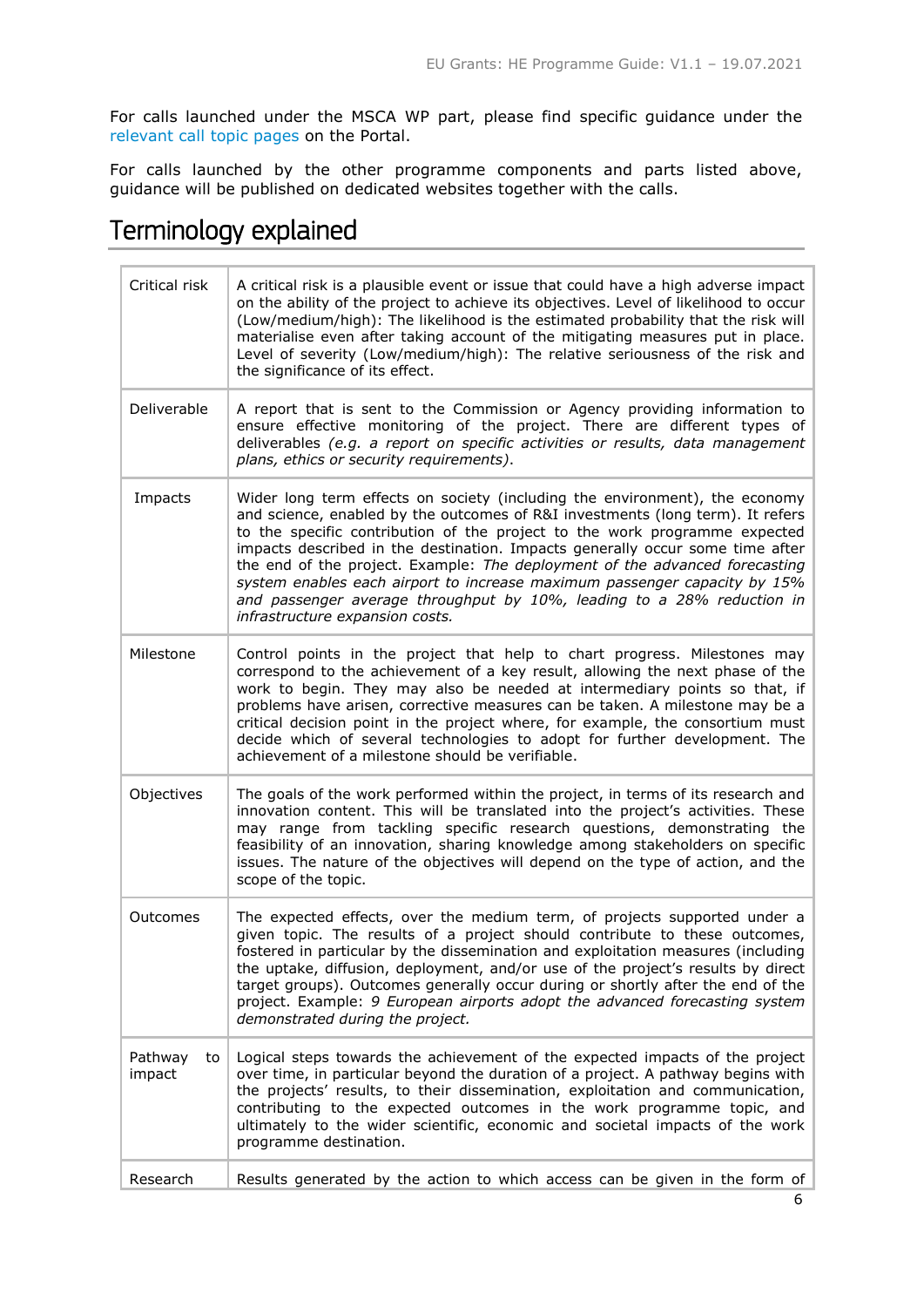| output         | scientific publications, data or other engineered outcomes and processes such<br>as software, algorithms, protocols and electronic notebooks.                                                                                                                                                                                                                                                                                                                                                                                                                                                                                                                                        |
|----------------|--------------------------------------------------------------------------------------------------------------------------------------------------------------------------------------------------------------------------------------------------------------------------------------------------------------------------------------------------------------------------------------------------------------------------------------------------------------------------------------------------------------------------------------------------------------------------------------------------------------------------------------------------------------------------------------|
| <b>Results</b> | What is generated during the project implementation. This may include, for<br>example, know-how, innovative solutions, algorithms, proof of feasibility, new<br>models, policy recommendations, quidelines, prototypes,<br>business<br>demonstrators, databases and datasets, trained researchers, new<br>infrastructures, networks, etc. Most project results (inventions, scientific works,<br>etc) are 'Intellectual Property', which may, if appropriate, be protected by<br>formal 'Intellectual Property Rights'. Example: Successful large-scale<br>demonstrator: trial with 3 airports of an advanced forecasting system for<br>proactive airport passenger flow management. |

# <span id="page-6-0"></span>Structure and budget



Horizon Europe is divided into three pillars and one part, corresponding to its main priorities

- The Excellent Science pillar aims to increase the EU's global scientific competitiveness. It supports frontier research projects defined and driven by top researchers themselves through the European Research Council, funds fellowships for postdoctoral researchers, doctoral training networks and exchanges for researchers through Marie Skłodowska-Curie Actions, and invests in world-class research infrastructures.
- The Global Challenges and European Industrial Competiveness pillar supports research relating to societal challenges and reinforces technological and industrial capacities through clusters. It sets EU-missions with ambitious goals tackling some of our biggest problems. It also includes activities pursued by the Joint Research Centre which supports EU and national policymakers with independent scientific evidence and technical support.
- The Innovative Europe pillar aims to make Europe a frontrunner in marketcreating innovation via the European Innovation Council. It also helps to develop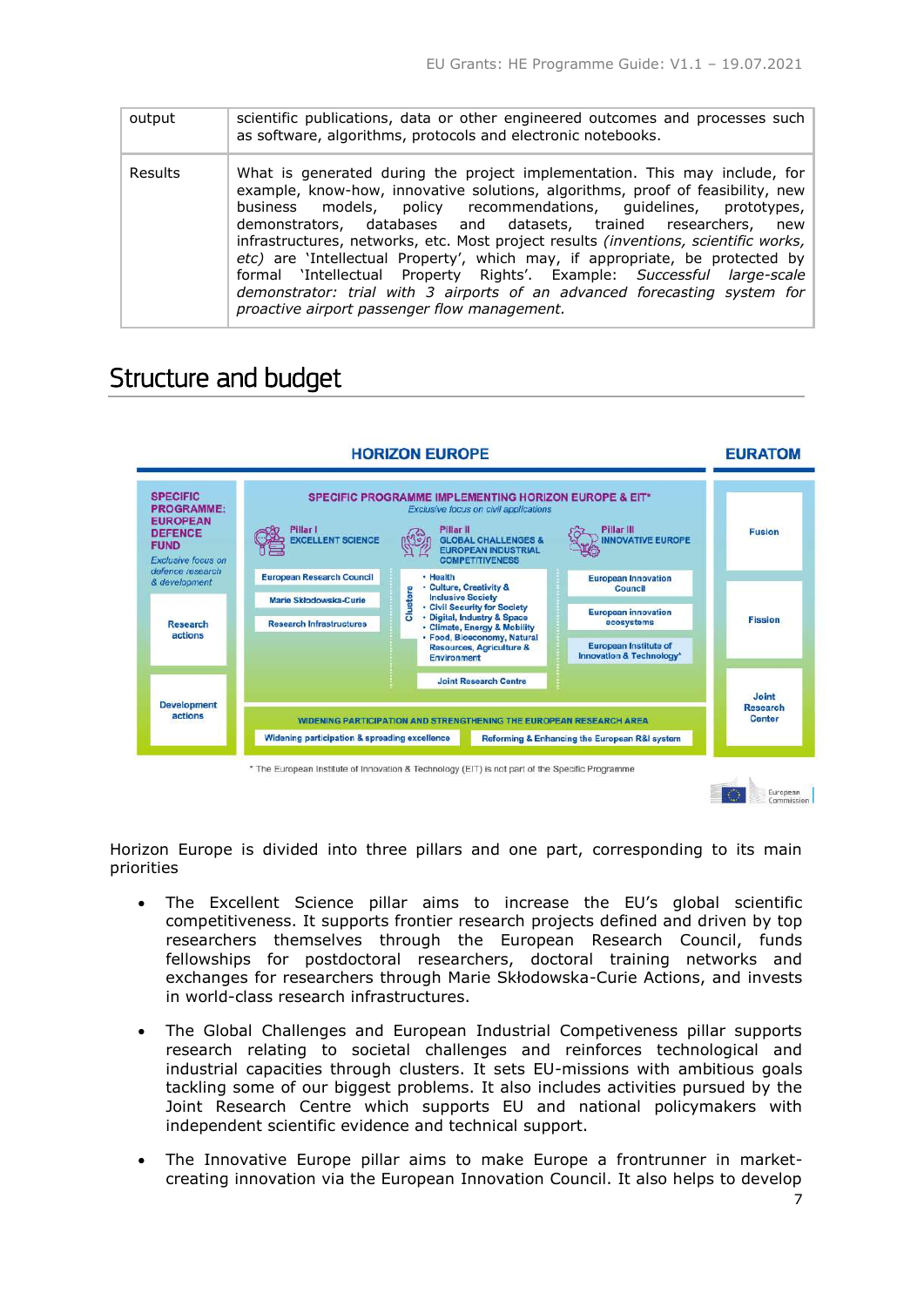the overall European innovation landscape through the European Institute of Innovation and Technology (EIT) which fosters the integration of the knowledge triangle of education, research and innovation.

 The part Widening Participation and Strengthening the European Research Area (ERA) increase support to EU Member States in their efforts to make the most of their national research and innovation potential.

Finally, Horizon Europe will be implemented also through the European Defence Fund and complemented by the Euratom Research and Training Programme.

Horizon Europe will have a budget of around €95.5 billion for 2021-2027 (current prices). This includes €5.4 billion (current prices) from NextGenerationEU to boost recovery and make the EU more resilient for the future, as well as an additional reinforcement (i.e. in addition to the MFF agreement in July 2020) of €4.6 billion (current prices).

# <span id="page-7-0"></span>What is the Strategic Plan and why is it important?

The [Horizon Europe strategic plan](https://op.europa.eu/en/web/eu-law-and-publications/publication-detail/-/publication/3c6ffd74-8ac3-11eb-b85c-01aa75ed71a1) sets out overarching strategic orientations for EU research and innovation investments over the period 2021-2024. Focusing on the second pillar of Horizon Europe, 'Global challenges and European industrial competitiveness', it also covers relevant activities in the first pillar, 'Excellent Science', and the third pillar, 'Innovative Europe', and the 'Widening Participation and Strengthening the European Research Area' part.

Overall, the aim of the strategic plan is to ensure an effective interface between EU policy priorities, and programme activities and ultimately, the research and innovation projects funded by Horizon Europe. The intention is to stimulate research and innovation investments where they are particularly needed to address the challenges we are facing, and, most importantly, deliver results.

The Horizon Europe strategic plan defines four **key strategic orientations:**

- **Promoting an open strategic autonomy by leading the development of key digital, enabling and emerging technologies, sectors and value chains** to accelerate and steer the digital and green transitions through humancentred technologies and innovations.
- **Restoring Europe's ecosystems and biodiversity, and managing sustainably natural resources** to ensure food security and a clean and healthy environment.
- **Making Europe the first digitally enabled circular, climate-neutral and sustainable economy** through the transformation of its mobility, energy, construction and production systems.
- **Creating a more resilient, inclusive and democratic European society**, prepared and responsive to threats and disasters, addressing inequalities and providing high-quality health care, and empowering all citizens to act in the green and digital transitions.

Each of the key strategic orientations encompasses three to four cross-cutting **impact areas**, which in turn link to a number of **expected impacts**. The key strategic orientations and impact areas are formulated on the basis of the expected impacts, which have been defined with input from stakeholders, largely bottom-up, during the strategic planning process. The expected impacts are structured by the six **clusters** that make up Horizon Europe's second Pillar, 'Global Challenges and European Industrial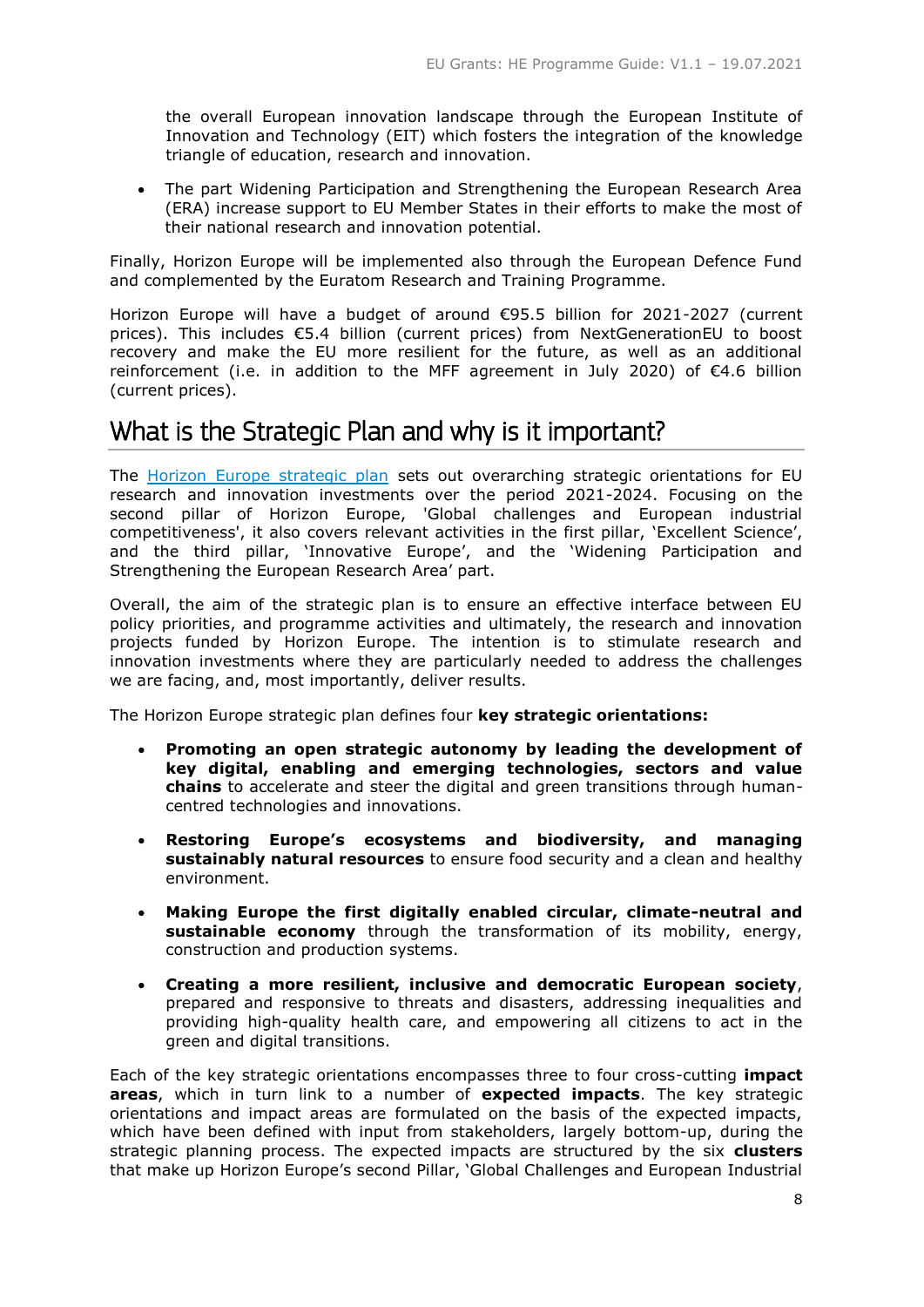Competitiveness'. The expected impacts define the wider effects on society, the economy and science to be targeted by research and innovation activities, but not the manner in which to achieve them. This is up to the applicants when designing their project proposals. In total, the strategic plan defines 32 expected impacts that cover a wide range of social, economic, ecological and scientific aspirations. Each expected impact serves as the foundation for a corresponding destination in the relevant work programme parts.

Furthermore, the strategic plan identifies European co-programmed and co-funded partnerships, as well as the EU missions and contains orientations regarding crosscutting elements of Horizon Europe related to **areas for international cooperation**, and key **specific issues**, such as **gender, social sciences and humanities integration, key enabling technologies**, **ethics**, **open science practices**, as well as **social innovation** and the **EU taxonomy.**

The Horizon Europe strategic plan is the product of a series of intense co-creation activities among Commission services and **co-design** activities with Member States, members of the European Parliament, stakeholders and citizens at large. This has taken place through successive rounds of public consultations, web surveys and interactive workshops, in particular during the annual Research and Innovation Days.

# <span id="page-8-0"></span>Horizon Europe, an impact-driven framework progamme

The impact-driven design of Horizon Europe<sup>1</sup> aims at maximising the effects of Research and Innovation investments, ensuring their contribution to the Commission's policy priorities.

It marks a paradigm change in the design of the EU R&I Framework Programmes from an activity-driven to an impact-driven programme.

One of the novelties in the implementation of the Horizon Europe programme which facilitates such an impact-driven approach is the strategic planning process (as described above), which identifies the expected impacts of the first four years of Horizon Europe.

This represents a paradigm change also for the work programmes, that henceforth builds on this strategic planning. The structure of Horizon Europe work programmes translates this impact-driven nature: they are organised around 'Destinations', describing the expected impacts identified in the Strategic Planning, and 'topics', describing the related expected outcomes critical to the achievement of such impacts.

This impact design is also translated at project level, with revamped proposal and reporting templates, allowing for a straightforward monitoring that aims at providing close-to-real-time information.

Horizon Europe ground breaking approach to monitoring, the Key Impact Pathways<sup>2</sup>, aims at capturing and communicating impact around 9 key story lines during and after the Framework Programme implementation. Its objective is to allow policy makers and the wider public to get regular insights regarding the effects and benefits of the framework programme on European science, the economy and wider society<sup>3</sup>.

-

<sup>&</sup>lt;sup>1</sup> See Horizon Europe Regulation, Article 50 and Annex V.<br><sup>2</sup> https://es.europe.ou/info/research.and.innovation/strat

<sup>2</sup> [https://ec.europa.eu/info/research-and-innovation/strategy/support-policy-making/shaping-eu-research](https://ec.europa.eu/info/research-and-innovation/strategy/support-policy-making/shaping-eu-research-and-innovation-policy/evaluation-impact-assessment-and-monitoring/horizon-europe_en#monitoring-horizon-europe)[and-innovation-policy/evaluation-impact-assessment-and-monitoring/horizon-europe\\_en#monitoring](https://ec.europa.eu/info/research-and-innovation/strategy/support-policy-making/shaping-eu-research-and-innovation-policy/evaluation-impact-assessment-and-monitoring/horizon-europe_en#monitoring-horizon-europe)[horizon-europe.](https://ec.europa.eu/info/research-and-innovation/strategy/support-policy-making/shaping-eu-research-and-innovation-policy/evaluation-impact-assessment-and-monitoring/horizon-europe_en#monitoring-horizon-europe)

<sup>3</sup> [https://ec.europa.eu/info/funding-tenders/opportunities/portal/screen/opportunities/horizon-dashboard.](https://ec.europa.eu/info/funding-tenders/opportunities/portal/screen/opportunities/horizon-dashboard)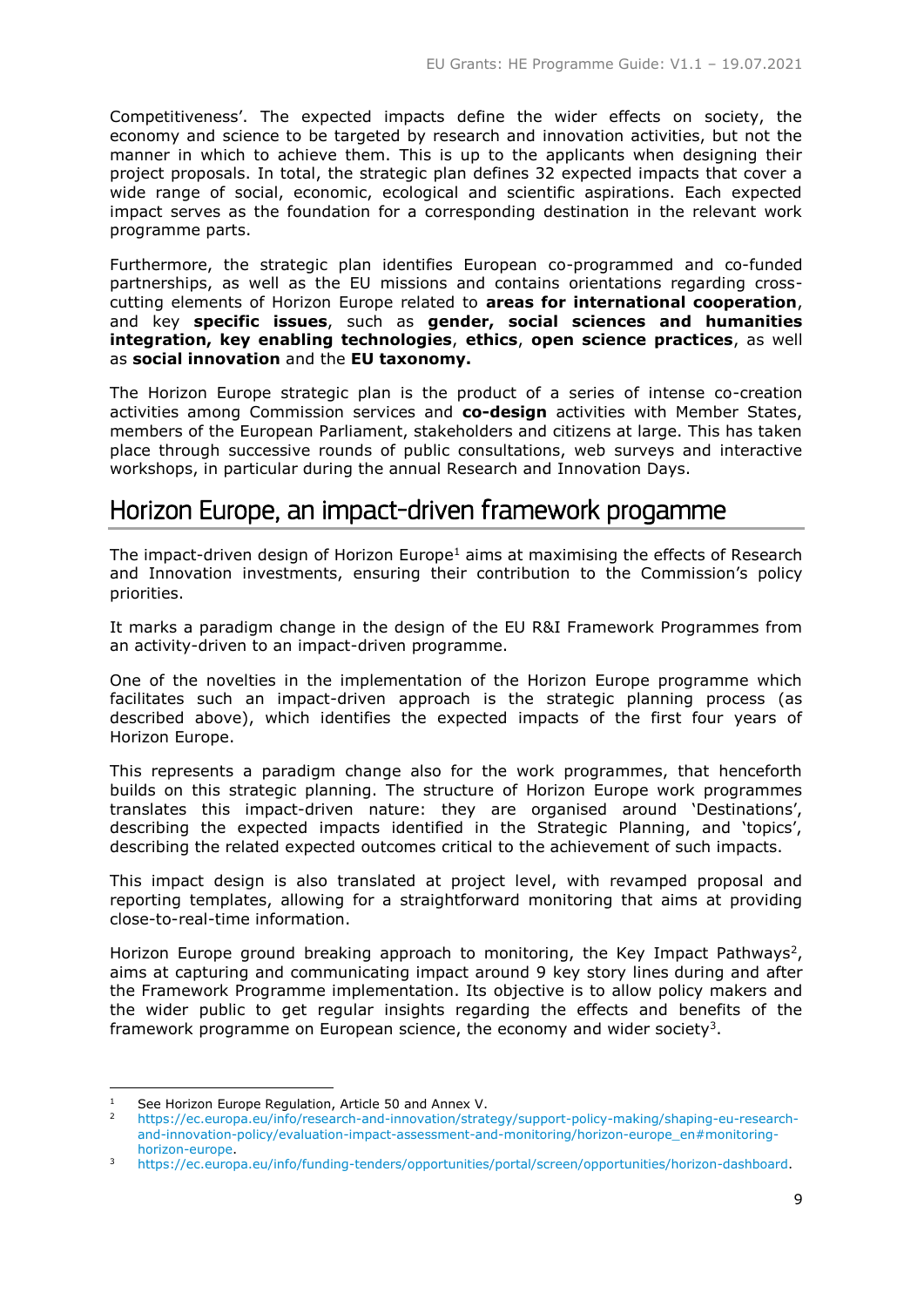# <span id="page-9-0"></span>European Partnerships

European Partnerships bring the Commission and private and/or public partners together to address some of Europe's most pressing challenges through concerted research and innovation initiatives. They are a key implementation tool of Horizon Europe, and contribute significantly to achieving the EU's political priorities.

By bringing private and public partners together, European Partnerships help to avoid the duplication of investments and contribute to reducing the fragmentation of the research and innovation landscape in the EU.

Find out more about European Partnerships in our [infographic.](https://ec.europa.eu/info/horizon-europe/european-partnerships-horizon-europe_en)

The aim of European partnerships with EU and associated countries, the private sector, foundations and other stakeholders is to deliver on global challenges and modernise industry.

The Horizon Europe proposal lays down the conditions and principles for establishing European Partnerships. There are 3 types:

# **European Co-programme Partnerships**

These are partnerships between the Commission and private and/or public partners. They are based on memoranda of understanding.

# **European Co-funded Partnerships**

Partnerships involving EU countries, with research funders and other public authorities at the core of the consortium.

# **European Institutionalised Partnerships**

These are partnerships in the field of research and innovation between the Union, EU member states and/or industry. These partnerships require legislative proposals from the Commission and are based on a Council Regulation (on the basis of [Article 187](https://eur-lex.europa.eu/summary/glossary/joint_undertaking.html) TFEU) or a Decision by the European Parliament and Council (on the basis of [Article 185 TFEU\).](https://ec.europa.eu/programmes/horizon2020/en/h2020-section/article-185) They are implemented by dedicated structures created for that purpose. Institutionalised partnerships will only be implemented where other parts of the Horizon Europe programme, including other types of partnership, would not achieve the desired objectives or expected impacts. [EIT Knowledge and Innovation Communities](https://eit.europa.eu/our-communities/eit-innovation-communities) (KICs) are also institutionalised partnerships. EIT KICs aim to address skills shortages and are already established under Horizon 2020. Key partners in EIT KICs are higher education institutions, research organisations, companies and other stakeholders.

Read more about the European partnerships in Horizon Europe [here.](https://ec.europa.eu/info/horizon-europe/european-partnerships-horizon-europe_en)

# <span id="page-9-1"></span>**Missions**

EU missions are commitments to solve some of the greatest challenges facing our world like fighting cancer, adapting to climate change, protecting our oceans, living in greener cities and ensuring soil health and food. They are an integral part of Horizon Europe.

Each mission will operate as a portfolio of actions – such as research projects, policy measures or even legislative initiatives - to achieve a measurable goal that could not be achieved through individual actions. EU missions will contribute to the goals of the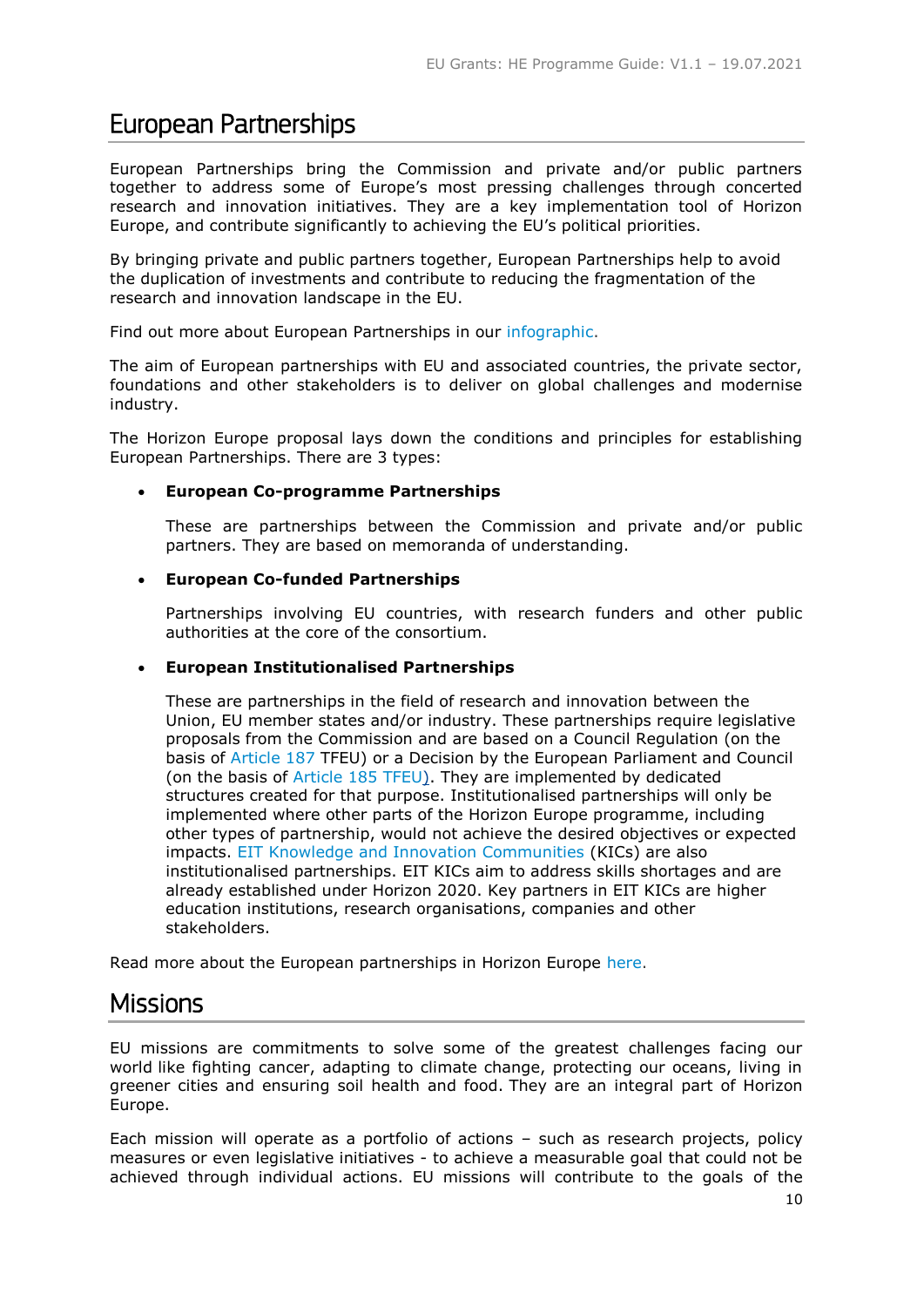European Green Deal, Europe's Beating Cancer Plan as well as the Sustainable Development Goals. [A wide range of studies and reports](https://ec.europa.eu/info/horizon-europe/missions-horizon-europe/mission-oriented-policy-studies-and-reports_en) informed this approach.

EU missions will

- be bold, inspirational and widely relevant to society
- be clearly framed: targeted, measurable and time-bound
- establish impact-driven but realistic goals
- mobilise resources on EU, national and local levels
- link activities across different disciplines and different types of research and innovation
- make it easier for citizens to understand the value of investments in research and innovation

Areas where there will be missions

- [Cancer](https://ec.europa.eu/info/horizon-europe/missions-horizon-europe/cancer_en)
- [Adaptation to climate change including societal transformation](https://ec.europa.eu/info/horizon-europe/missions-horizon-europe/adaptation-climate-change-including-societal-transformation_en)
- [Healthy oceans, seas coastal and inland waters](https://ec.europa.eu/info/horizon-europe/missions-horizon-europe/healthy-oceans-seas-coastal-and-inland-waters_en)
- [Climate-neutral and smart cities](https://ec.europa.eu/info/horizon-europe/missions-horizon-europe/climate-neutral-and-smart-cities_en)
- [Soil health and food](https://ec.europa.eu/info/horizon-europe/missions-horizon-europe/soil-health-and-food_en)

Read more about the EU Missions in Horizon Europe [here.](https://ec.europa.eu/info/horizon-europe/missions-horizon-europe_en)

# <span id="page-10-0"></span>International cooperation and association

In the context of Horizon Europe, international cooperation is about cooperation with legal entities established in non-EU countries (third countries). A non-EU country is any country or territory that is neither an EU Member State nor an overseas country or territory linked to an EU Member State. Non-EU countries are either associated or not associated to the Horizon Europe programme.

# **Overseas countries and territories (OCTs) linked to Member States**

Legal entities from OCTs can participate and receive funding under equivalent conditions as legal entities from Member States.

The OCTs (and their linked Member States) are:

Aruba (NL), Bonaire (NL), Curação (NL), French Polynesia (FR), French Southern and Antarctic Territories (FR), Greenland (DK), New Caledonia (FR), Saba (NL), Saint Barthélemy (FR), Sint Eustatius (NL), Sint Maarten (NL), St. Pierre and Miquelon (FR), Wallis and Futuna Islands (FR).

# **Third countries associated to Horizon Europe**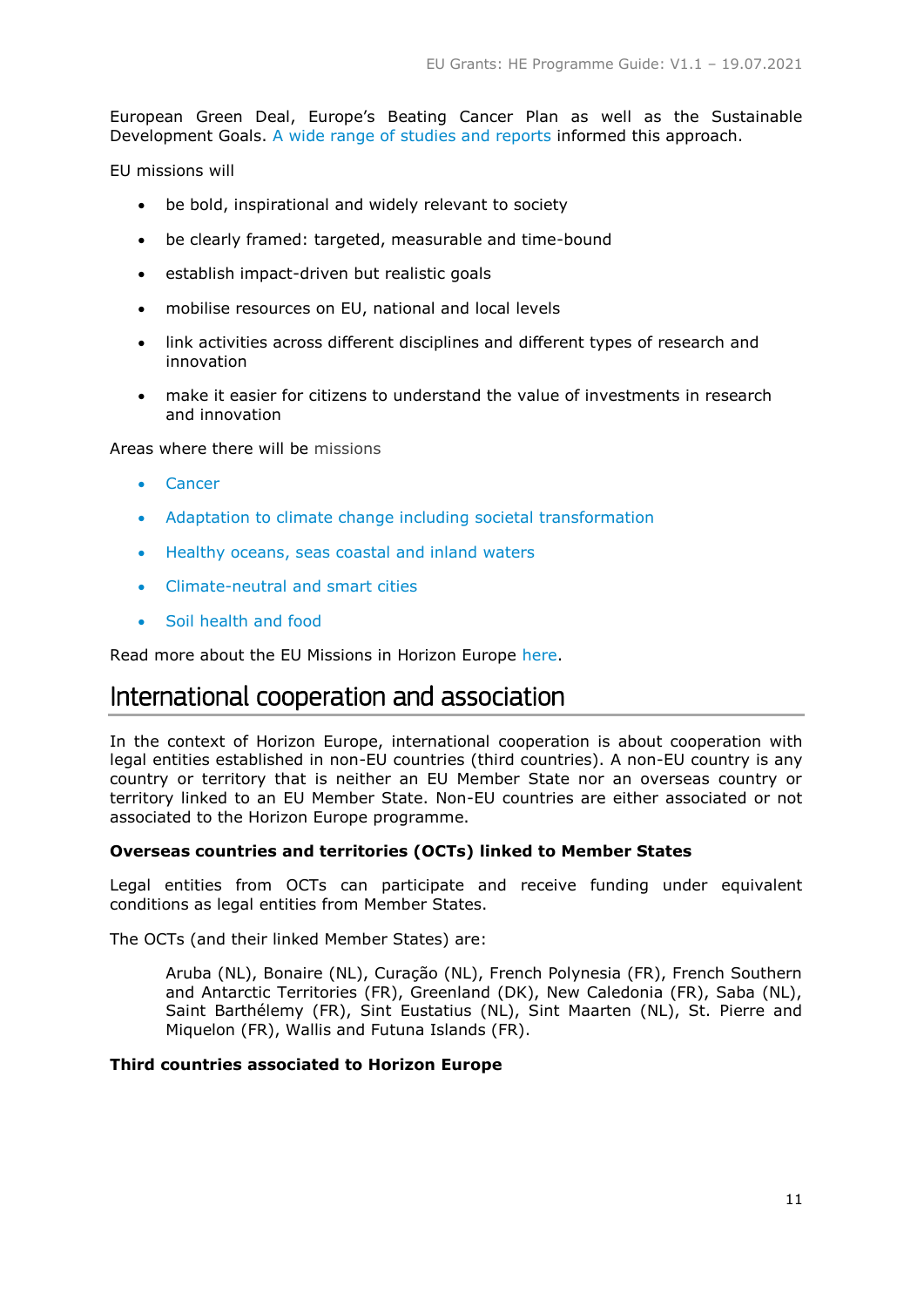Association to Horizon Europe is governed by the Horizon Europe Regulation 2021/695<sup>4</sup>. Legal entities from Associated Countries can participate under equivalent conditions as legal entities from the EU Member States, unless specific limitations or conditions are laid down in the work programme and/or call/topic text. Such measures could include the limitation of participation in certain actions to legal entities established in the EU alone, or in the EU and specified non-EU countries, in order to safeguard the EU's strategic assets, interests, autonomy or security. Limitations or conditions may also be attached to the participation of legal entities established in an eligible country but which are controlled directly or indirectly by an ineligible country<sup>5</sup>. The eligibility will be clearly defined in the work programme. There could also be criteria on the place of establishment of the legal entity to take into account specific policy requirements or the nature and objectives of the action<sup>6</sup>.

Association to Horizon Europe takes place through the conclusion of an international agreement between the EU and the non-EU country. All sixteen third countries associated to the previous programme, Horizon 2020, have also expressed interest to become associated to Horizon Europe. Other third countries have also expressed an interest in association.

Until association agreements start producing legal effects either through provisional application or their entry into force, the transitional arrangements set out in the General Annexes to the Horizon Europe Work Programme 2021-2022 is applicable (for the entire Programme, including ERC, EIC, EIT and the institutionalised European partnerships<sup>7</sup>) with regard to the following countries and legal entities established in these countries, with which association negotiations are being processed or where association is imminent (*listed in the alphabetical order*):

- 1. Albania
- 2. Armenia
- 3. Bosnia and Herzegovina
- 4. Faroe Islands
- 5. Georgia
- 6. Iceland
- 7. Israel
- 8. Kosovo<sup>8</sup>
- 9. Moldova
- 10. Montenegro
- 11. Morocco
- 12.North Macedonia
- 13.Norway
- 14.Serbia
- 15.Tunisia
- 16.Turkey
- 17.Ukraine

-

18. United Kingdom<sup>9</sup>

Regulation (EU) 2021/695 of the European Parliament and of the Council of 28 April 2021 establishing Horizon Europe – the Framework Programme for Research and Innovation, laying down its rules for participation and dissemination, and repealing Regulations (EU) No 1290/2013 and (EU) No 1291/2013 (OJ 12.5.2021 L 170/1).

 $5$  Based on Horizon Europe regulation article 22(5).

Based on Horizon Europe regulation article 22(6).

Subject to the adoption of the basic acts.

This designation is without prejudice to positions on status, and is in line with UNSCR 1244/1999 and the ICJ Opinion on the Kosovo declaration of independence.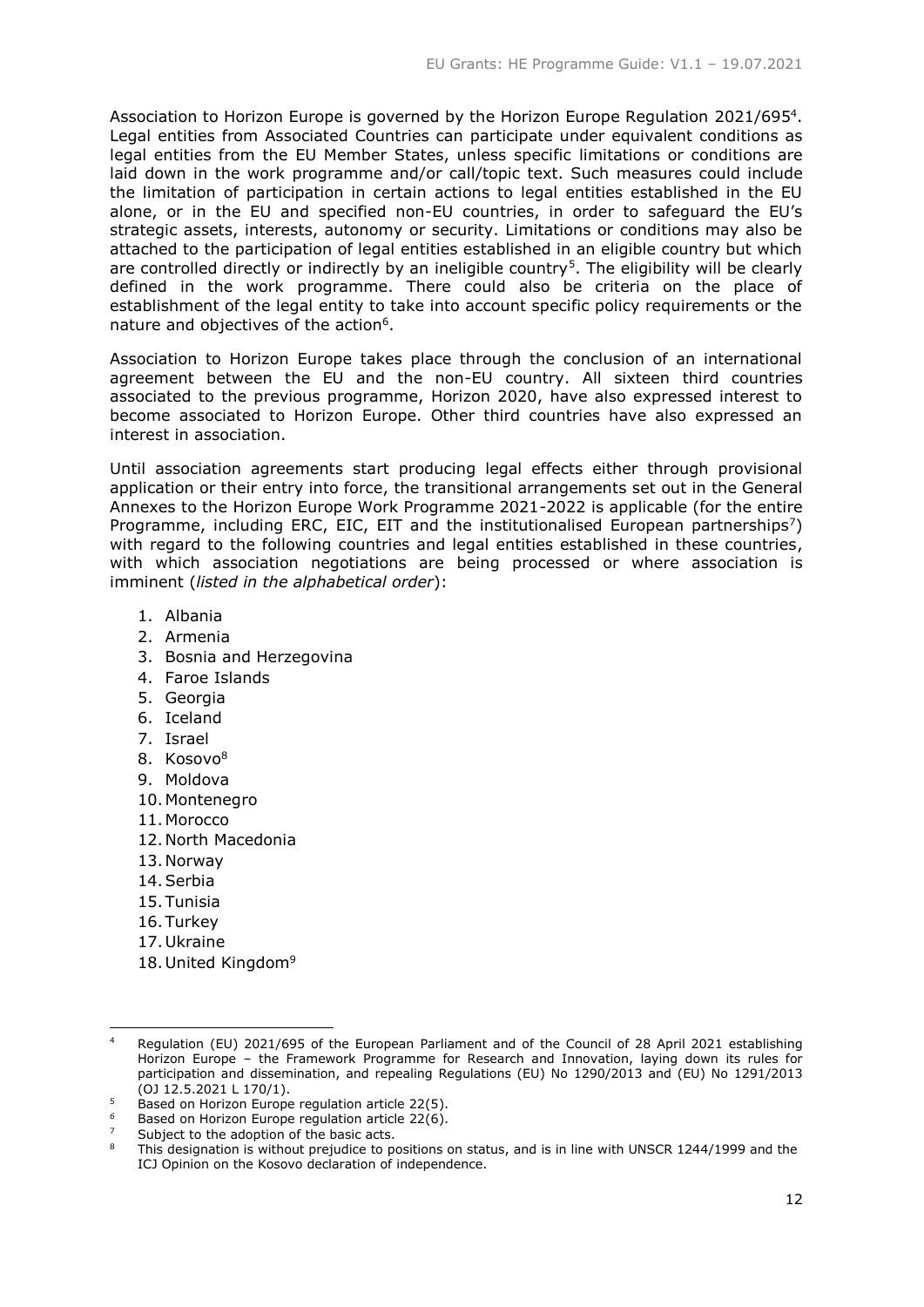Legal entities established in Switzerland are currently not covered by these transitional arrangements.

Liechtenstein does not intend to associate to Horizon Europe.

This list will be updated to reflect the status of the negotiations for association.

For the Euratom Research and Training Programme, Ukraine and United Kingdom are expected to become associated to Euratom. The transitional arrangement described above applies to legal entities established in these countries.

# **Other third countries**

Most Horizon Europe calls are also open to participants from non-associated countries, unless specific limitations or conditions are laid down in the work programme and/or the call/topic text, such as those described for associated countries above.

Moreover, some Horizon Europe calls are particularly relevant for international cooperation, encouraging or even requiring the participation of entities from nonassociated non-EU countries in the funded actions.

Participants from non-associated non-EU countries can take part in Horizon Europe  $actions$  — but not always with funding.

Participants from the following low to middle income countries are **automatically eligible** for funding:

- Afghanistan, Algeria, Angola, Argentina, Azerbaijan
- Bangladesh, Belarus, Belize, Benin, Bhutan, Bolivia, Botswana, Burkina Faso, Burundi
- Cabo Verde, Cambodia, Cameroon, Central African Republic, Chad, Colombia, Comoros, Congo (Democratic Republic), Congo (Republic), Costa Rica, Côte d'Ivoire, Cuba
- Djibouti, Dominica, Dominican Republic
- Ecuador, Egypt (Arab Republic), El Salvador, Equatorial Guinea, Eritrea, Eswatini, Ethiopia
- Fiii

-

- Gabon, Gambia, Ghana, Grenada, Guatemala, Guinea, Guinea-Bissau, Guyana
- Haiti, Honduras
- Indonesia, Iran (Islamic Republic), Iraq
- Jamaica, Jordan
- Kazakhstan, Kenya, Kiribati, Korea (Democratic People's Republic), Kyrgyz Republic
- Lao (People's Democratic Republic), Lebanon, Lesotho, Liberia, Libya
- Madagascar, Malawi, Malaysia, Maldives, Mali, Marshall Islands, Mauritania, Mauritius, Micronesia (Federated States), Mongolia, Mozambique, Myanmar
- Namibia, Nepal, Nicaragua, Niger, Nigeria

The UK is associating to the full Horizon Europe programme with the only exception of the EIC Fund (which is the loan/equity instrument of the EIC).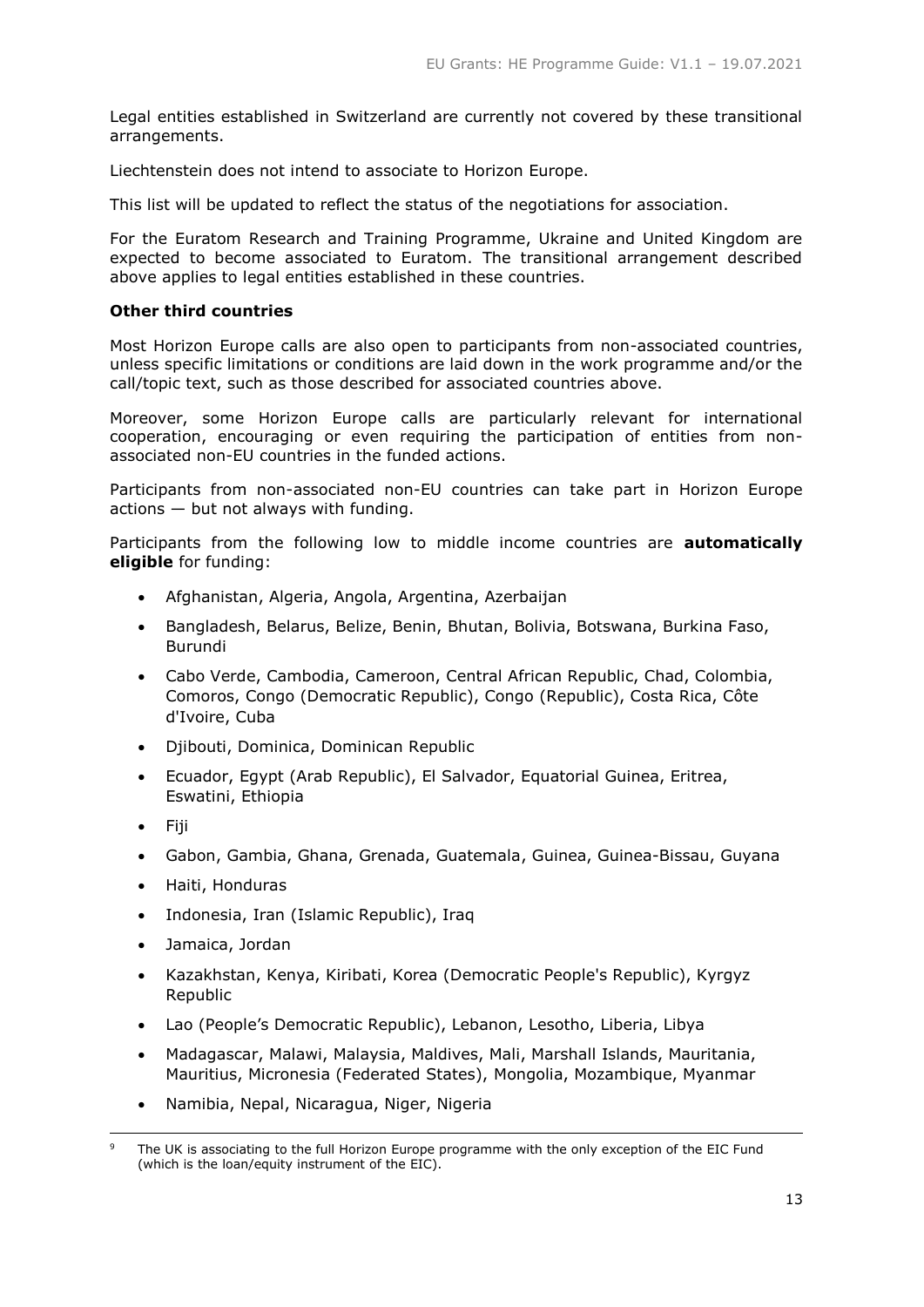- Pakistan, Palestine<sup>10</sup>, Papua New Guinea, Panama, Paraguay, Peru, Philippines
- Rwanda
- Samoa, São Tomé and Principe, Senegal, Sierra Leone, Solomon Islands, Somalia, South Africa, South Sudan, Sri Lanka, St. Lucia, St. Vincent and the Grenadines, Sudan, Suriname, Syrian Arab Republic
- Tajikistan, Tanzania, Thailand, Timor-Leste, Togo, Tonga, Turkmenistan, Tuvalu
- Uganda, Uzbekistan
- Vanuatu, Venezuela (Bolivarian Republic), Vietnam
- Yemen Republic
- Zambia, Zimbabwe.

Participants from other countries (i.e. countries that are not EU Member States, countries associated to Horizon Europe, or countries listed above) are not automatically eligible for funding and therefore by deafult have to participate at their own cost. These participants should explain in the proposal how their funding will be secured.

They can however receive exceptional funding, if:

- their country is explicitly identified in the Horizon Europe work programme and call for proposals as being eligible for funding
- the granting authority considers that their participation as a beneficiary is essential for implementing the project, for example in view of their:
	- o outstanding competence/expertise
	- o access to particular research infrastructures
	- o access to particular geographical environments
	- o access to particular data.

**Please note that entities subject to [EU restrictive measures](http://www.sanctionsmap.eu/) under Article 29 of the** Treaty on the European Union (TEU) and Article 215 of the Treaty on the Functioning of the EU (TFEU)<sup>11</sup> and entities covered by Commission Guidelines No [2013/C 205/05](http://eur-lex.europa.eu/LexUriServ/LexUriServ.do?uri=OJ:C:2013:205:FULL:EN:PDF)<sup>12</sup> are NOT eligible to participate in any capacity in Horizon Europe actions (including as beneficiaries, affiliated entities, associated partners, third parties giving in-kind contributions, subcontractors or recipients of financial support to third parties, if any).

# **International organisations**

International European research organisations are automatically eligible to receive funding from Horizon Europe. International European research organisations are defined as international organisations, the majority of whose members are EU Member States or associated countries, and whose principal objective is to promote scientific and technological cooperation in Europe.

<sup>-</sup><sup>10</sup> This designation is not be construed as recognition of a State of Palestine and is without prejudice to the individual positions of the Member States on this issue.

<sup>&</sup>lt;sup>11</sup> Please note that the EU Official Journal contains the official list and, in case of conflict, its content prevails over that of the [EU Sanctions Map.](http://www.sanctionsmap.eu/)

<sup>12</sup> Commission guidelines No [2013/C 205/05](http://eur-lex.europa.eu/LexUriServ/LexUriServ.do?uri=OJ:C:2013:205:FULL:EN:PDF) on the eligibility of Israeli entities and their activities in the territories occupied by Israel since June 1967 for grants, prizes and financial instruments funded by the EU from 2014 onwards (OJEU C 205 of 19.07.2013, pp. 9-11).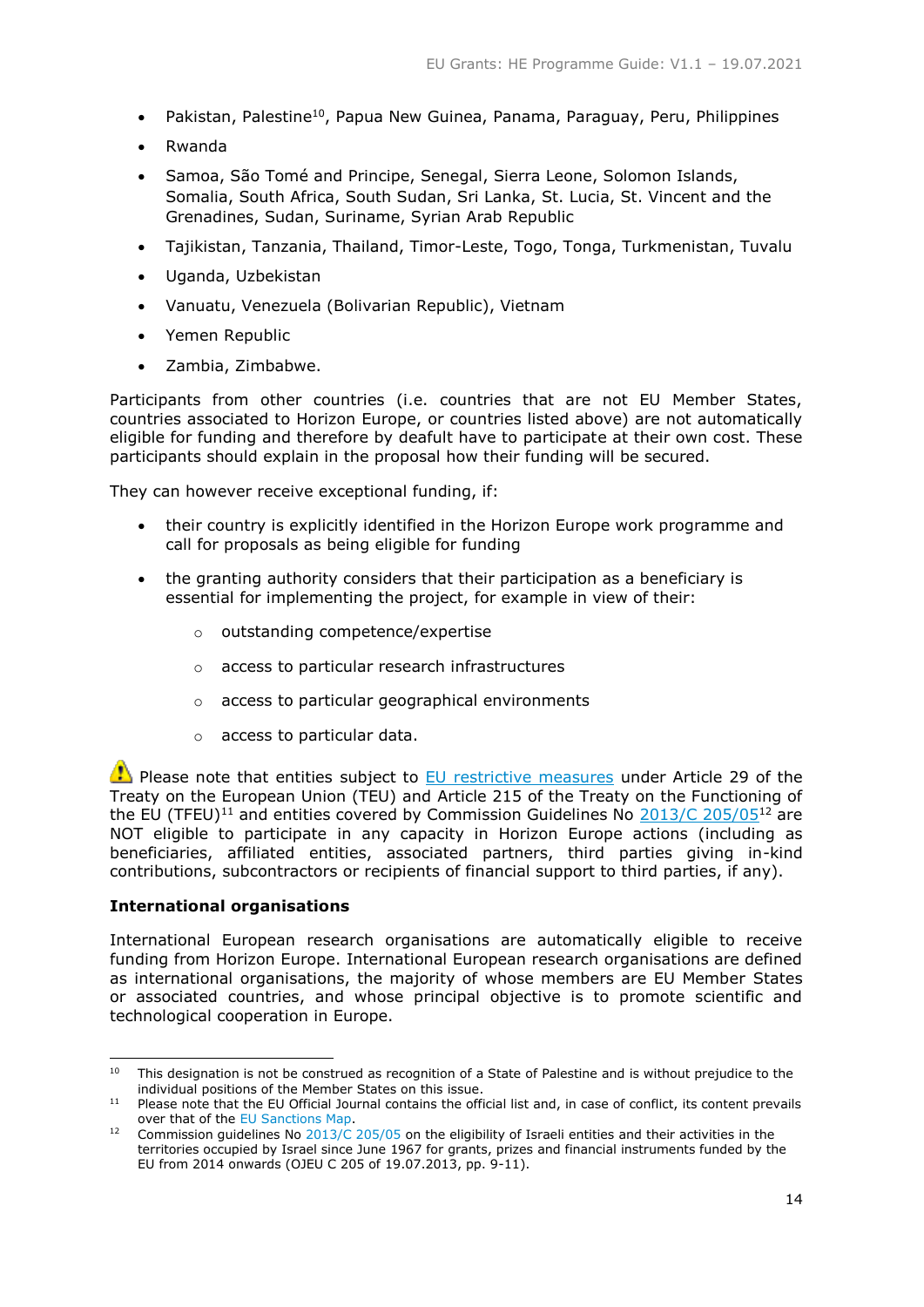For what concerns participation in Horizon Europe actions, international European research organisations are deemed to be established in a Member State other than the ones in which the other legal entities participating in the action are established.

As regards all other international organisations:

- For European Research Council frontier research actions, training and mobility actions and when provided for in the work programme, international organisations with headquarters in a Member State or associated country are deemed to be established in that Member State or associated country, and thus automatically eligible for funding from Horizon Europe.
- In all other cases, international organisations are not automatically eligible for funding from Horizon Europe, and they may exceptionally receive funding only if:
	- $\circ$  they are identified in the relevant Horizon Europe work programme as being eligible for funding or
	- o the granting authority considers that their participation is deemed essential for implementing the action, for example in view of their:
		- outstanding competence/expertise
		- access to particular research infrastructures
		- access to particular geographical environments
		- access to particular data.

# <span id="page-14-0"></span>Gender equality and inclusiveness

Horizon Europe sets **gender equality as a cross-cutting principle** and **aims to eliminate gender inequality and intersecting socio-economic inequalities** throughout research and innovation systems, including by addressing unconscious bias and systemic structural barriers.

The strengthened provisions for gender equality under Horizon Europe address three different levels and include the following:

- A **new eligibility criterion** to get access to Horizon Europe funding: public bodies, research organisations and higher education establishments from Member States and Associated Countries are required, as of calls with deadlines in 2022, to have in place a **gender equality plan (GEP)**. Details on this requirement are specified in the General Annexes to [the Work Programme](https://ec.europa.eu/info/funding-tenders/opportunities/docs/2021-2027/horizon/wp-call/2021-2022/wp-13-general-annexes_horizon-2021-2022_en.pdf) (B— Eligibility, section 'Gender equality plans and gender mainstreaming') and additional guidance is available through this [webpage,](https://ec.europa.eu/info/research-and-innovation/strategy/strategy-2020-2024/democracy-and-citizens-rights/gender-equality-research-and-innovation_en#gender-equality-plans-as-an-eligibility-criterion-in-horizon-europe) including a link to [Frequently Asked Questions accessible through the Funding & Tenders Portal.](https://ec.europa.eu/info/funding-tenders/opportunities/portal/screen/support/faq;grantAndTendertype=1;categories=;programme=HORIZON;actions=;keyword=GEP;period=null)
- The **integration of the gender dimension into research and innovation content** across the Programme is an operational objective for Horizon Europe, and **becomes a requirement by default.**
- Particular attention is being paid to ensuring **gender balance**, with a target of 50% women in Horizon Europe related advisory bodies such as boards and expert groups, as well as in evaluation panels. **Gender balance among researchers involved in projects** is strongly encouraged as well, and will be taken into account as a ranking criterion for ex aequo proposals.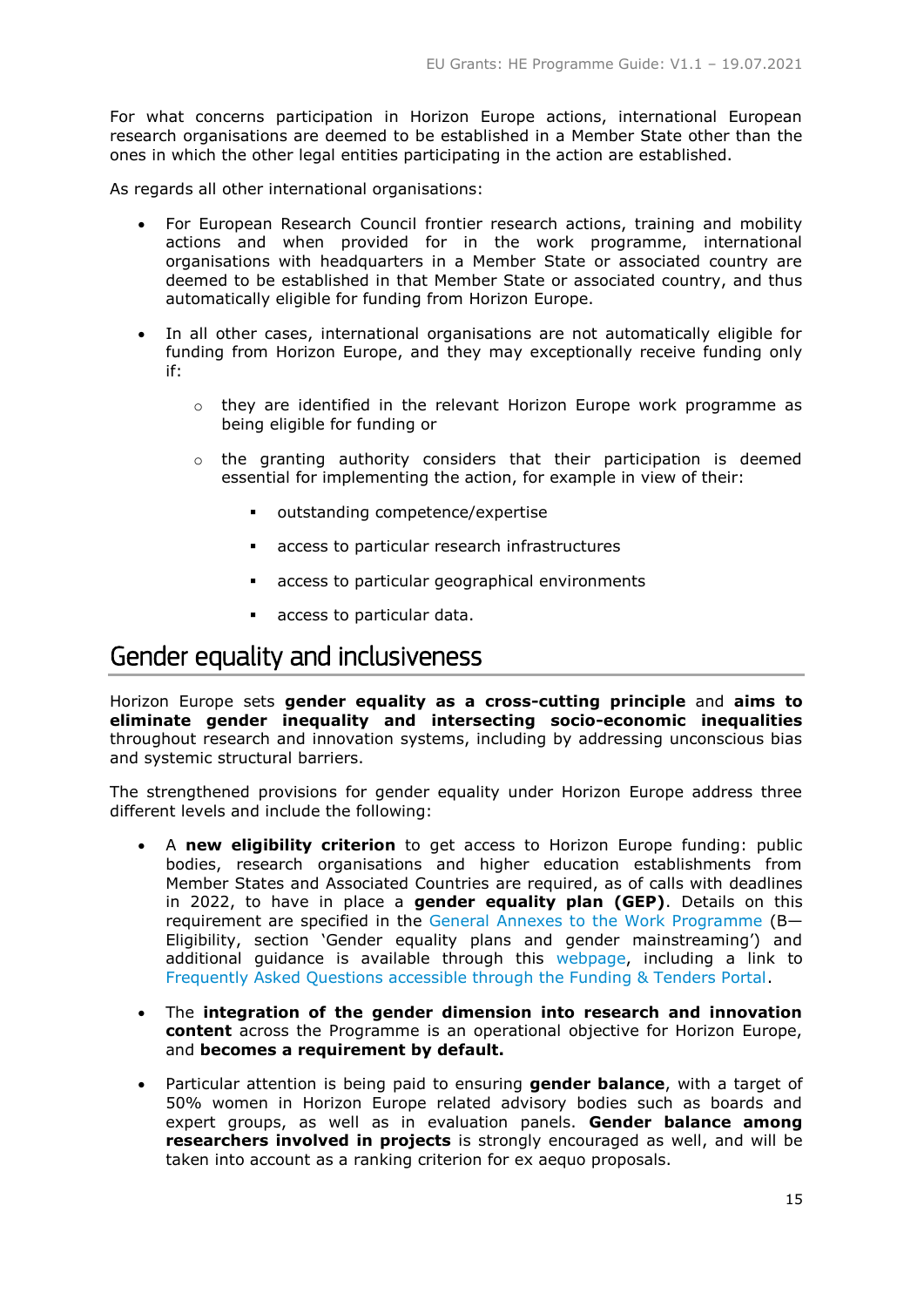Researchers have the possibility to self-identify in proposals and project reporting according to three gender categories: woman, man, or non-binary.

In addition:

- Specific funding will be made available for actions supporting the development of inclusive gender equality plans in research and innovation organisations across Member States and associated countries, under the **Widening Participation and Strengthening the European Research Area** Programme Part.
- Specific funding will also be allocated to **gender studies and intersectional research**, in particular under Pillar II, Cluster 2 - Culture, Creativity and Inclusive Society.
- Flagship measures and activities for promoting gender equality are introduced under Pillar III, in particular through the **European Innovation Council** (EIC), including a target of 40% women-led companies invited to pitch their projects in the Accelerator instrument, a target of 50% women among members of EIC advisory structures, a dedicated initiative to support women-led deep-tech startups, and the continuation of the EU prize for women innovators.

These strenghtened provisions are also detailed on the Commission's [Gender equality in](https://ec.europa.eu/info/research-and-innovation/strategy/strategy-2020-2024/democracy-and-citizens-rights/gender-equality-research-and-innovation_en#gender-equality-in-horizon-europe)  [research and innovation policy webpage,](https://ec.europa.eu/info/research-and-innovation/strategy/strategy-2020-2024/democracy-and-citizens-rights/gender-equality-research-and-innovation_en#gender-equality-in-horizon-europe) and summarised in the [factsheet Gender](https://ec.europa.eu/info/files/gender-equality-strengthened-commitment-horizon-europe_en)  [equality: a strengthened commitment in Horizon Europe](https://ec.europa.eu/info/files/gender-equality-strengthened-commitment-horizon-europe_en) with a special focus on the new Gender Equality Plan (GEP) eligibility criterion.

In this Programme Guide, we focus more specifically on the integration of the gender dimension into research and innovation (R&I) content, and refer the reader to the links provided above and to the following [webinar](https://ec.europa.eu/research/participants/docs/h2020-funding-guide/other/event210421.htm) for further guidance on the other gender equality aspects addressed in Horizon Europe and to be taken into account by applicants.

# **Integration of the gender dimension into R&I content: a requirement under Horizon Europe**

The integration of the gender dimension into R&I content is mandatory. It is a requirement set by default across all Work Programmes, destinations and topics, unless its non-relevance for a specific topic is specified in the topic description, e.g. by the mention "*In this topic the integration of the gender dimension (sex and gender analysis) in research and innovation content is not a mandatory requirement".*

This new requirement to integrate the gender dimension by default in R&I content in projects is recalled in the General Introduction to the Horizon Europe Work Programme, and in the General Annex D on Award Criteria (for Research and innovation actions, Innovation actions and Programme co-fund actions) and it is thus reflected in the corresponding application forms (proposal template) for Research and Innovation Actions, Innovation Actions and Programme Co-fund Actions under the *Excellence* evaluation criterion (under *Methodology*).

In the proposal template, applicants are invited to describe how the gender dimension (i.e. sex and/or gender analysis) is taken into account in the project's R&I content. If applicants do not consider such a gender dimension to be relevant in their specific project, they should provide a sound justification, which will be taken into account during evaluation of the proposal, *e.g. with appropriate scientific references*.

# **What does integrating the gender dimension in R&I content mean?**

It is an umbrella term covering the integration of sex and/or gender analysis through the entire R&I cycle, from the setting of research priorities through defining concepts,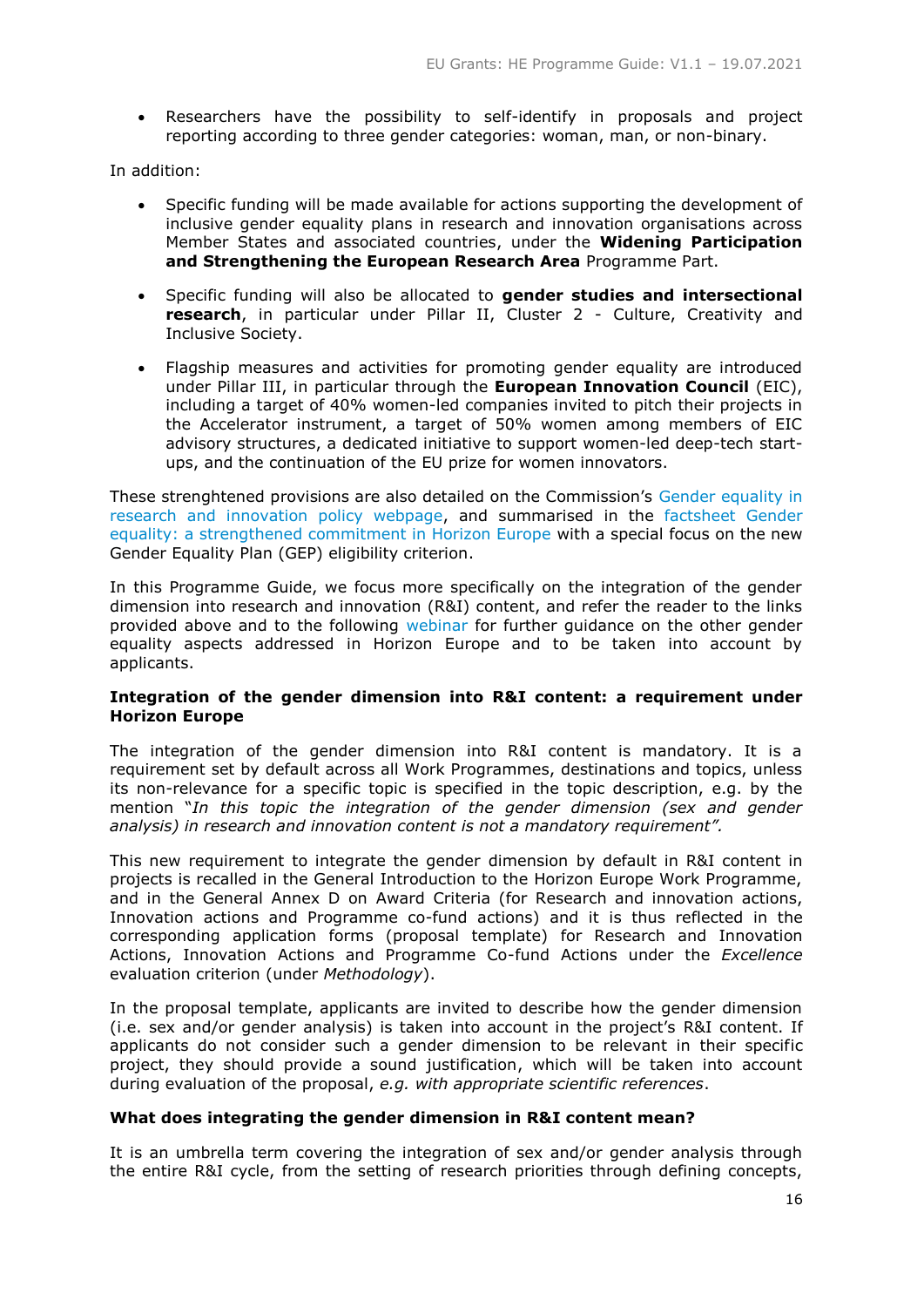formulating research questions, developing methodologies, gathering and analysing sex/gender disaggregated data, to evaluating and reporting results and transferring them to markets into products and innovations which will benefit all citizens and promote gender equality. Addressing **the gender dimension in research and innovation** thus entails **taking into account sex and gender** in the **whole R&I process**. It is different from addressing issues of gender balance and equal opportunities among the project's team members or among participants to events *(e.g. conferences)* organised by the project.

Definitions of key related terms:

- *Sex* refers to biology. Sex is determined by several biological features, according to functions that derive from the chromosomal complement, reproductive organs, or specific hormones or environmental factors that affect the expression of phenotypic traits (morphology) in sexually reproducing organisms. *In humans*, sex refers to the biological attributes that distinguish male, female, or intersex. *In non-human animals*, sex refers to biological attributes that distinguish male, female, or hermaphrodite. *In engineering & product design research*, sex includes anatomical and physiological characteristics that may impact the design of products, systems, and processes. Sex differences may be relevant for many R&I projects.
- *Gender* refers to sociocultural norms, identities and relations that categorise people, structure societies and organisations, and shape behaviours, products, technologies, environments, and knowledge. Gender attitudes and behaviours are complex and change across time and place, as cultural norms and values change. How we speak, our mannerisms, the things we use and our behaviours all signal who we are and establish rules for interaction. Gender is an organising principle that structures behaviours, attitudes, physical appearance and habits. We generally consider three related dimensions of gender: *gender norms* (socio-cultural expectations of what is appropriate for women, men or gender-diverse individuals, often relying on gender stereotypes), *gender identities* (how individuals or groups perceive and present themselves in relation to gender norms, with most commonly used categories including: woman, man, and non-binary or gender-diverse) and *gender relations* (how sex and gender shape social interactions in families, schools, workplaces and public settings, often involving power relations). As such, gender can be an important aspect of research and design.
- *Intersectionality* describes overlapping or intersecting categories such as gender, ethnicity/racial origin, age, socioeconomic status, sexual orientation and geographic location, that compound to determine the identities and experiences of individuals. Researchers and innovators should not consider gender in isolation. Gender identities, norms and relations both shape and are shaped by other social attributes.

# **Why is the gender dimension important?**

An increasing body of studies shows that the quality, reproducibility and accountability of research and innovation are affected by not taking into account sex and gender analysis. And in many fields, it is crucial to explore whether research outcomes may affect women and men differently. For instance:

 Why do we observe differences between women and men in infection levels and mortality rates in the COVID-19 pandemic? Does it make sense to study cardiovascular diseases only on male animals and on men, or osteoporosis only on women? And did you know that pheromones given off by men experimenters, but not women, induce a stress response in laboratory mice sufficient to trigger pain relief?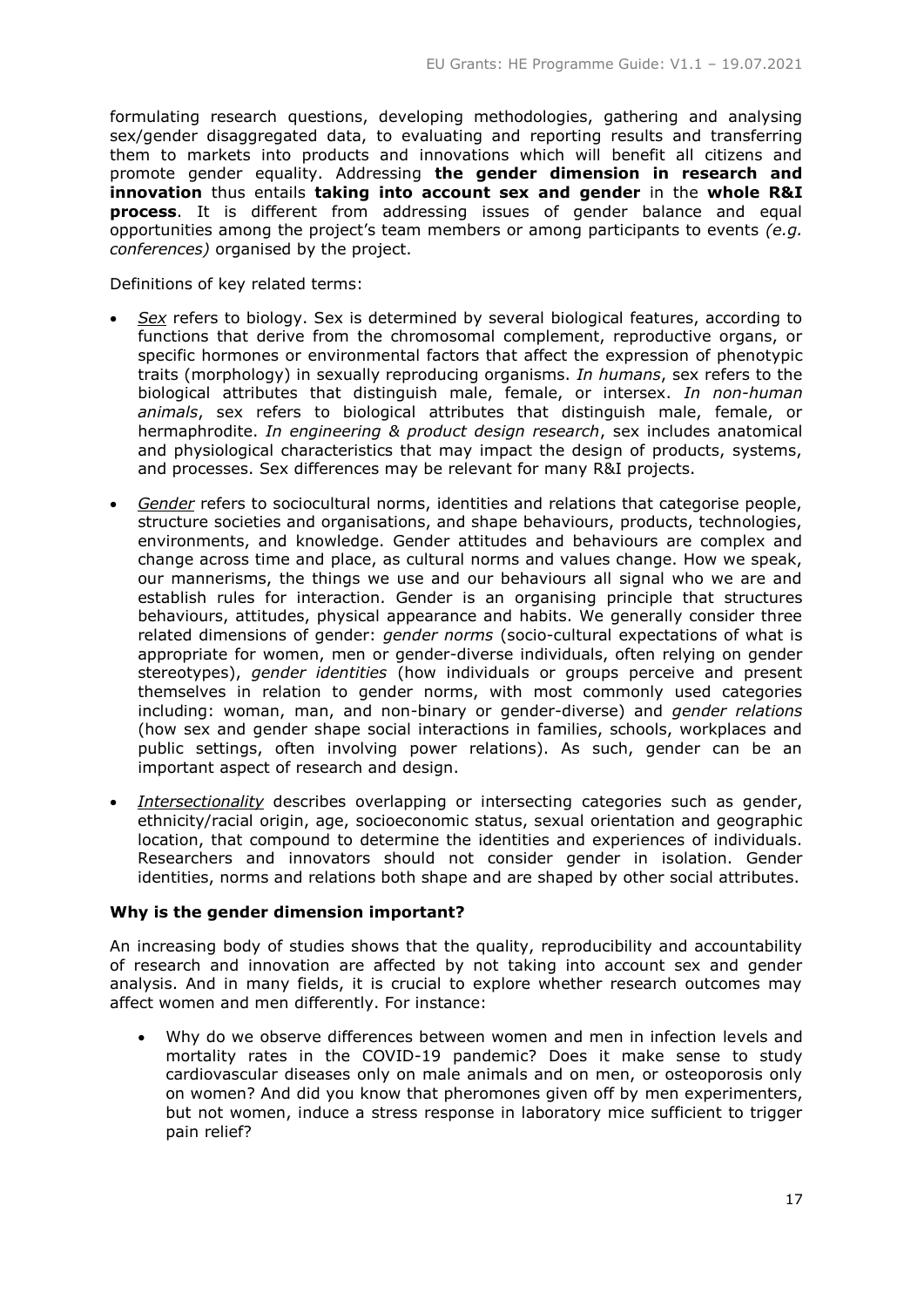- Did you know that many aspects of taxation have a substantial effect on genderrelated socioeconomic inequalities, but that when designing tax laws, policymakers still rarely consider gender inequalities?
- Does it make sense to design car safety equipment only on the basis of male body standards?
- Did you know that almost 3/4 of women Internet users worldwide have experienced some form of cyberviolence?
- Why do household travel surveys, and thus mobility analysis and transport planning, underrate trips performed as part of caring work, which are predominantly undertaken by women?
- Is it ethical to develop AI products that could spread gender and racial biases due to a lack of diversity in the data used in training AI applications?
- Did you know that climate change is affecting sex determination in a number of marine species and that certain populations are now at risk of extinction?

Integrating sex and gender analysis into R&I content **improves the scientific quality and societal relevance of the produced knowledge, technologies and innovation.** It:

- adds value to research and innovation in terms of excellence, creativity, rigor, reproducibility and business opportunities
- helps researchers and innovators question gender norms and stereotypes, and rethink standards and reference models
- leads to an in-depth understanding of all people's needs, behaviours, and attitudes
- contributes to the production of goods and services better suited to new markets
- is crucial to secure Europe's leadership in science & technology and support inclusive and sustainable growth.

Therefore, when drafting a proposal, you should in particular:

- **Reflect on why sex and/or gender could matter**: Think about and present the ways in which taking into account the gender dimension will provide added value in terms of creativity, excellence, and return on investment, both from public and private perspectives.
- **Consider the production of new knowledge on gender**: Consider what is already known in your area in terms of the gender dimension *(e.g. related scientific literature)* and identify what is missing. In many areas, gender knowledge still needs to be generated.
- **Include sex and gender aspects as part of a multidisciplinary approach**: Reflecting on sex and gender considerations in relation to health, transport, energy, security, etc. is a great opportunity to foster cooperation between scientists with gender expertise and others. It helps concepts cross the borders of scientific fields and encourages research methods to evolve.
- **Consider social categories/factors intersecting with sex and gender**: the way a research problem is formulated will determine which intersecting variables are relevant for analysis. Intersectional research should be designed to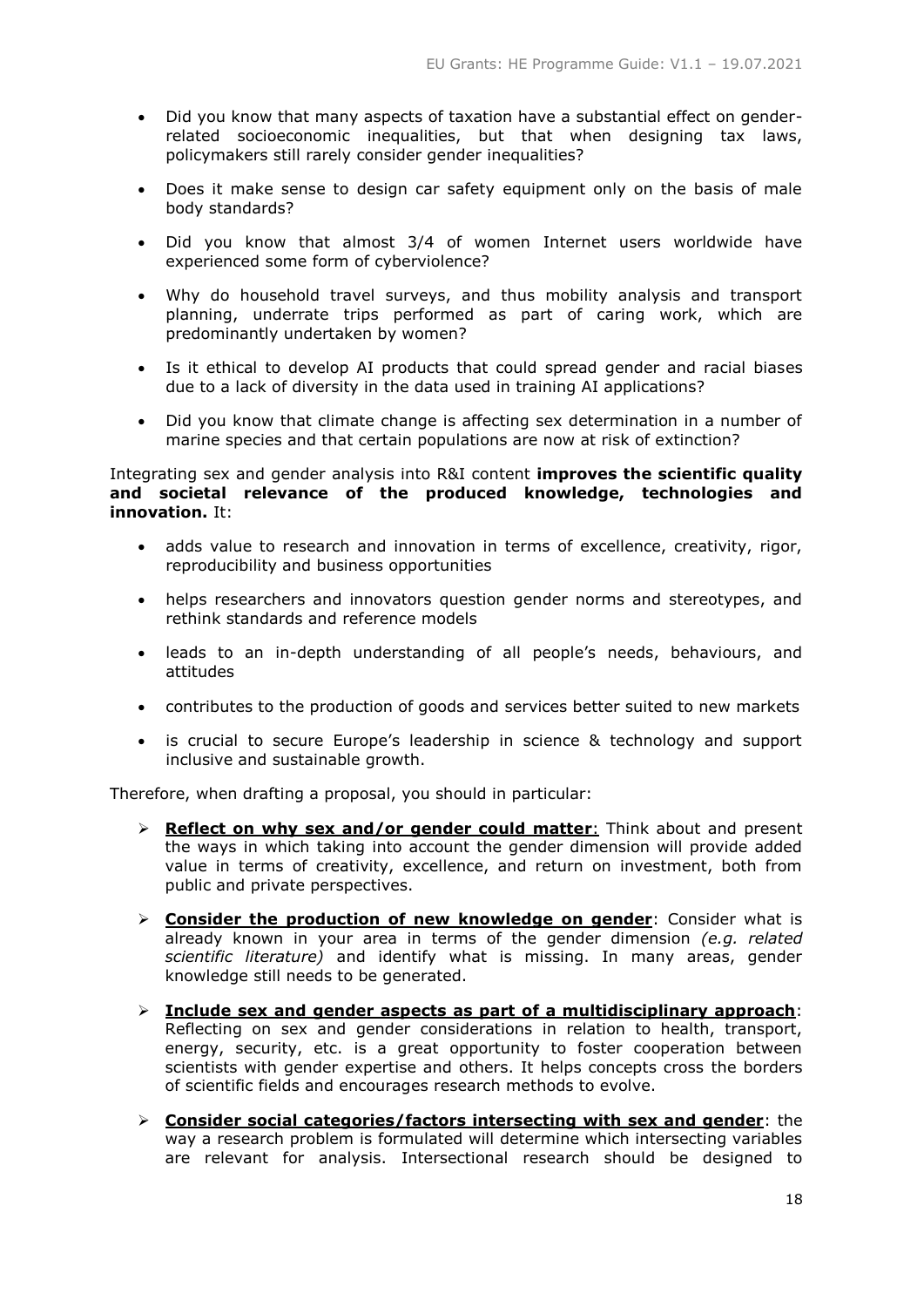illuminate the multiplicative effects of different, but interdependent, categories and factors.

**Guidance and concrete examples** (including those mentioned above) on how to better integrate sex and gender based analyses into R&I content under Horizon Europe have been developed by the [Commission's Expert Group on Gendered Innovations](https://ec.europa.eu/transparency/regexpert/index.cfm?do=groupDetail.groupDetail&groupID=3601) under the coordination of DG R&I's Gender Sector.

**A full policy report has been prepared and is available to support applicants**. Entitled *Gendered Innovations 2: How inclusive analysis contributes to research and innovation* and publicly released by the European Commission on 25 November 2020, it is available [here,](https://ec.europa.eu/info/news/gendered-innovations-2-2020-nov-24_en) through the Europa website dedicated to gender equality policy in R&I.

The report contains: full definitions of terms; both general and field-specific methods for sex analysis, gender analysis and intersectional approaches; fifteen case studies covering health, climate change, energy, agriculture, urban planning, waste management, transport, artificial intelligence (AI) and digital technologies, taxation, venture funding, as well as COVID-19; and policy recommendations to address the global challenges, targeted impacts and key R&I orientations of the six Horizon Europe Clusters, as well as Mission Areas, and European partnerships.

More information and examples on how to integrate the gender dimension into R&I content in different fields of research and innovation may be found here:

- Website developed by the [EU-supported Expert Group on Gendered Innovations,](http://genderedinnovations.stanford.edu/index.html) featuring latest material presented in the 2020 EC policy report *Gendered Innovations 2: How inclusive analysis contributes to research and innovation*, as well as previous case studies developed through EC support
- Factsheets:
	- o factsheet [summarising the EC policy report's contents](https://op.europa.eu/en/publication-detail/-/publication/667d9e3e-2e03-11eb-b27b-01aa75ed71a1/language-en)
	- $\circ$  factsheet on [the impact of sex and gender in the COVID-19 pandemic](https://ec.europa.eu/info/sites/info/files/research_and_innovation/research_by_area/documents/ec_rtd_covid19-gender-equality_factsheet.pdf)
	- o factsheet on [gender and intersectional bias in AI](https://ec.europa.eu/info/sites/info/files/research_and_innovation/research_by_area/documents/ec_rtd_gender-bias-in-ai-factsheet.pdf)
	- o factsheet on [general provisions for gender equality under Horizon Europe](https://op.europa.eu/en/web/eu-law-and-publications/publication-detail/-/publication/c0b30b4b-6ce2-11eb-aeb5-01aa75ed71a1)
- MSCA-developed video on [Understanding the gender dimension for MSCA](https://youtu.be/Hq4eWo30RfY)  [projects](https://youtu.be/Hq4eWo30RfY)
- GENDER-NET ERA-NET's online tool for integrating gender analysis into research [\(IGAR Tool\)](http://igar-tool.gender-net.eu/en)
- [ERC seminar on Sex and gender dimension in frontier research](https://erc.europa.eu/event/sex-and-gender-dimension-frontier-research) (16/11/2020)
- [Interview of Commissioner Mariya Gabriel on the release of the new EC policy](http://kjonnsforskning.no/en/2020/11/seeking-more-european-research-integrates-gender-dimensions)  [report on Gendered Innovations,](http://kjonnsforskning.no/en/2020/11/seeking-more-european-research-integrates-gender-dimensions) in the Norwegian KILDEN online news magazine (25/11/2020)
- *Nature* [magazine editorial](https://www.nature.com/articles/d41586-020-03459-y) on the release of the new EC policy report on Gendered Innovations and the new Horizon Europe requirements on the integration of sex and/or gender analysis (09/12/2020)
- See also: Tannenbaum, C., Ellis, R. P., Eyssel, F., Zou, J., & Schiebinger, L. (2019). [Sex and gender analysis improves science and engineering.](https://doi.org/10.1038/s41586-019-1657-6) *Nature*, 575(7781), 137-146.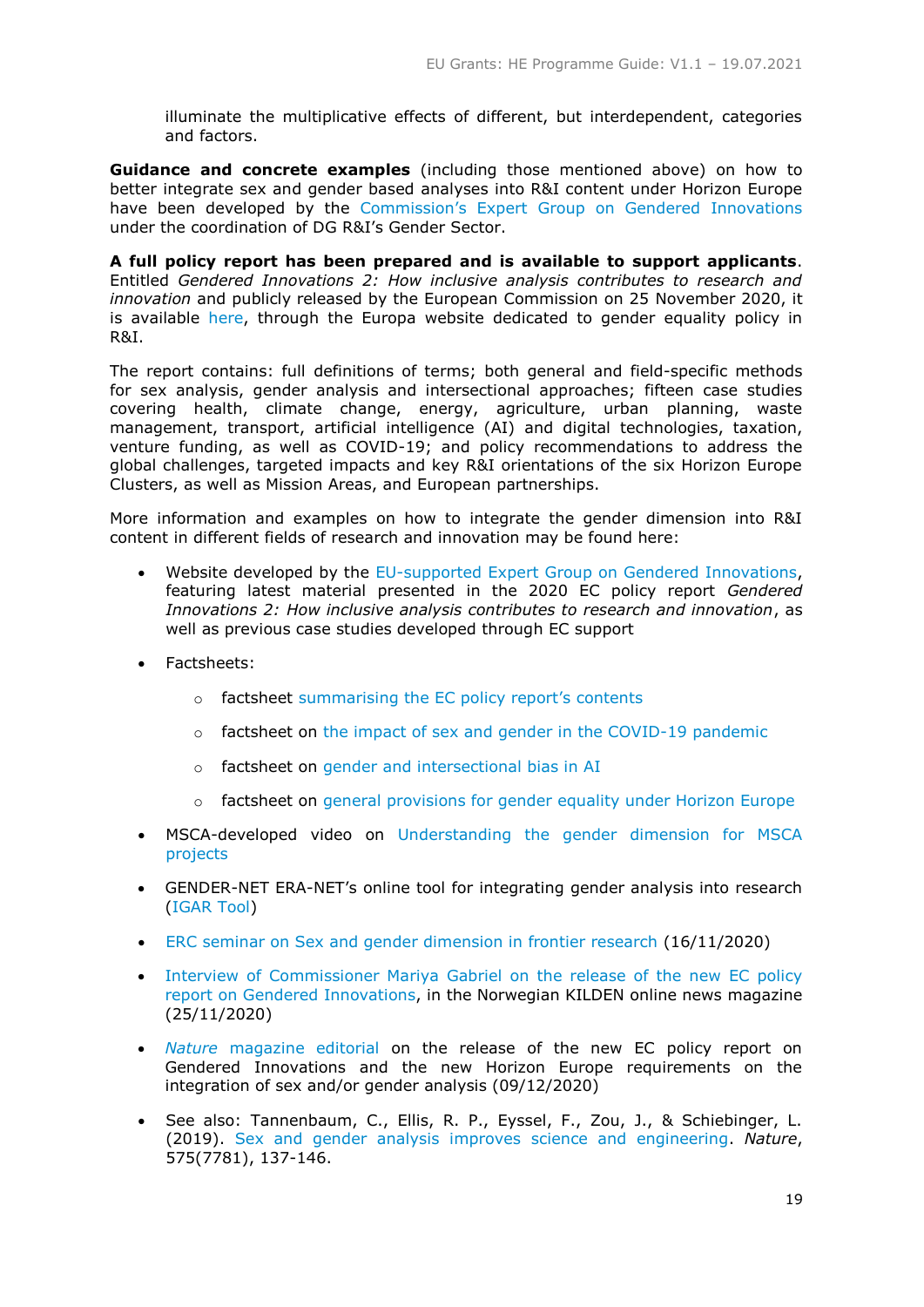# <span id="page-19-0"></span>Social Science and Humanities (SSH)

# **SSH in the R&I chain**

Under Horizon Europe, the effective integration of social SSH in all clusters, including all Missions and European partnerships, is a principle throughout the programme. The aim of SSH integration is to improve our assessment of and response to complex societal issues. Thus, SSH are a key constituent of research and innovation, especially regarding the twin green and digital transitions.

Therefore, where relevant, the R&I chain should **include contributions from SSH disciplines** such as sociology, economics, psychology, political science, history, cultural sciences or/and the arts. *See the list of SSH disciplines below*.

# **Project requirements - SSH flagged topics**

Many topics invite contributions from the SSH, often in collaboration with non-SSH disciplines such as natural and physical sciences, health sciences or technology. These topics have been 'flagged' and can be found on the Funding & Tenders Portal.

Proposals under these topics are expected to integrate the SSH perspective (social, economic, behavioural, institutional, historical and/or cultural dimensions etc), as appropriate. Applicants should therefore ensure that:

- contributions from SSH disciplines are integrated throughout their proposed project, and
- the actions required, participants and disciplines involved as well as the added value of SSH contributions are clearly stated in the proposal.

The SSH methodologies used in the projects should be described, or if the applicant consortium considers that SSH is not relevant to their particular proposal, they should explain why.

Where relevant, applicants are also encouraged to include contributions from the SSH in a project proposal under any call, even if it is not SSH-flagged.

# **Evaluation**

When evaluating a proposal submitted to a topic that was 'flagged' for SSH contributions, experts will first refer to the topic description to identify what the expected contributions are. With this in mind, they will evaluate the contributions from SSH in the proposal, according to the criteria.

Experts should be mindful that a successful contribution from SSH, depending on the topic, may require collaboration among various SSH disciplines and/or between SSH and non-SSH disciplines.

A proposal without a sufficient contribution/integration of SSH research and competences will receive a lower evaluation score.

Even if proposals do not belong to a topic 'flagged' for SSH contributions, they may contain contributions from the SSH disciplines, which should be evaluated with other relevant aspects of the proposal.

# **List of SSH disciplines**

*Social sciences, education, business and law*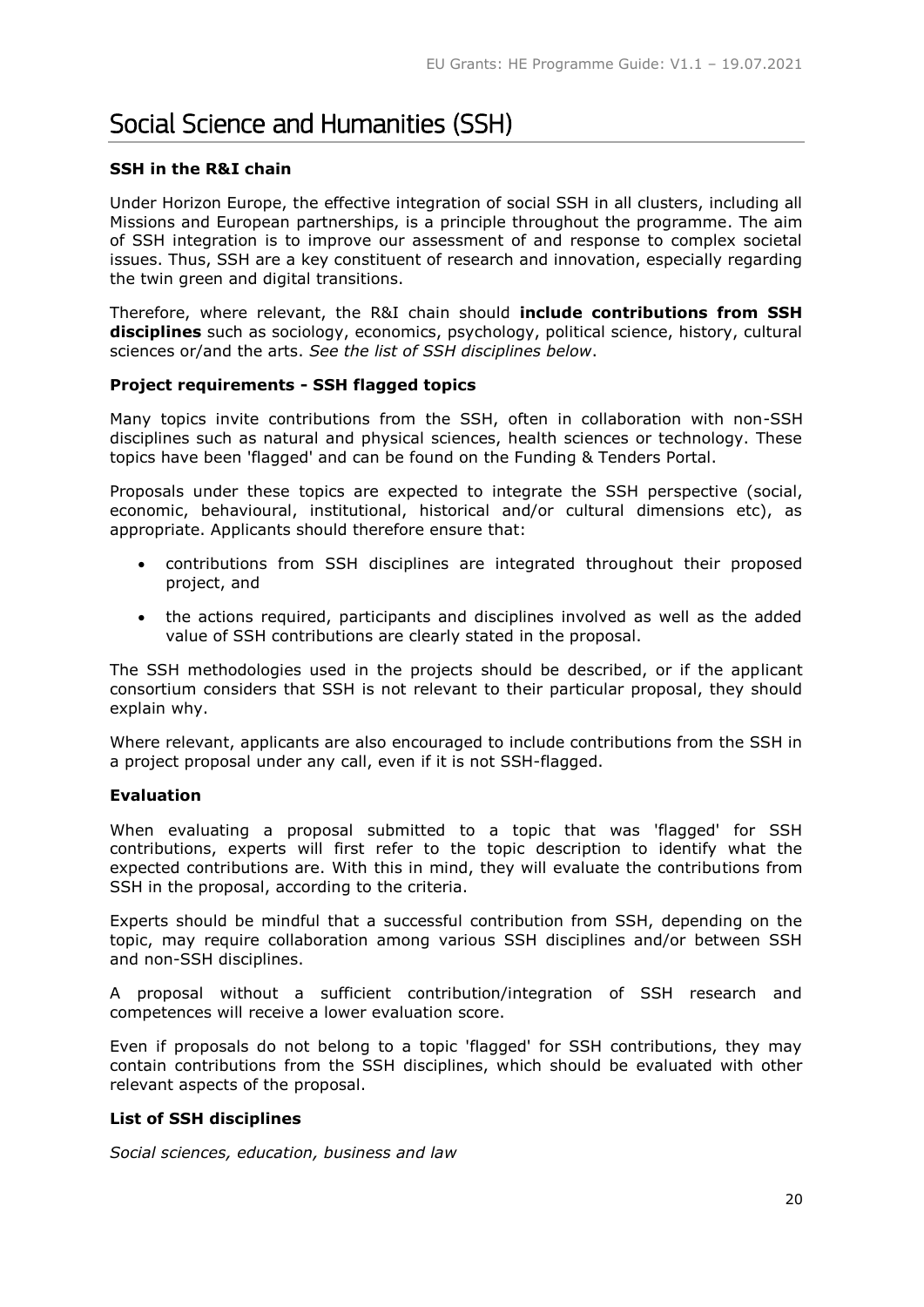**Social and behavioural sciences:** economics, economic history, political science, sociology, demography, anthropology (except physical anthropology), ethnology, futurology, psychology, geography (except physical geography), peace and conflict studies, human rights.

**Education science:** curriculum development in non-vocational and vocational subjects, educational policy and assessment, educational research.

**Journalism and information:** journalism, library and museum sciences, documentation techniques, archival sciences.

**Business and administration:** retailing, marketing, sales, public relations, real estate, finance, banking, insurance, investment analysis, accounting, auditing, management, public and institutional administration.

**Law:** law, jurisprudence, history of law.

# *Humanities and the arts*

**Humanities:** religion and theology, foreign languages and cultures, living or dead languages and their literature, area studies, native languages, current or vernacular language and its literature, interpretation and translation, linguistics, comparative literature, history, archaeology, philosophy, ethics.

**Arts:** fine arts, performing arts, graphic and audio-visual arts, design, crafts.

The list is adapted from the UNESCO International Standard Classification of Education (ISCED 2011).

# <span id="page-20-0"></span>Social Innovation

Innovations originate from many sources. They stem not only from advances in science and technology, but also from creative uses of existing knowledge and technologies as well as inventiveness in the non-technical and social spheres.

Social innovation concerns the development of new products, methods, and services for and with society involving citizens, public authorities, business and industry, and academia  $-$  the Quadruple Helix  $-$  in their design, development, and implementation. Social innovation engages and empowers citizens, enhances the resilience of communities, increases the relevance, acceptance and uptake of innovation, and helps foster lasting changes in social practices, therefore acting as a system changer.

It thus helps answering societal and environmental challenges, connecting society with innovation.

# **Social Innovation in Horizon Europe**

Social innovation has been identified as a cross-cutting specific issue in Horizon Europe and concerns all programme parts. Indeed, it holds potential to develop solutions answering at once multiple interconnected challenges. Moreover, embedding social innovation into the scope of a topic enhances the chances of uptake of the results of the project by involving intended users from the beginning of the project to listen to them, understand their needs, and benefit from their knowledge and creativity. Therefore, it increases the delivery of the outcomes and impact expected from the project.

In Horizon Europe, social innovation will serve the environmental, economic, digital, cultural, sovereignty, and democratic priorities set by the von der Leyen Commission. In particular, social innovation will support changes towards socially, environmentally, and economically sustainable social practices. More specifically, the integration of social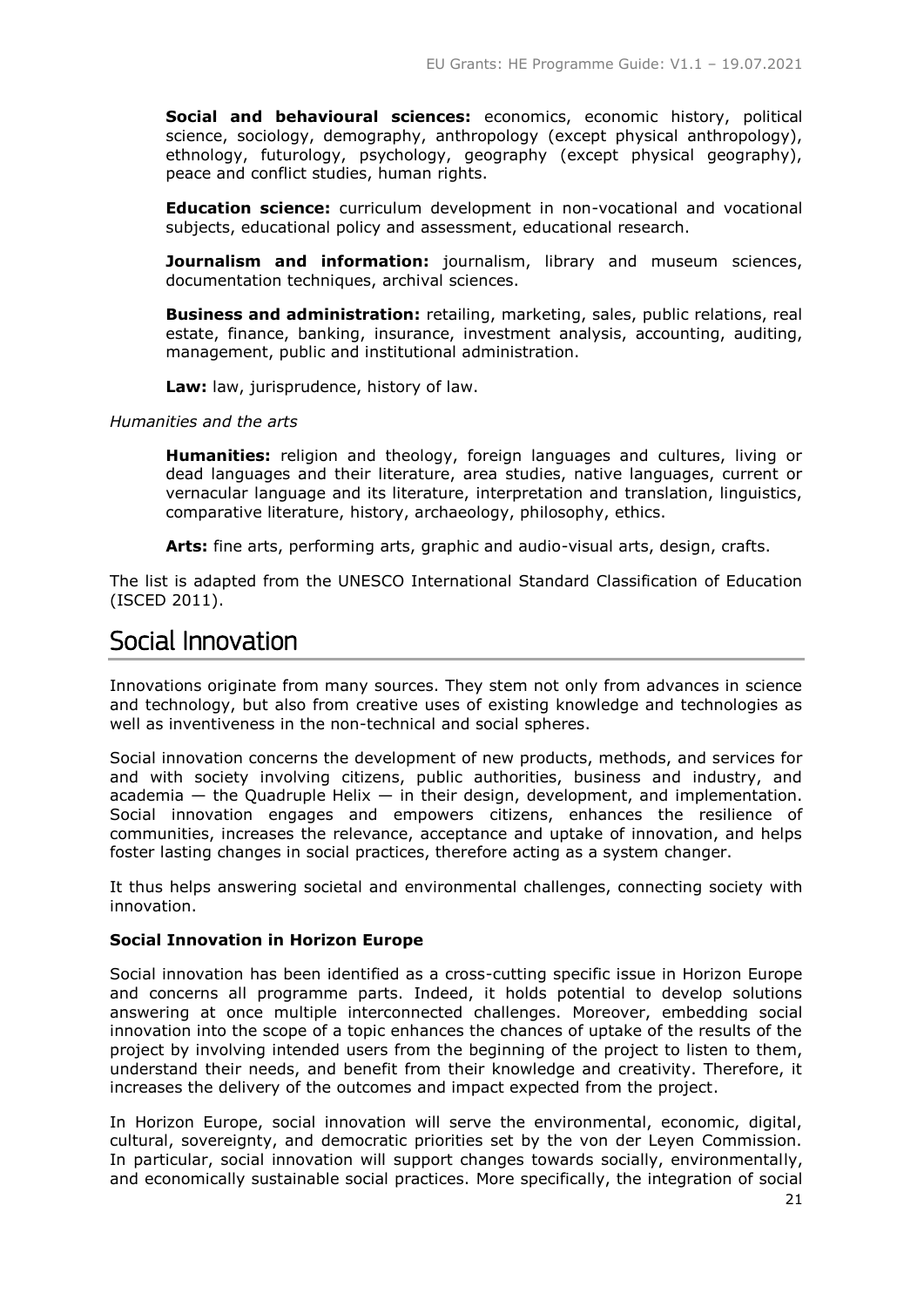innovation on Horizon Europe is relevant to address global challenges – including in areas such as health and care, also in the light of the COVID-19 pandemic, the twin green and digital transitions, climate change mitigation and adaptation or citizen engagement and deliberative democracy.

The above has been reflected by flagging specific topics and encouraging applicants to consider social innovation as a way to meet the topic's objectives, and by dedicating topics to social innovation.

# **Reference Documents**

- Bureau of European Policy Advisors, [Empowering people, driving change,](https://publications.europa.eu/en/publication-detail/-/publication/4e23d6b8-5c0c-4d38-bd9d-3a202e6f1e81/language-en/format-PDF/source-31731269) 2011, [p. 9.](https://publications.europa.eu/en/publication-detail/-/publication/4e23d6b8-5c0c-4d38-bd9d-3a202e6f1e81/language-en/format-PDF/source-31731269)
- [Oslo Manual, 2018, p.](https://www.oecd-ilibrary.org/docserver/9789264304604-en.pdf?expires=1581524100&id=id&accname=oid031827&checksum=D9FCFCADB799B4BD68575DAD1AC6CD00) 252.

# <span id="page-21-0"></span>Ethics and integrity

For all activities funded by the EU, the ethical dimension is an integral part of research from beginning to end, and ethical compliance is seen as pivotal to achieve real research excellence. There is a clear need to make a thorough ethical evaluation from the conceptual stage of the proposal not only to respect the legal framework but also to enhance the quality of the research. Ethical research conduct implies the application of fundamental ethical principles and legislation to scientific research in all possible domains of research. This includes the adherence to the highest standards of research integrity as described in the European Code of Conduct for Research Integrity.

The process to assess and address the ethical dimension of activities funded under Horizon Europe is called the **Ethics Appraisal Procedure**.

# **Objectives**

In addition to the scientific evaluation focusing on the scientific merit, the quality of the management and the potential impact, the Ethics Appraisal ensures that all research activities carried out under Horizon Europe are conducted in compliance with fundamental ethical principles.

# **Ethics Appraisal Procedure**

The Ethics Appraisal Procedure concerns all activities funded in Horizon Europe and includes the Ethics Review Procedure, conducted before the start of the project, as well as Ethics Checks, Reviews and Audits conducted during the project.

When preparing a proposal, it is required to conduct an Ethics Self-assessment starting with the completion of an **Ethics Issues Table**. You can read further practicalities in the [How to complete your ethics self-assessment](https://ec.europa.eu/info/funding-tenders/opportunities/docs/2021-2027/common/guidance/how-to-complete-your-ethics-self-assessment_en.pdf) guide.

# **Ethics Review Procedure**

All proposals above threshold and considered for funding will undergo an Ethics Review carried out by independent ethics experts. The Review starts with the Ethics Screening which can include, in the cases where there is no ethics issue identified in the proposal, a pre-screening to confirm or not the absence of ethics issues (this check can be conducted by qualified staff). If appropriate a further analysis called the **Ethics Assessment** is conducted. The Ethics Assessment can lead to **ethics requirements**  that become **contractual obligations.**

The Ethics Review Procedure focusses on the compliance with ethical rules and standards, relevant European legislation, international conventions and declarations,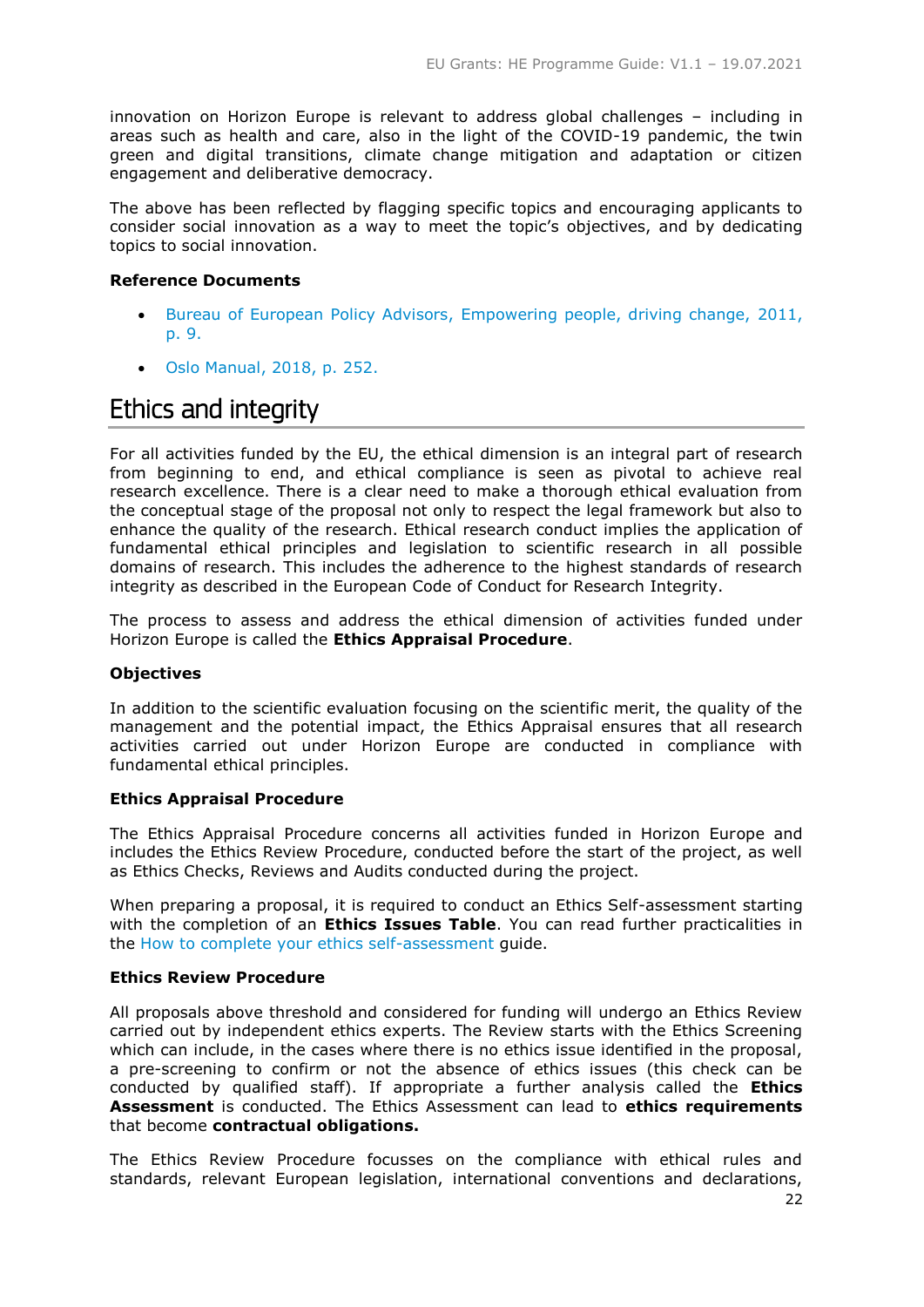national authorisations and ethics approvals, proportionality of the research methods and the applicants' awareness of the ethical aspects and social impact of their planned research.

The ethics review covers issues as:

- human rights and protection of human beings
- animal protection and welfare
- data protection and privacy
- health and safety
- environmental protection
- artificial intelligence

It may also cover issues of research integrity, including, fabrication, falsification and plagiarism in proposing, performing, or reviewing research or in reporting research results; this includes misrepresenting credentials and improprieties of authorship.

# **Ethics Screening**

The Ethics Screening is carried out during the scientific evaluation or soon after. The ethics experts are asked to flag the proposals that have serious or complex issues (on the basis of the Guidelines on serious and complex ethics issues) that will be the subject of a more in-depth analysis (Ethics assessment). Proposals involving the use of human Embryonic Stems Cells (hESCs) or human Embryos (hE) automatically proceed to the second step, the Ethics Assessment.

Further to the Ethics screening, the proposals that will be funded and are not flagged as serious or complex must handle the ethics issues in the proposed activities in line with National and European legislation and practice and the [How to complete your ethics](https://ec.europa.eu/info/funding-tenders/opportunities/docs/2021-2027/common/guidance/how-to-complete-your-ethics-self-assessment_en.pdf)  [self-assessment](https://ec.europa.eu/info/funding-tenders/opportunities/docs/2021-2027/common/guidance/how-to-complete-your-ethics-self-assessment_en.pdf) guide. The ethics summary report will list the main ethics issues identified in your proposal. Ethics screening will not issue ethics requirements but can lead to the obligation to nominate an external independent ethics advisor or board to assist the project in adhering to the relevant ethical and legal standards.

# **Ethics Assessment**

For the limited number of proposals flagged as serious or complex and for all the proposals involving the use of hESCs or hE, the Ethics Screening is followed by an Ethics Assessment prior to the signature of the grant agreement.

The Ethics Assessment is an in-depth analysis of the ethical issues of the proposals, taking into account the analysis made during the Ethics screening. The Ethics Assessment can lead to ethics requirements that are inserted as obligations in the grant agreement.

If the proposal undergoes an Ethics Assessment, you will receive an ethics summary report with an ethics opinion on your proposal. The possible outcomes of the ethics assessment are:

# **1. Ethics clearance**

The ethics issues are appropriately addressed. The ethics section in the proposal can be transferred mostly unchanged to the ethics section in Part B of the description of the action (DoA).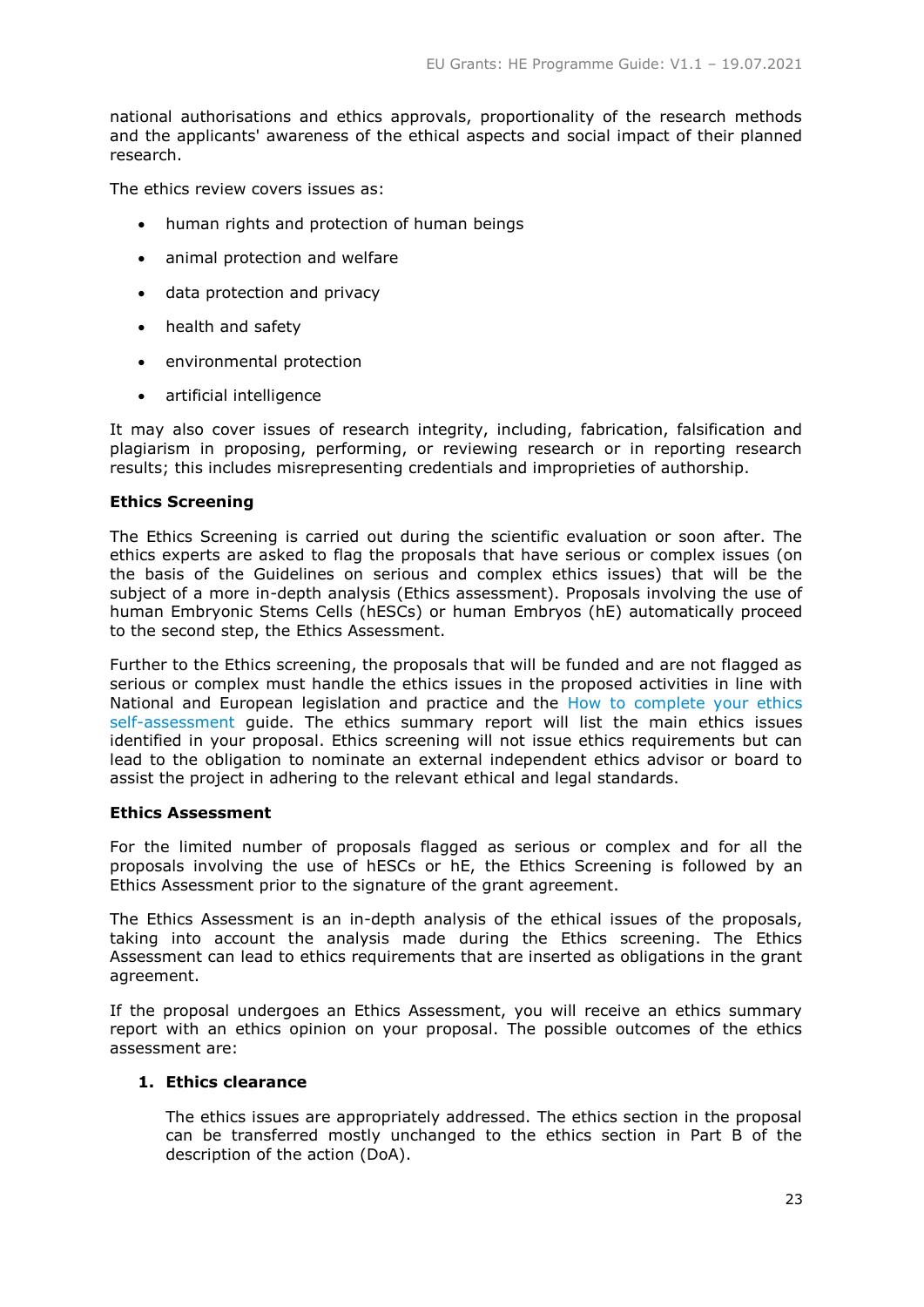# **2. Conditional ethics clearance**

In this case clearance is subject to conditions. Your ethics summary report will list one or more 'ethics requirements'. These may include:

- regular reporting to the Commission or the agency concerned
- appointing an independent ethics advisor or ethics board (possibly with a task to report on compliance with ethics requirements)
- supplying further information/documents
- adjusting methodology so as to comply with ethical principles and relevant legislation

Ethics requirements must be implemented during grant preparation or during the grant implementation.

- Ethics requirements **due before grant signature** normally require that you update the ethics section in the narrative part (Part B) of the DoA (Annex 1). However, other parts of Annex 1 may also be affected. Exceptionally, additional supporting documents may be required before the grant agreement can be signed.
- Ethics requirements **due after project start** are automatically included in the grant agreement in the form of 'ethics deliverables'.

Tasks of the coordinator or sole applicant:

- update the DoA whenever appropriate to address the ethics requirements and describe how they are to be met in the course of the project
- provide supporting documents if exceptionally requested before grant signature
- take into account any recommendations set out in the ethics summary report.

# **3. Request for additional information (intermediate outcome)**

You may be asked to provide additional information if this is needed to complete the ethics assessment *(e.g. in case of serious or complex ethics issues or missing information)*.

# **4. No ethics clearance**

After the second ethics assessment, if your proposal is not given ethics clearance, it is not eligible for funding and will be rejected.

You will be informed of

- the decision to reject your proposal
- the reasons for the decision
- how you can appeal against it.

# **Ethics requirements and ethics work package**

Ethics deliverables: All ethics requirements due after project start are automatically included in the grant agreement in the form of deliverables. These deliverables are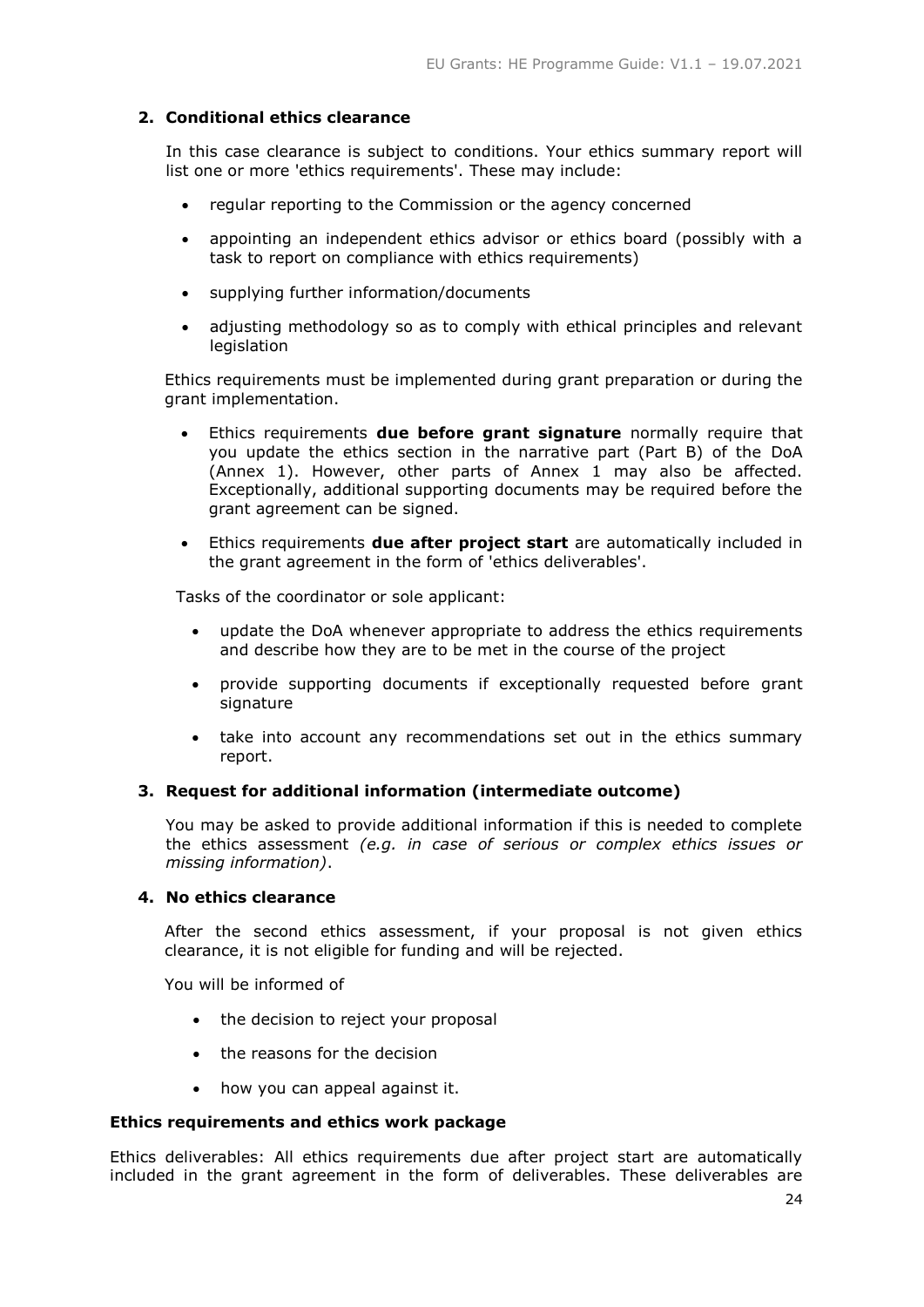known as 'ethics deliverables' and will be placed in an automatically generated work package called 'ethics requirements'.

Work package 'ethics requirements' - if applicable - is added to your grant agreement as soon as the ethics assessment has been completed. At this point in time it will appear as the last work package in the list of work packages (WP). During grant preparation you can move this WP to any other position in the list by drag & drop. It is recommended to keep the 'ethics requirements' WP at the end of the list where it will not affect the numbering of the other work packages.

# **Ethics checks, reviews and audits**

During the Ethics Screening or the Ethics Assessment, the experts identify the projects that need an Ethics Check or Review, which are executed during the course of the research project. The procedure can also be initiated by the Commission services.

The objective of the procedure is to assist the beneficiaries to deal with the ethics issues raised by their research and if necessary to take preventive or/and corrective measures. The Ethics check is an internal check by the project officer or ethics officer who may be supported by ethics experts and the Ethics Review is an elaborate review and in-depth procedure carried out by up to 5 external ethics experts. They are both conducted on the basis of the information provided by the concerned beneficiaries, who may be invited to a meeting in Brussels to discuss the issues at stake. Onsite visits can also be organised during the Ethics Reviews.

In case of substantial breach of ethical principles, research integrity or relevant legislation, the Commission can carry out an Ethics Audit following the provisions and procedures laid down in the grant agreement.

The checks, post-grant reviews and audits can result in an amendment of the grant agreement. In severe cases, it can lead, upon the decision of the Commission services to a reduction of the grant, its termination or any other appropriate measures, in accordance with the provisions of the grant agreement.

| <b>Activity</b>                                                                                          | Who?                                                                                      | When?                                     | How?                                                                  |
|----------------------------------------------------------------------------------------------------------|-------------------------------------------------------------------------------------------|-------------------------------------------|-----------------------------------------------------------------------|
| Ethics Self-<br>assessment                                                                               | Applicant                                                                                 | Application phase                         | Consideration of ethical<br>issues of the proposal                    |
| <b>Fthics</b><br>Screening                                                                               | Ethics experts<br>(and/or qualified<br>staff in case a pre-<br>screening is<br>conducted) | Evaluation phase                          | Review of application<br>material                                     |
| <b>Ethics Assessment</b><br>(for proposals)<br>involving hESC/hE or<br>flagged as<br>serious or complex) | Ethics experts                                                                            | Evaluation/<br>Grant preparation<br>phase | Review of application<br>material                                     |
| <b>Ethics</b><br>check/review/audit                                                                      | Project Officer<br>and/or Ethics<br>officer and/or                                        | Implementation<br>phase                   | Review of project<br>deliverables/interview<br>with applicants/onsite |

# **Summary of the Ethics appraisal steps**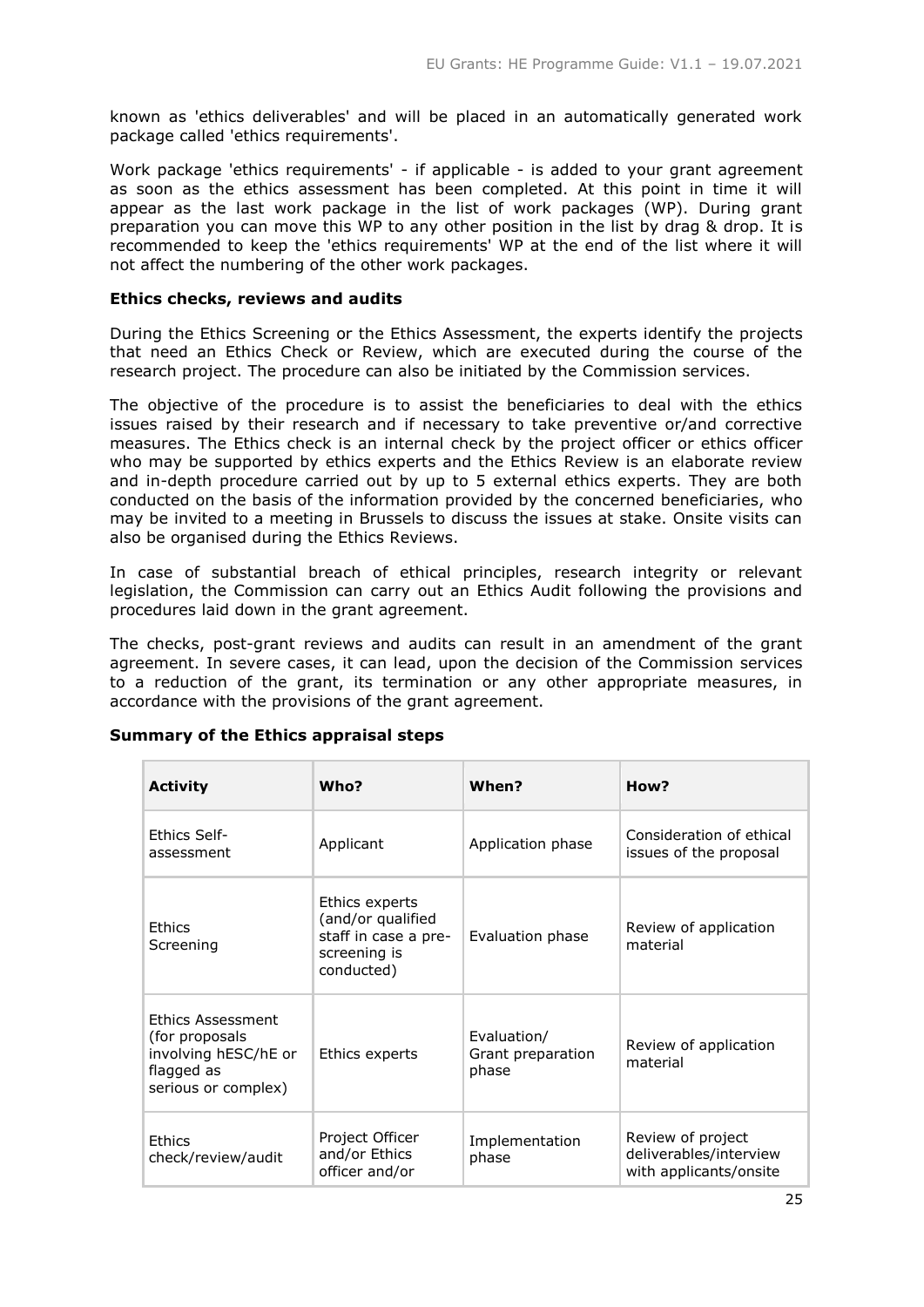| ມຕະເລ<br>՟՟՟՟՟՟՟՟՟՟՟ | טוכו |  |
|----------------------|------|--|
|----------------------|------|--|

For assistance please contact us at the [Ethics Review Helpdesk](https://ec.europa.eu/info/research-and-innovation/contact/research-enquiry-service-and-participant-validation_en) (select subject 13. Ethics in the enquiry form).

# **Reference documents**

*Rules & codes of conduct*

- HE Framework Programme Regulation [2021/695:](https://eur-lex.europa.eu/legal-content/EN/ALL/?uri=CELEX:32021R0695) Eligible actions and ethical principles (Article 18) and Ethics (Article 19)
- [HE Model Grant Agreement:](https://ec.europa.eu/info/funding-tenders/opportunities/docs/2021-2027/common/agr-contr/general-mga_horizon-euratom_en.pdf) Ethics (Article 14 and Annex 5)
- [Statement by the Commission on research activities involving human embryos or](https://eur-lex.europa.eu/legal-content/EN/TXT/PDF/?uri=CELEX:32021C0512(01)&qid=1622740780199&from=EN)  [human embryonic stem cells](https://eur-lex.europa.eu/legal-content/EN/TXT/PDF/?uri=CELEX:32021C0512(01)&qid=1622740780199&from=EN)
- [EU Charter of Fundamental Rights](https://eur-lex.europa.eu/LexUriServ/LexUriServ.do?uri=OJ:C:2010:083:0389:0403:en:PDF)
- [ALLEA European Code of Conduct for Research Integrity](https://ec.europa.eu/info/funding-tenders/opportunities/docs/2021-2027/horizon/guidance/european-code-of-conduct-for-research-integrity_horizon_en.pdf)
- [Global Code of Conduct for Research in Resource-poor Settings](https://ec.europa.eu/info/funding-tenders/opportunities/docs/2021-2027/horizon/guidance/global-code-of-conduct-for-research-in-resource-poor-settings_he_en.pdf)

# *General guidance*

- [How to complete your ethics self-assessment](https://ec.europa.eu/info/funding-tenders/opportunities/docs/2021-2027/common/guidance/how-to-complete-your-ethics-self-assessment_en.pdf)
- [Guidelines on serious and complex ethics issues](https://ec.europa.eu/info/funding-tenders/opportunities/docs/2021-2027/horizon/guidance/guidelines-on-serious-and-complex-cases_he_en.pdf)

# *Standard operating procedures*

- Guidelines [for Promoting Research Integrity in Research Performing Organisation](https://ec.europa.eu/info/funding-tenders/opportunities/docs/2021-2027/horizon/guidance/guideline-for-promoting-research-integrity-in-research-performing-organisations_horizon_en.pdf)
- [Standard Operating Procedures for Research Integrity](https://www.sops4ri.eu/)
- [Data Protection Decision Tree](https://ec.europa.eu/assets/rtd/ethics-data-protection-decision-tree/index.html)

# *Domain-specific guidance*

- [Guidance note on potential misuse of research results](https://ec.europa.eu/info/funding-tenders/opportunities/docs/2021-2027/horizon/guidance/guidance-note-potential-misuse-of-research-results_he_en.pdf)
- [Guidance note on research focusing exclusively on civil applications](https://ec.europa.eu/info/funding-tenders/opportunities/docs/2021-2027/horizon/guidance/guidance-note-research-focusing-exclusively-on-civil-applications_he_en.pdf)
- [Guidance note on research on refugees, asylum seekers and](https://ec.europa.eu/info/funding-tenders/opportunities/docs/2021-2027/horizon/guidance/guidance-note-research-on-refugees-asylum-seekers-migrants_he_en.pdf) migrants
- [Ethics and data protection](https://ec.europa.eu/info/funding-tenders/opportunities/docs/2021-2027/horizon/guidance/ethics-and-data-protection_he_en.pdf)
- **•** [Ethics in Social Science and Humanities](https://ec.europa.eu/info/funding-tenders/opportunities/docs/2021-2027/horizon/guidance/ethics-in-social-science-and-humanities_he_en.pdf)
- [Position of the European Network of Research Ethics Committees \(EUREC\) on the](http://www.eurecnet.org/documents/Position_EUREC_COVID_19.pdf)  [Responsibility of Research Ethics Committees](http://www.eurecnet.org/documents/Position_EUREC_COVID_19.pdf) during the COVID-19 Pandemic
- [Functional Magnetic Resonance Imaging](https://ec.europa.eu/info/funding-tenders/opportunities/docs/2021-2027/horizon/guidance/functional-magnetic-resonance-imaging_he_en.pdf)
- [Research Ethics in Ethnography/Anthropology](https://ec.europa.eu/info/funding-tenders/opportunities/docs/2021-2027/horizon/guidance/research-ethics-in-ethnography-anthropology_he_en.pdf)
- [Roles and Functions of Ethics Advisors/Ethics Advisory Boards in EC-funded](https://ec.europa.eu/info/funding-tenders/opportunities/docs/2021-2027/horizon/guidance/roles-and-functions-of-ethics-advisory-ethics-advisory-boards-in-ec-funded-projects_he_en.pdf)  [Projects](https://ec.europa.eu/info/funding-tenders/opportunities/docs/2021-2027/horizon/guidance/roles-and-functions-of-ethics-advisory-ethics-advisory-boards-in-ec-funded-projects_he_en.pdf)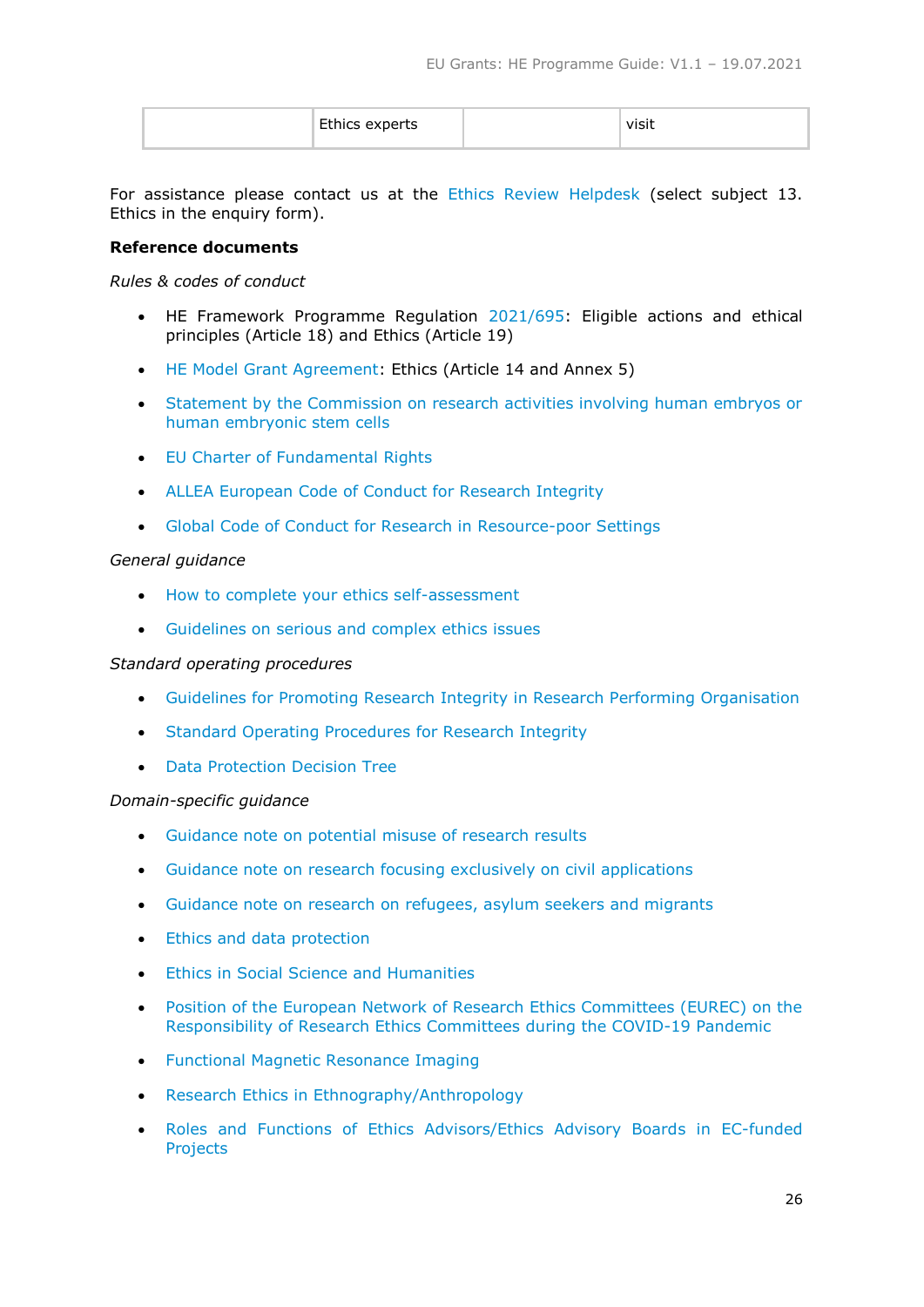- [SIENNA Ethical guidance for research with a potential for human enhancement](https://ec.europa.eu/info/funding-tenders/opportunities/docs/2021-2027/horizon/guidance/ethical-guidance-for-research-with-a-potential-for-human-enhancement-sienna_he_en.pdf)
- [Guidelines on ethics by design/operational use for Artificial Intelligence](https://ec.europa.eu/info/funding-tenders/opportunities/docs/2021-2027/horizon/guidance/ethics-by-design-and-ethics-of-use-approaches-for-artificial-intelligence_he_en.pdf)

# *Ethics and Research Integrity Networks*

- [European Network of Research Ethics Committees](http://www.eurecnet.org/index.html)  EUREC
- [European Network of Research Ethics and Research Integrity](http://eneri.eu/)  ENERI
- [The Embassy of Good Science](https://www.embassy.science/)
- [The European Network of Research Integrity Offices](http://www.enrio.eu/)  ENRIO

# <span id="page-26-0"></span>**Security**

Activities carried out under the programme must comply with the applicable security rules and in particular, rules on the protection of classified information against unauthorised disclosure, including compliance with any relevant Union and national law. Where appropriate, the actions carried out under the Horizon Europe Programme must comply with Commission Decision (EU, Euratom) 2015/444, and its implementing rules. The Horizon Europe Model Grant Agreement includes specific security related obligations (Article 13 and Annex 5). The Horizon Europe Programme Security Instruction (PSI) has to be followed in case a proposal selected for funding will lead to a project that involves classified information.

The process to assess and address the security dimension of activities funded under Horizon Europe is called the **Security Appraisal Procedure.**

# **Security Appraisal Procedure**

The Security Appraisal Procedure concerns all activities funded under Horizon Europe and includes three main steps: the Security Self-assessment, performed by the applicants at the proposal preparation stage, the Security Review Procedure, conducted before the start of the project, as well as the Security checks, conducted during or after the life of the project.

# **Security Self-assessment**

When preparing a proposal to be submitted under any of the Horizon Europe calls, the applicant is required to conduct a Security Self-assessment starting with the completion of a Security Issues Table. In case the proposal is submitted under a call or topic, which is a priori flagged by the Commission as security sensitive, the applicant is also required to complete a Security Section. Further information and guidance can be found in the *[How to handle security-sensitive projects](https://ec.europa.eu/info/funding-tenders/opportunities/docs/2021-2027/common/guidance/how-to-handle-security-sensitive-projects_en.pdf)* guide.

# **Security Review**

Only proposals above threshold and considered for funding will undergo a Security Review carried out by granting authority and Commission qualified staff, as well as by national security experts.

The Security Review includes three steps: the Security Pre-screening performed by the granting authority, the Security Screening performed by the Commission and the Security Scrutiny conducted by national security experts. The Security Review is organised based on whether the call or topic, under which a proposal is submitted, is security sensitive or not and it can lead to security requirements that become contractual obligations.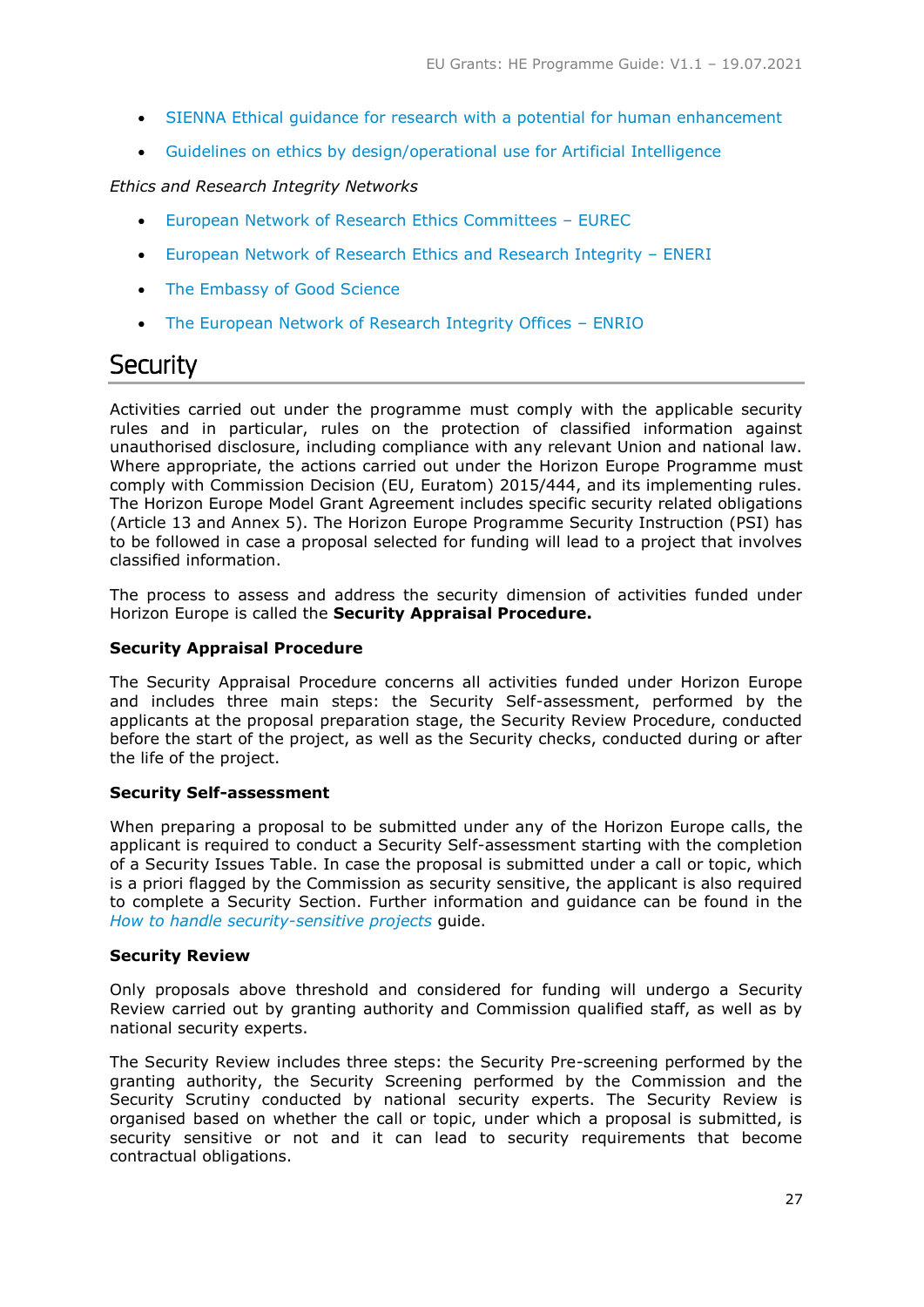The Security Review Procedure focusses on the compliance with security rules and in particular, on the protection of sensitive and classified information against unauthorised disclosure. The objective of the Security Review is to identify and address security issues that could emerge from the research by adopting appropriate mitigation measures.

# **Security Pre-screening**

The first phase of the Security Review Procedure, the Security Pre-Screening, is carried out by qualified staff of the granting authority, during the scientific evaluation or soon after, in the following cases:

- If the proposal has been submitted under a call or topic not flagged as security sensitive and the applicant has replied positively to at least one of the questions in the Security Issues table.
- If the proposal has been submitted under a call or topic not flagged as security sensitive and the applicant has replied negatively to all the questions in the Security Issues table, but the granting authority has, nevertheless, detected security issues.

# **Security Screening**

The Security Screening is performed by qualified staff of the Commission. All the proposals that have gone through the Security Pre-screening will be automatically sent to the second phase of the Security Review. During this phase, the Commission (DG HOME) will assess the results of the pre-screening and decide whether the launch of the third phase of the procedure, the Security Scrutiny, is needed.

# **Security Scrutiny**

The Security Scrutiny is the last phase of the Security Review and it is conducted by the Security Scrutiny Group, comprised of national security experts appointed in close cooperation with the relevant Programme Committee and the competent National Security Authorities. It is chaired by the Commission. The Security Scrutiny will be carried out prior to the signature of the grant agreement in the following cases:

- Automatically, if the proposal has been submitted under a call or topic flagged as security sensitive.
- In other cases, if the Security Screening has concluded that the proposal is very likely to raise security issues for which mitigation measures should be proposed.

The **objective of the Security Scrutiny** is to identify security concerns in a certain proposal, assess if sensitive or classified information will be used or produced by a certain project, verify whether the security issues have been properly addressed by the applicant and propose recommendations in order to properly address the identified security issues. The purpose of the Security Scrutiny is to address potential misuse of project results *(e.g. results that could be channelled into crime or terrorism or results that could adversely affect critical infrastructure)*. For additional information, *see the [Guidance note on potential misuse of research](https://ec.europa.eu/info/funding-tenders/opportunities/docs/2021-2027/horizon/guidance/guidance-note-potential-misuse-of-research-results_he_en.pdf)*. The information is classified according to the *[Guidelines on the classification of information in Horizon Europe](https://ec.europa.eu/info/funding-tenders/opportunities/docs/2021-2027/horizon/guidance/classification-of-information-in-he-projects_he_en.pdf) projects.* 

The Security Scrutiny may result in **security requirements** that, in principle, will have to be fulfilled by the beneficiaries before the signature of the Grant Agreement. The security requirements may include limiting the dissemination level of certain deliverables for security reasons, classifying certain deliverables or other security recommendations. Other security recommendations may include appointing a Project Security Officer, establishing a Security Advisory Board, ensuring that personnel has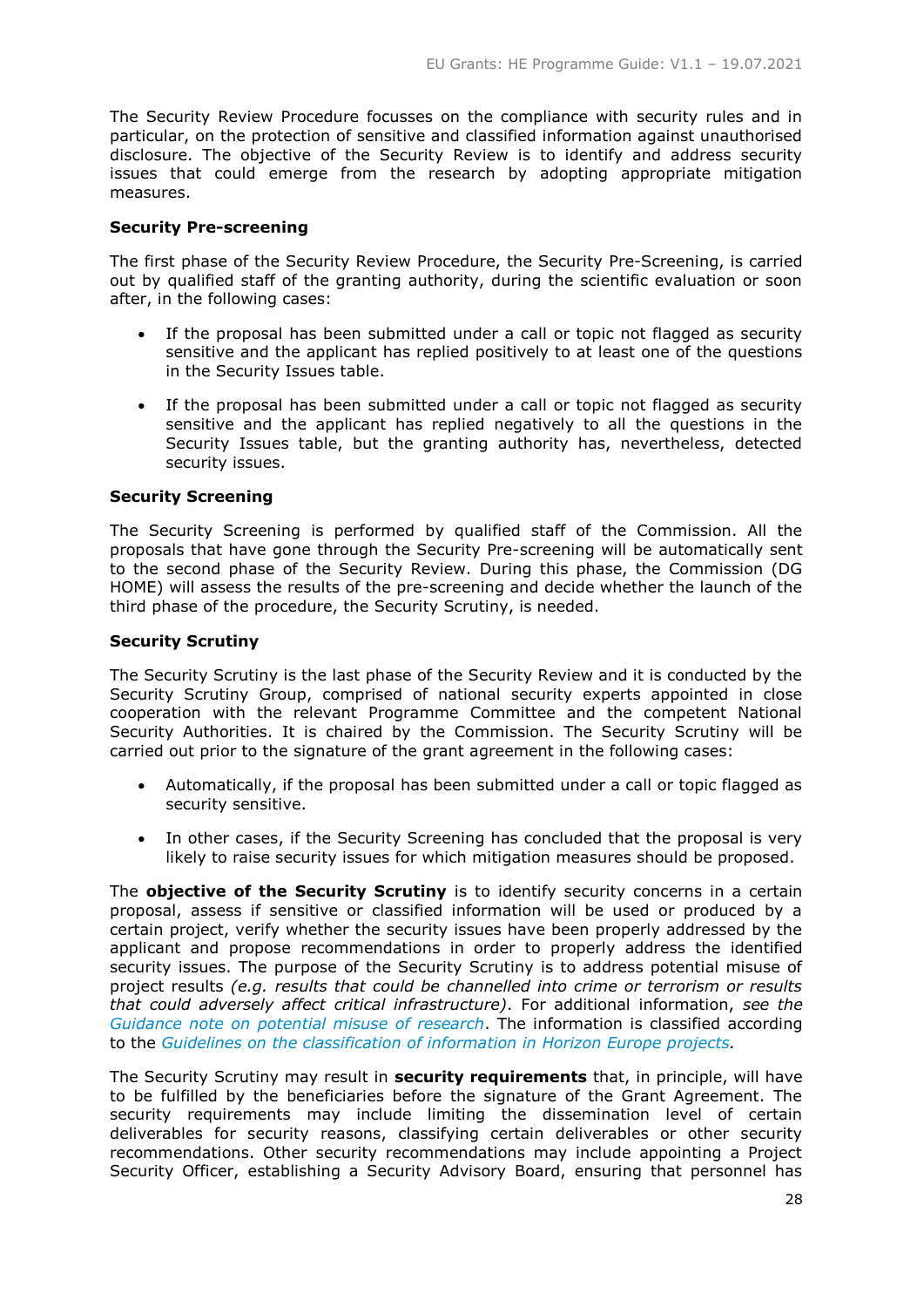followed security trainings, limiting the level of detail, using a fake scenario, excluding the use of classified information, adjusting the scope of a certain work package etc.

As the result of the Security Scrutiny a security summary report will be produced. It will contain the security opinion and security recommendations. It will be provided to the applicants at the stage of the grant preparation in order to implement the security requirements.

**The possible outcomes** of the Security Scrutiny are:

# **a) No security concern**

No security issues were identified in the proposal. No need for the Grant Agreement to include a security section.

# **b) Security recommendations and/or security classification**

The security summary report will list one or more security requirements. These requirements should be set out in the security section of Part B of the DoA of the Grant Agreement and may include:

- security recommendation to limit the dissemination level of certain deliverables for security reasons
- classification of certain deliverables at a certain level (the classification levels applied in Horizon Europe research projects are RESTREINT UE/EU RESTRICTED, CONFIDENTIEL UE/EU CONFIDENTIAL and SECRET UE/EU SECRET)
- appointment of a Project Security Officer in case of classified deliverables
- establishment of a Security Advisory Board
- other security recommendations.

The security requirements must be **implemented** during grant preparation and **before grant signature.** You will be required to update the security section in the narrative part (Part B) of the DoA (Annex 1). In certain exceptional cases, security requirements will be implemented during the grant implementation, *e.g. issue of Personnel Security Clearance*.

# **c) Proposal too sensitive to be funded**

The Security Scrutiny may reveal that the information to be used or generated by the project is too sensitive, or that the applicants lack the right experience, skills or authorisations to handle classified information at the appropriate level. In such cases, funding is refused and the proposal is rejected.

If this happens, your report will contain the following information:

- the decision to reject your proposal;
- the reasons for the rejection, except if they are classified;
- the way to appeal against it.

# **Security Checks**

Where appropriate, the Commission or the relevant funding body may carry out security checks.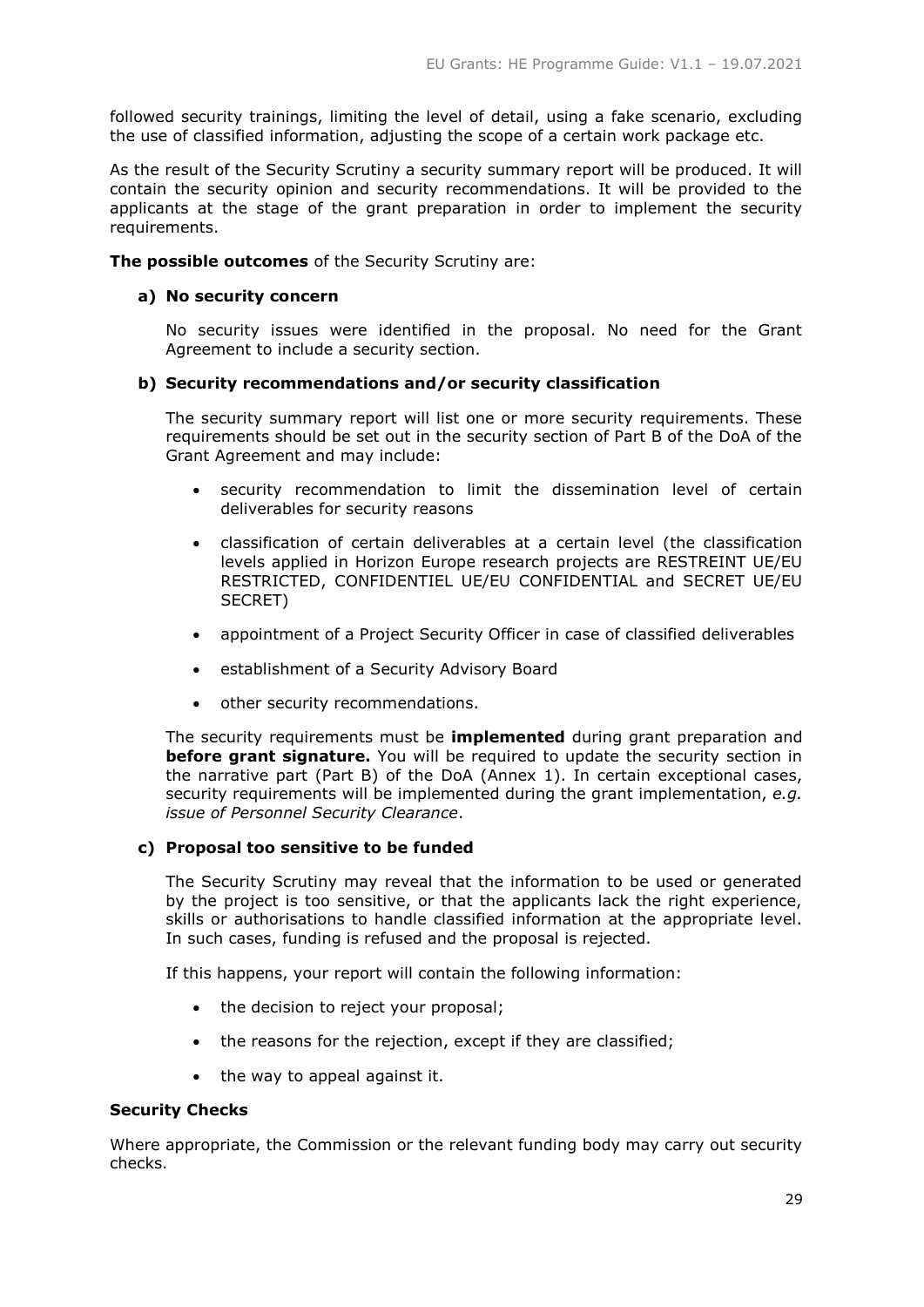# **Reference documents**

# *Rules*

- HE Framework Programme Regulation [2021/695:](https://eur-lex.europa.eu/legal-content/EN/ALL/?uri=CELEX:32021R0695) Security (Article 20)
- [HE Model Grant Agreement:](https://ec.europa.eu/info/funding-tenders/opportunities/docs/2021-2027/common/agr-contr/general-mga_horizon-euratom_en.pdf) Confidentiality and security (Article 13 and Annex 5)
- Commission Decision [444/2015](https://eur-lex.europa.eu/legal-content/EN/TXT/PDF/?uri=CELEX:32015D0444&from=en) on the security rules for protecting EU classified information
- Commission Decision [2021/259](https://eur-lex.europa.eu/legal-content/EN/ALL/?uri=CELEX:32021D0259) on implementing rules for classified grants
- [Commission Recommendation on internal compliance programmes for controls of](https://eur-lex.europa.eu/eli/reg/2021/821)  [research involving dual-use items](https://eur-lex.europa.eu/eli/reg/2021/821)

# *Guidance*

- [How to handle security-sensitive projects](https://ec.europa.eu/info/funding-tenders/opportunities/docs/2021-2027/common/guidance/how-to-handle-security-sensitive-projects_en.pdf)
- [Guidelines on the classification of information in Horizon Europe projects](https://ec.europa.eu/info/funding-tenders/opportunities/docs/2021-2027/horizon/guidance/classification-of-information-in-he-projects_he_en.pdf)
- HE Programme [security instruction \(PSI\)](https://ec.europa.eu/info/funding-tenders/opportunities/docs/2021-2027/horizon/guidance/psi_he_en.pdf)
- [Guidance note on potential misuse of research results](https://ec.europa.eu/info/funding-tenders/opportunities/docs/2021-2027/horizon/guidance/guidance-note-potential-misuse-of-research-results_he_en.pdf)
- Guidance note [on research focusing exclusively on civil applications](https://ec.europa.eu/info/funding-tenders/opportunities/docs/2021-2027/horizon/guidance/guidance-note-research-focusing-exclusively-on-civil-applications_he_en.pdf)

# <span id="page-29-0"></span>Dissemination and exploitation of research results

Under Horizon Europe, beneficiaries must engage in dissemination and exploitation activities regarding their results.

Dissemination means the public disclosure of the results by appropriate means (other than resulting from protecting or exploiting the results), including by scientific publications in any medium.

Exploitation means the use of results in further research and innovation activities other than those covered by the action concerned, including inter alia, commercial exploitation such as developing, creating, manufacturing and marketing a product or process, creating and providing a service, or in standardisation activities.

Experience shows it is not always easy to meet these goals. As an applicant, it is useful to keep in mind the following:

- At the stage of forming the consortium, before submitting your proposal, attention should already be paid to eventual and expected results, ownership issues and the associated intellectual property rights (IPR) with a view to disseminating and exploiting the results efficiently.
	- o The consortium agreement sets the framework for successful project implementation and results exploitation including intellectual property management, and is meant to settle where already possible all issues that might hamper the smooth and seamless cooperation of the different actors for the different parts of the project.
	- o Having a consortium agreement with clear IPR management and ownership rights between the consortium members can maximise the exploitation potential of the project's results.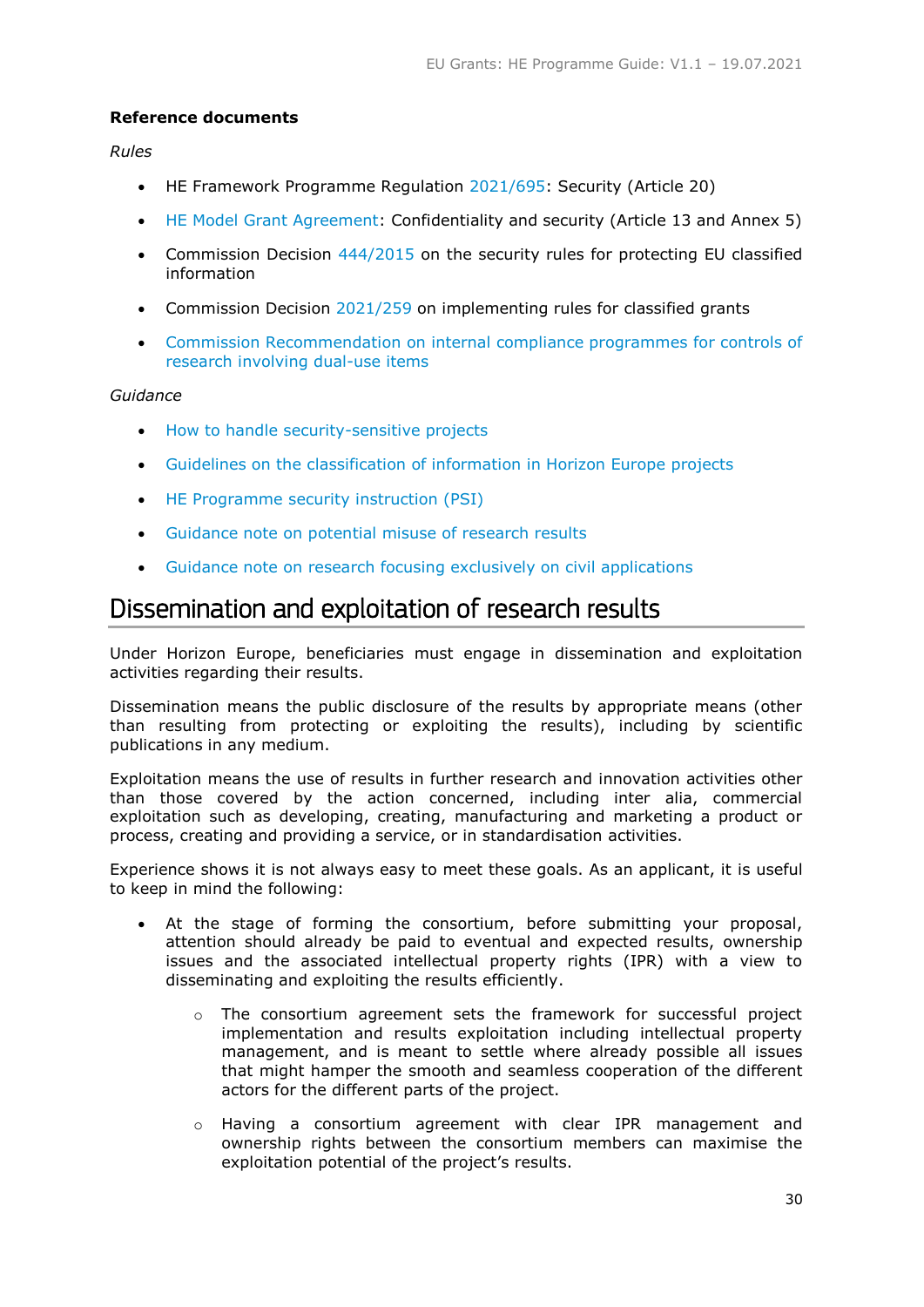- o The consortium agreement should in principle be negotiated and concluded before signing the grant agreement, and should complement the grant agreement but must not contain any provision contrary to it.
- $\circ$  The consortium agreement is a private agreement between the beneficiaries setting out the rights and obligations amongst themselves, and does not involve the Commission/Agency.
- The implementation of Horizon 2020 programme showed that beneficiaries often confused the concepts as dissemination, communication and exploitation. The guidelines below clarify the differences and can help the beneficiaries to apply the concepts in practice. In addition the EU offers a wide range of services to assist beneficiaries in dissemination and exploitation activities.

# **Guidelines for your dissemination, exploitation and communication activities**

We suggest you take a step-by-step approach to dissemination, exploitation and communcation when developing your proposals for an application. These guidelines are not compulsory.

# **The dissemination and exploitation part**

# **1. Prepare your planned summary for exploitation and dissemination activities carefully.**

This must be a distinct part of your proposal (unless excluded by the call conditions). As it is too early to know what kind of results you will have, at this stage we only expect a planned summary for Dissemination and Exploitation (D&E) activities. Unless otherwise specified in the call conditions, you will be asked to submit a detailed D&E plan along with a plan for communication activities at the latest 6 months after the date of signature of your grant agreement.

In order to give you an idea of how these recommendations could be described in your proposal, we have devised an example of a project involved in water treatment:

1) Identify the problem/need to address

Example: in a context of pandemic, the current sand water treatment does not filter against viruses. It requires the use of iodine and chlorine which in large quantity may have an impact on health and the environment. Chlorine also has a taste that makes it unpleasant for the consumer who then resorts to bottled water.

2) Check what is the current offer *(e.g. competition)*

Example: The market usually offers:

- Reverse Osmosis (R.O.) Membranes
- Ultrafiltration (U.F.) Membranes
- Micro-Filtration (M.F.) Membrane
- Nano-Filtration (N.F.) Membrane
- 3) What is the added value of your research/technology/methodology

Example: using techniques issued from biomimetics, to filter the water and combat the viruses like live organisms do in nature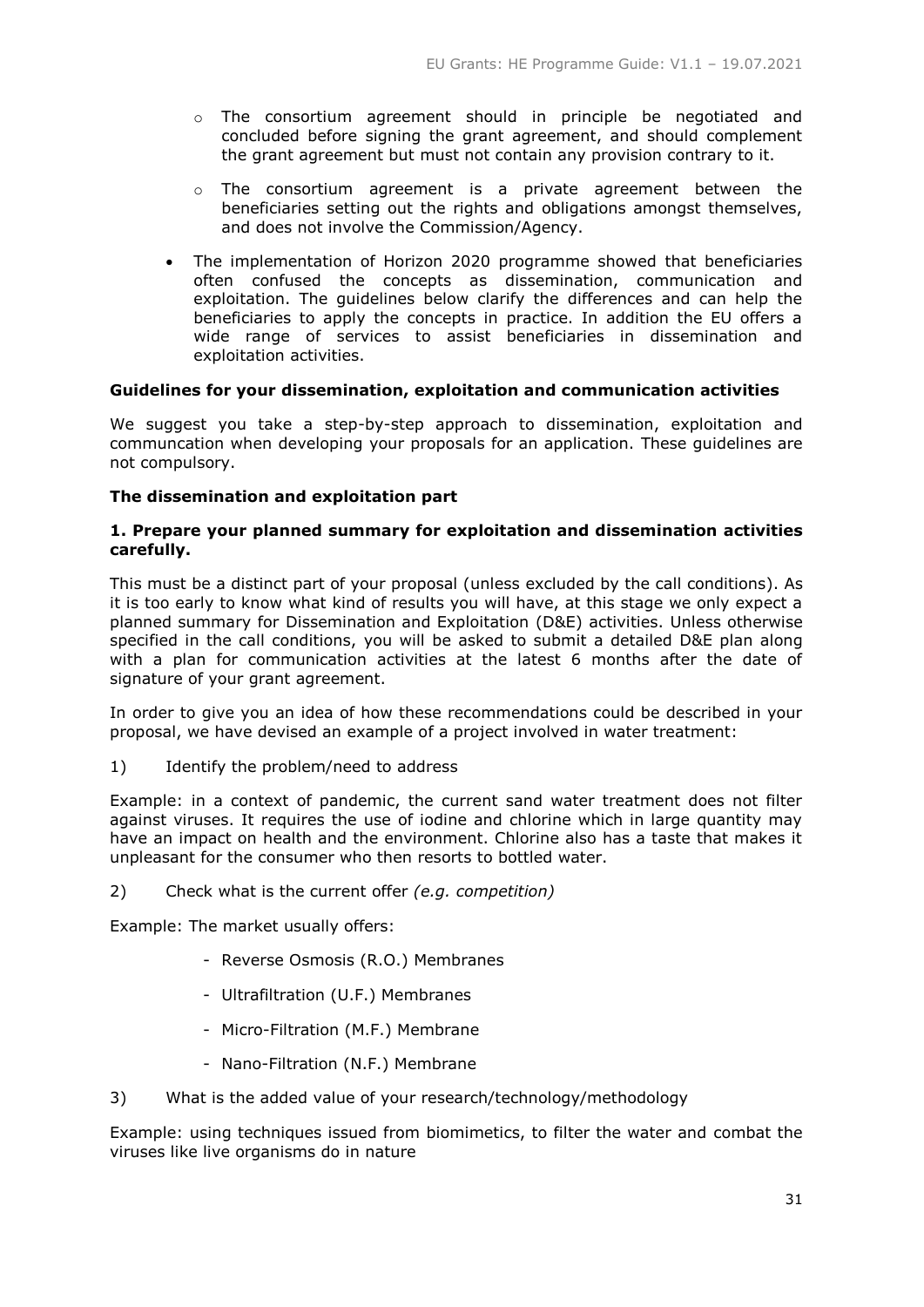# 4) Identify the Key Exploitation Result(s) (KER)

Example: our KER will be an eco-friendly biomimetic membrane for filtering water thereby removing 99% of viruses in water treatment plants.

5) Explain what the outcome is (do not confuse it with the expected impact to be addressed in the canvas of the application)

Example of the outcome: We would like to create a filtering membrane to treat tap water. At the end of the project, the technology should be used by 10 water treatment plants.

The expected impact will be: For companies and water treatment plants, our technology is expected to reduce the costs in the long run (after the initial investment) and the use of chemical product to treat the water. We plan on testing the technology in X region(s) of the EU and this environmental friendly technology should encourage help reducing the use of plastic bottles by consumers who would then drink tap water.

6) Identify the target groups (early adopters)

Example:

Target group: water treatment equipment manufacturers (filter manufacturers)

End users: water treatment plants that have been approached by the consortium and agreed to test the technology

7) Describe some dissemination measures and channels to reach out to your target audience

Example of dissemination measures:

Organising visits for potential investors and/or B2B to the demo plant

Participation in events such as trade fair dissemination to increase awareness of our project amongst target user base, including international conferences on water management & environment

8) Describe some exploitation measures

• Realize a Demo plant to show the UVP (Unique Value Proposition) of the novel solution

• Establish contacts with industry (B2B) *e.g. scan main players in the water treatment and gather information about the dynamics of each of the target markets*

• Reach out to end-users (regional water authorities, consumers) identified during the dissemination activities to redefine/improve features of the product

• Organise testbeds with end users (public authorities, companies in water treatment, citizens)

9) How your results can feed back to policy making and how it contributes to EU priorities

Example:

Water treatment would contribute to higher quality of tap water at a lesser cost with a better taste and the guarantee of a safer product (free of viruses), thereby encouraging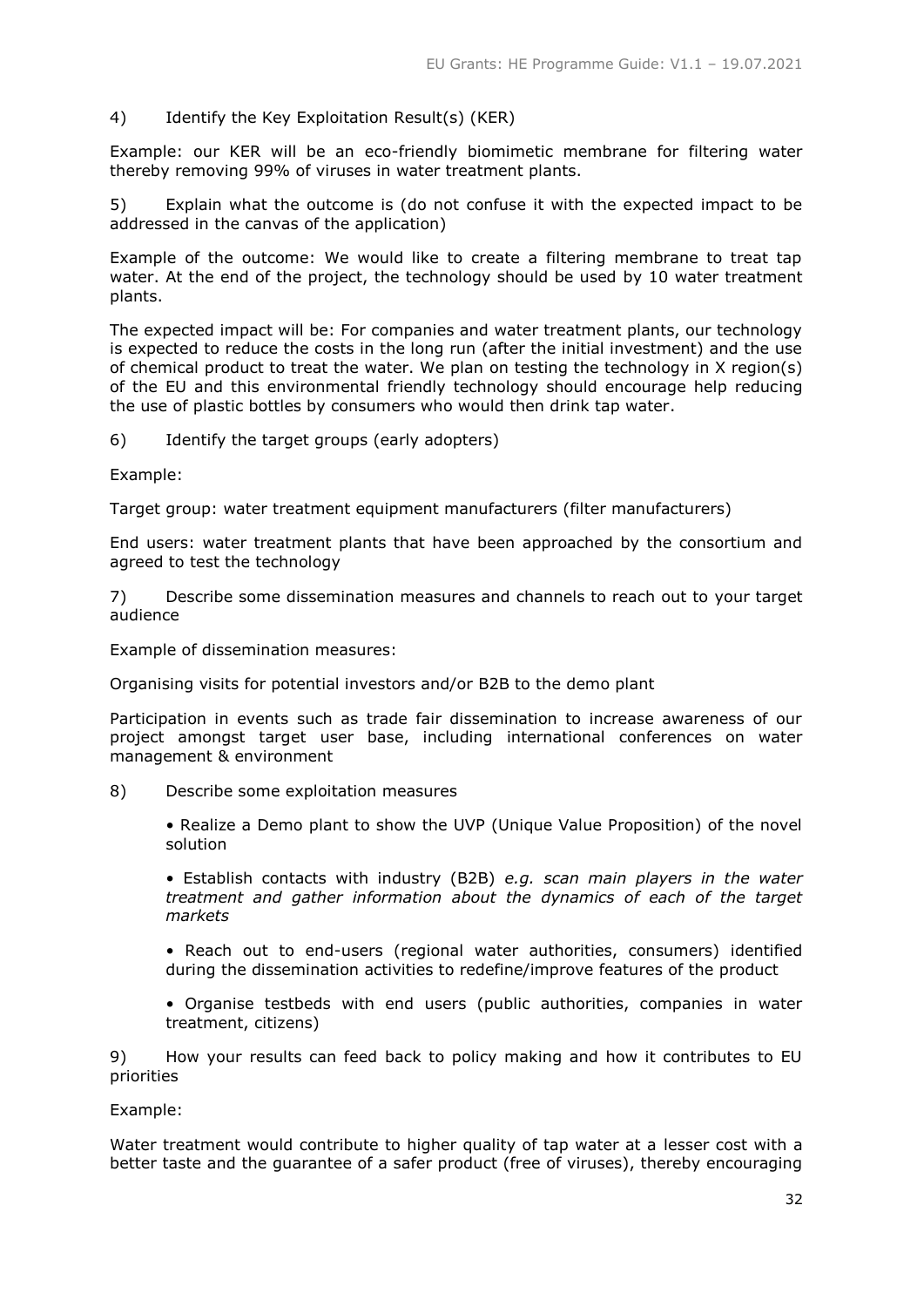citizens to drink tap water instead of bottled water, and reducing the impact on the environment, thereby contributing to the green deal. We will reach out to the local authorities to raise their awareness and get their support. We will implement a mapping of stakeholders at the local governmental level. For that we can rely on indicators as level of interest in water management but also Go-to-market service from [Horizon](https://www.horizonresultsbooster.eu/)  [Results Booster.](https://www.horizonresultsbooster.eu/) We will create a white paper to be distributed to regional water authorities from the region of A and B (where we intend to run the tests)

# **2. Involve potential end-users and stakeholders in your proposal.**

If they're committed from early on, they may help guide your work towards specific qualities and applications of your results. End-users could come from the regional, national and international networks of the partners in your consortium, or from the value chains they operate in. They could be involved as partners in the project, or, throughout its duration, as members of an advisory board or user group tasked with cocreating and testing the results and providing feedback. In the case your project aims at providing policy recommendations, you may want to approach policy makers from local/regional/national authorities, or regulatory bodies in order to design your research project bearing in mind their needs from the start, and to actively involve them during the project to integrate their feedback and know their potentially evolving policy needs.

# **3. Say how you expect the results of your project to be exploited/further developed and give the main advantages of the new solution(s) you expect to emerge.**

The results could befor example: a manual, test, model, new therapy, better product or process, or improved understanding of mechanisms **and advantages** for reduced material or energy usage, improved safety, or better-trained staff.

Explain how you expect results like these to be exploited. This could also depend on progress elsewhere in an innovation chain, in related projects or in adjacent fields - so outline these dependencies and any progress to be made in these areas.

# **4. Link your proposal to the policy context of the call for proposals.**

Think of how your project's results will contribute to the outcomes specified in the calls and topics and how they are linked with the wider impact, in the longer term, specified in the respective destinations in the work programe. Consider the following questions:

- What are the objectives of your project?
- Why and how they can be important in view of work programme?
- What target audience (user communities? Parts of the society?) would benefit?
- Is it clear how the effects of your project can contribute to the outcomes or wider impact?

# **5. Implement open science practices**

Think of use, ownership and access rights.

Open science practices are addressed and evaluated under 'excellence' as they are considered a part of the methodology. However, open access in particular also results in the broad dissemination of knowledge and is relevant in the context of dissemination.

Providing open access to peer-reviewed publications is mandatory in Horizon Europe, when peer-reviewed publications are produced. Open access to generated research data is required under the premise 'as open as possible as closed as necessary', meaning that there can be exceptions to this. Data management plans are mandatory for all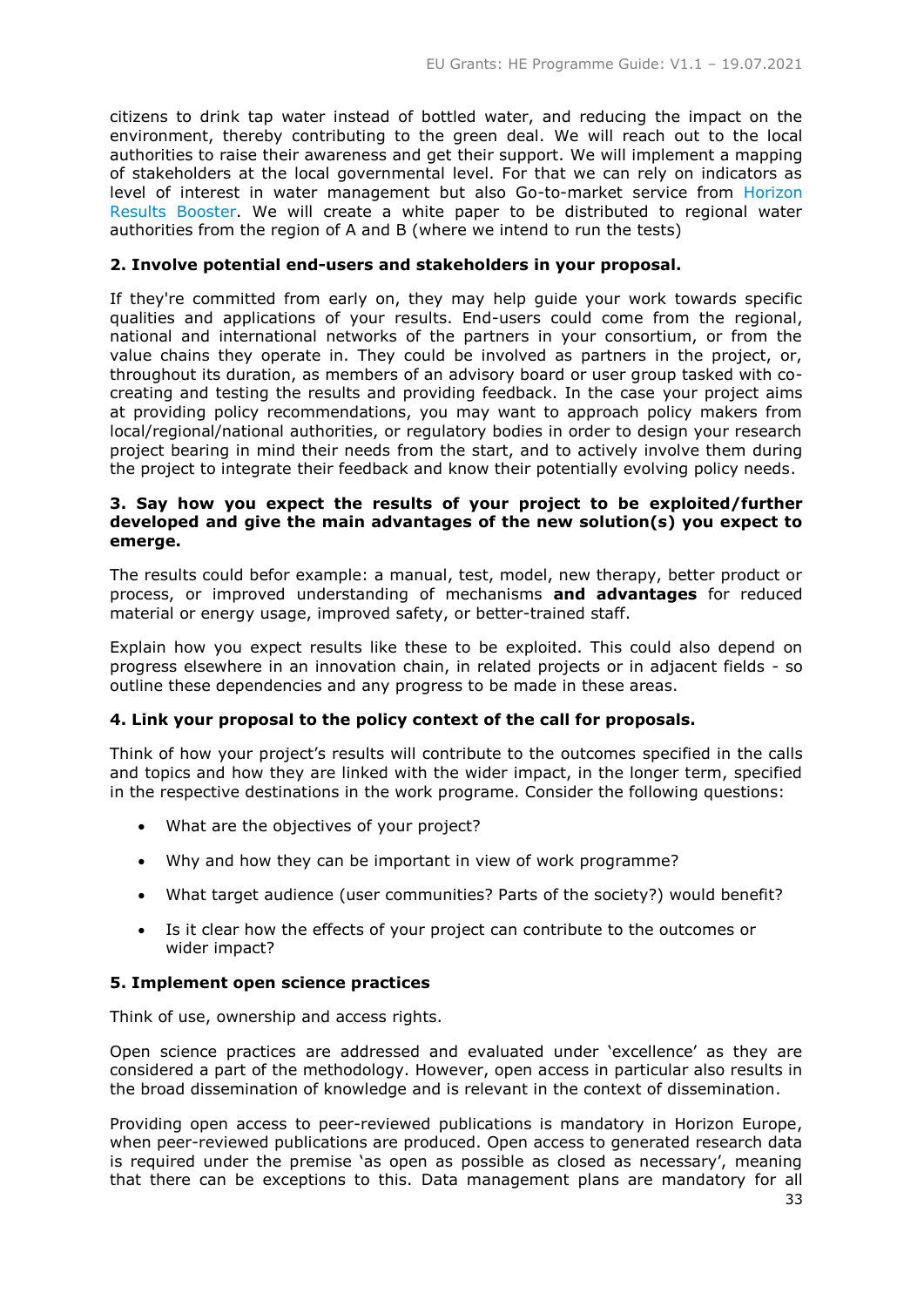projects generating or reusing data and should be aligned with the D&E plan. Additionally, we recommend that you provide open access to research outputs beyond publications and data *(e.g. software tools, models, apps, etc)* and share them as early and openly as possible providing guidance for potentially interested users. Costs for providing open access to publications and data are eligible and should be budgeted in the proposal.

Please consult the relevant sections under 'open science' for guidance on all of the above and the Annotated Grant Agreement for further guidance regarding the requirements.

# **6. Show you understand the barriers to any exploitation of your results. How will you tackle them? Possible obstacles may include:**

- inadequate financing
- skills shortages
- other R&I work within and beyond Horizon Europe
- regulation that hinders innovation<sup>13</sup>
- intellectual property right issues
- traditional value chains that are less keen to innovate
- incompatibility between parts of systems (lack of standards)
- mismatch between market needs and the solution
- user behaviour

Your proposal should show you understand these impediments and how you will tackle them. You may involve in your projct experts in economics, business, marketing and public administration that could help to overcome barriers.

# **7. Think ahead. Once your research and innovation is complete, will you need to take further steps to apply it in actual practice?**

Examples of further steps: standards to be agreed on, financing the testing and prototyping, scaling up or production, promoting acceptance by consumers or other partners in a value chain. Policymakers may also establish follow-up steps to integrate the results into policies.

You could also consider support schemes for follow-up steps, *e.g. national programmes, [EIC,](https://eic.ec.europa.eu/index_en) [InnovFin](https://ec.europa.eu/programmes/horizon2020/en/h2020-section/access-risk-finance) and [Invest EU](https://europa.eu/investeu/home_en) schemes Regional Funds, [Enterprise Europe Network](https://een.ec.europa.eu/)  [\(EEN\),](https://een.ec.europa.eu/) [European IPR Helpdesk,](https://www.iprhelpdesk.eu/) European exploitation support schemes (more on [ESIC](https://ec.europa.eu/research/participants/data/ref/h2020/wp/2018-2020/main/h2020-wp1820-leit-nmp_en.pdf)  [in the Work Programme\)](https://ec.europa.eu/research/participants/data/ref/h2020/wp/2018-2020/main/h2020-wp1820-leit-nmp_en.pdf), [Horizon Results Platform,](https://ec.europa.eu/info/funding-tenders/opportunities/portal/screen/opportunities/horizon-results-platform) or [Horizon Results Booster](https://www.horizonresultsbooster.eu/) services*.

# **The communication part:**

Since EU grants are financed by public funds, beneficiaries are generally expected to actively engage in communication activities, to promote the projects.

*Communicating and promoting the project* 

What does communication involve?

<sup>-</sup><sup>13</sup> See [Innovation Principle,](https://ec.europa.eu/info/research-and-innovation/law-and-regulations/innovation-friendly-legislation_en) a tool to ensure that EU policies and legislation support innovation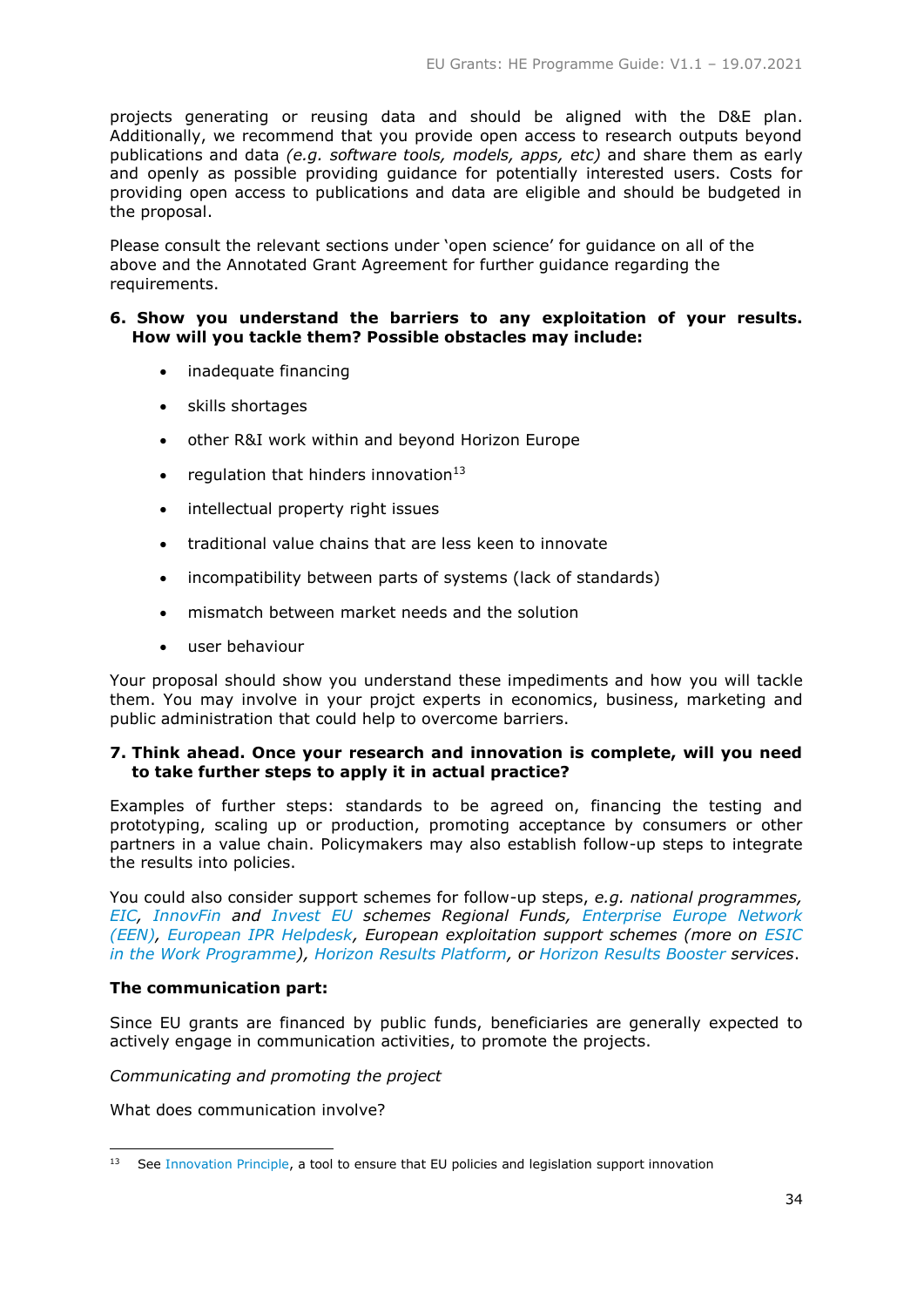Communication activities must already be part of the proposal and be described in the draft Dissemination and exploitation plan including communication activities which is an admissibility criterion.

A good communication plan should define clear objectives (adapted to various relevant target audiences) and set out a description and timing for each activity.

With your communication activities you should draw the attention of general and specialised audiences to the EU policy area addressed by the call.

Good communication

- Starts at the outset of the action and continues throughout its entire lifetime.
- Is strategically planned and not just ad-hoc efforts.
- Identifies and sets clear communication objectives *(e.g. have final and intermediate communication aims been specified? What impact is intended? What reaction or change is expected from the target audience?)*.
- Is targeted and adapted to audiences that go beyond the project's own community, including the media and the public.
- Chooses relevant messages *(e.g. how does the action's work relate to our everyday lives? Why does the target audience need to know about the action?).*
- Uses the right medium and means (*e.g. working at the right level — local, regional, national, EU-wide; using the right ways to communicate — one-way exchange (website, press release, brochure, etc) or two-way exchange (exhibition, school visit, internet debate, et.); where relevant, include measures for public/societal engagement on issues related to the action)*.
- Is proportionate to the scale of the action.

# **Strategy for intellectual property management**

Applicants must outline their strategy for the management of intellectual property (IP), including intended protection measures (if relevant) and how these would be used to support exploitation in the proposal (section on impact).

Particularly in the case of projects aimed at economic and societal exploitation, the strategy for IP management must be commensurate with the desired outcomes and impacts. Hence, a weakness or failure to submit such a strategy would also need to be reflected in the proposal evaluation (scoring) with view to the 'credibility' of the envisaged impact pathways.

# **Results ownership**

#### *What is the ownership of results?*

The owner of results is the natural or legal entity that has generated the results.

Results are defined as any tangible or intangible effect of the action, such as data, know-how or information, whatever its form or nature, whether or not it can be protected, as well as any rights attached to it, including intellectual property rights.

# **When do you have to address the ownership of your results?**

The ownership of potential results should be addressed very early by the consortium members when preparing the proposal.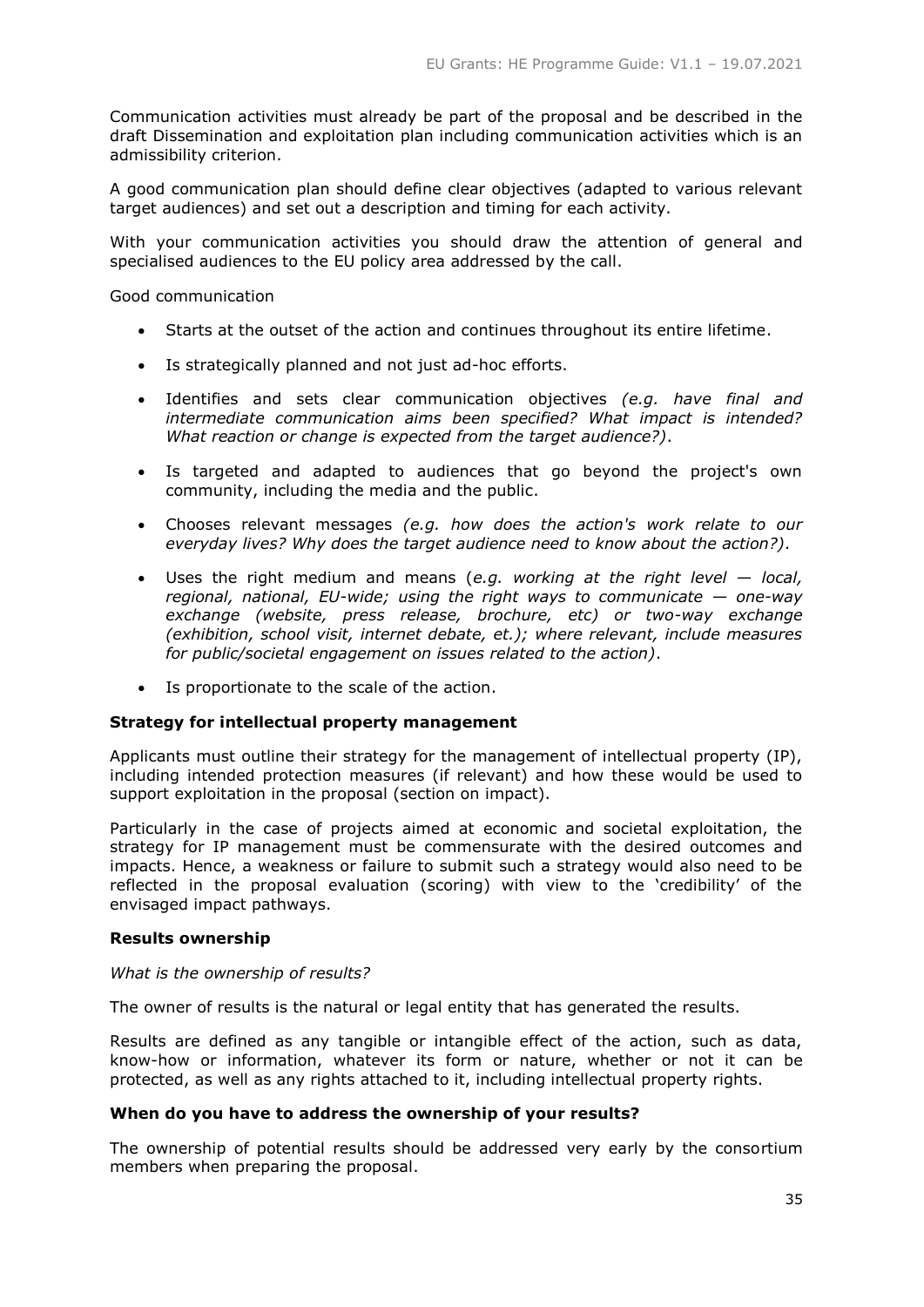# **Why does the results ownership matter?**

Horizon Europe has the specific objective to strengthen the deployment and exploitation of innovative solutions. This objective calls for transparency and clarity in terms of results ownership.

The lack of clarity on the ownership of results can be one of the main obstacles for exploitation and commercialisation, especially for SMEs. Clarity of results ownership is a critical factor for attracting investors. Beneficiaries should also clarify their freedom to operate without infringing on intellectual property owned by third parties that might require specific action *(e.g. licencing)* to fully exploit the own intellectual property.

More practically speaking, it is important that potential future consortium members decide on the ownership of results when drafting the proposal to simplify their lives as beneficiaries. Indeed, beneficiaries must indicate the owner(s) of the results in the final periodic report of the Horizon Europe project in the so called Results Ownership List. If the ownership of results has not been carefully thought through at the proposal phase, beneficiaries may face difficulties in filling in the Results Ownership List at the reporting stage. Knowing that failure to fill in the Results Ownership List will block the submission of the final periodic report and hence the payment, dedicating sufficient time on the allocation of the ownership of results at the proposal phase will avoid hurdles at the end of the project.

# **Standardisation**

# *What is standardisation?*

A standard is a document that sets the technical requirements of a product, service or process and its use. Standards are adopted by recognised standardisation bodies (such as ISO, CEN, CENELEC, ETSI, and many more). In these organisations, representatives from industry, research, governments and civil society, discuss and agree on what should be a standard. Once a standard is published, its use is normally voluntary but in some cases certain specific standards can be made mandatory by law.

In other words, standards form a common language that allows researchers, people, public institutions and industry to communicate, produce and commercialise products and services in a harmonised manner. This is especially important in the European single market.

# *Why is it important to consider standardisation when drafting a proposal?*

Standards play an important role in the valorisation of research & innovation results:

They help researchers bring their innovation to the market and spread technological advances by making their results transparent. In spreading the diffusion of new technologies, standards provide both economic opportunities, facilitate realisation of SDGs and give confidence to consumers that an innovative technology is safe.

They codify the technology requirements and inform both manufacturers and consumers on what to expect.

They allow technologies and materials to be interoperable: since a standard provides details on the use and content of a technology or a material, it is much easier to know when and how it can be used in combination with other technologies.

In other words, by codifying information on the state of the art of a particular technology, standards enable dissemination of knowledge (both within and outside the relevant industry community). Moreover, standards bridge the gap between research and products or services allowing the diffusion of the technology in the market and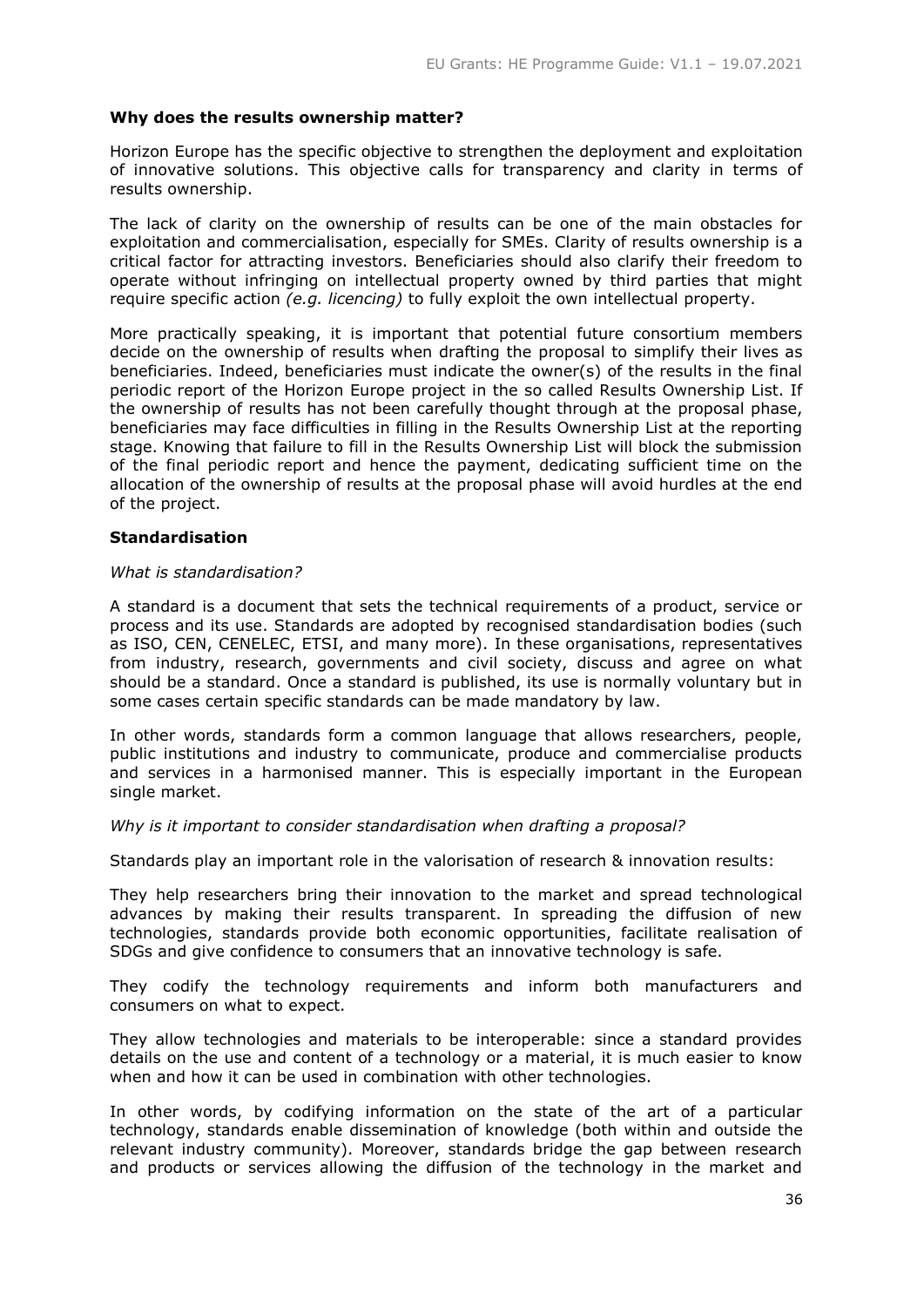increasing the probabilities of its take-up. Standardisation facilitates the deployment of new technologies, interoperability between new products and services. Innovations can more easily gain market acceptance and consumer trust if they comply with existing standards for safety, quality, performance and sustainability.

If the project is relevant for standardisation it is advised for applicants to involve standard development organisations in the consortium in order to facilitate the valorisation of project results through standardisation.

# <span id="page-36-0"></span>The Do No Significant Harm principle

# **What is meant by the Do No Significant Harm principle in the context of Horizon Europe?**

The Commission Communication on the European Green Deal<sup>14</sup> introduced green oath to 'do no harm'. The 'Do not Significant Harm' (DNSH) principle has been further specified in the EU Regulation on the establishment of a framework to facilitate sustainable investments<sup>15</sup>, commonly defined as the 'EU Taxonomy Regulation'. Six environmental objectives are listed in Article 9<sup>16</sup> of the EU Taxonomy and Article 17 specifies what can constitute a 'significant harm' for these objectives:

- 1. An economic activity is considered to do significant harm to **climate change mitigation** if it leads to significant greenhouse gas (GHG) emissions;
- 2. An economic activity is considered to do significant harm to **climate change adaptation** if it leads to an increased adverse impact of the current climate and the expected future climate, on the activity itself or on people, nature or assets;
- 3. An economic activity is considered to do significant harm to the **sustainable use and protection of water and marine resources** if it is detrimental to the good status or the good ecological potential of bodies of water, including surface water and groundwater, or to the good environmental status of marine waters;
- 4. An economic activity is considered to do significant harm to the **circular economy**, including waste prevention and recycling, if it leads to significant inefficiencies in the use of materials or in the direct or indirect use of natural resources, or if it significantly increases the generation, incineration or disposal of waste, or if the long-term disposal of waste may cause significant and longterm environmental harm;
- 5. An economic activity is considered to do significant harm to **pollution prevention and control** if it leads to a significant increase in emissions of pollutants into air, water or land;
- 6. An economic activity is considered to do significant harm to the **protection and restoration of biodiversity and ecosystems** if it is significantly detrimental to the good condition and resilience of ecosystems, or detrimental to the conservation status of habitats and species, including those of Union interest.

-

<sup>14</sup> COM (2019) 640, The European Green Deal.

*<sup>15</sup>* The 'EU Taxonomy Regulation' refers to Regulation (EU) 2020/852 on the establishment of a framework to facilitate sustainable investment, by setting out a classification system (or 'taxonomy') for environmentally sustainable economic activities.

<sup>16</sup> Climate change mitigation; climate change adaptation; sustainable and protection of water and marine resources; transition to a circular economy; pollution prevention and control; protection and restoration of biodiversity and ecosystems.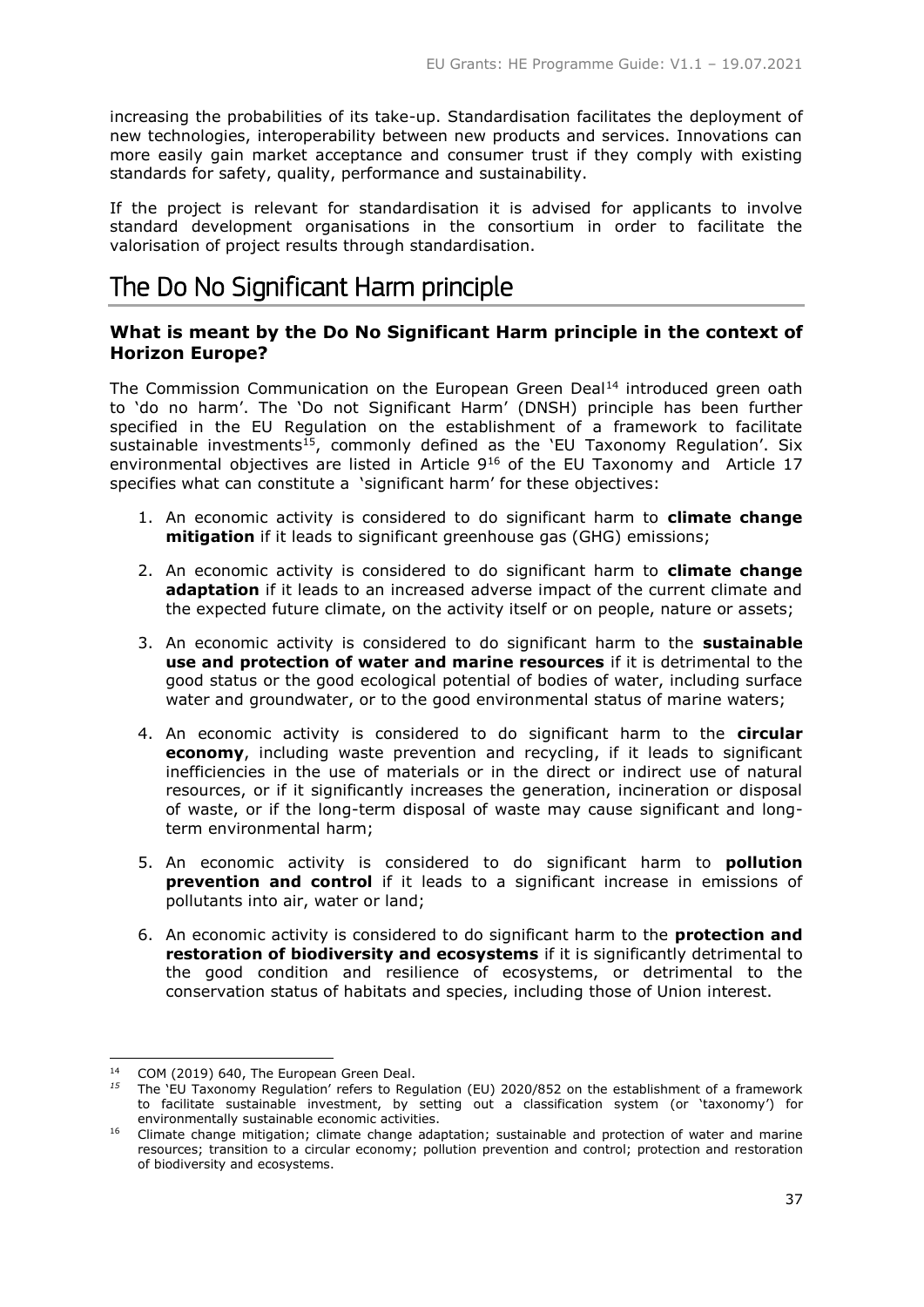References on the DNSH principle are included in the General Introduction of the Work Programme 2021-2022 of Horizon Europe Pillar II and in Cluster 4 (Digital, Industry and Space), Cluster 5 (Climate, Energy and Mobility), and Cluster 6 (Food, Bioeconomy, Natural Resources, Agriculture and Environment) because of their particular relevance for environmental outcomes and impacts.

At programming stage, the Horizon Europe work programme has been co-created to support research and innovation activities that respect climate and environmental priorities of the Union and cause no significant harm to them.

At project level, the reference to the DNSH principle in the Horizon Europe Work Programme is included in the application form (proposal part B template) to offer researchers the possibility to present the credential of their projects in relation to the DNSH principle. Applicants can refer to the DNSH principle when presenting their research methodology and the expected impacts of the project, to show that their project will not carry out activities that make a significant harm to any of the six environmental objectives of the EU Taxonomy Regulation listed above.

However, **evaluators will not score applications in relation to their compliance with the DNSH principle** unless explicitly stated in the work programme (currently, this is the case only for actions in the European Innovation Council Work Programme 2021).

# <span id="page-37-0"></span>Open science

-

# **Open science in Horizon Europe**

Open science is an approach based on open cooperative work and systematic sharing of knowledge and tools as early and widely as possible in the process. It has the potential to increase the quality and efficiency of research and accelerate the advancement of knowledge and innovation by sharing results, making them more reusable and improving their reproducibility. It entails the involvement of all relevant knowledge actors.

**Horizon Europe moves beyond open access to open science** for which it features a comprehensive policy implemented from the proposal stage to project reporting. The Horizon Europe Regulation sets the legal basis for the open science obligations and incentives that apply to Horizon Europe beneficiaries. The Annotated Grant Agreement provides guidance on how to comply with the open science obligations required in the Model Grant Agreement. **The present guide complements the information provided in the Annotated Grant Agreement, with a particular focus on the preparation of proposals.**

In Horizon Europe, open science practices are considered in the evaluation of proposals, under 'excellence' and under the 'quality and efficiency of implementation'.<sup>17</sup> There are mandatory open science practices, which are required for all projects through the Model Grant Agreement and/or through the work programme or call conditions, and recommended practices (all open science practices that are not mandatory). Recommended open science practices are incentivised through their the evaluation at the proposal stage. Proposers should be aware of both mandatory and recommended practices and integrate them into their proposals.

<sup>&</sup>lt;sup>17</sup> This does not apply to the ERC programme that does not include open science in the evaluation. It also does not include EIC transition calls for the WP 2021-2022 where open science practices are exceptionally evaluated under 'impact'.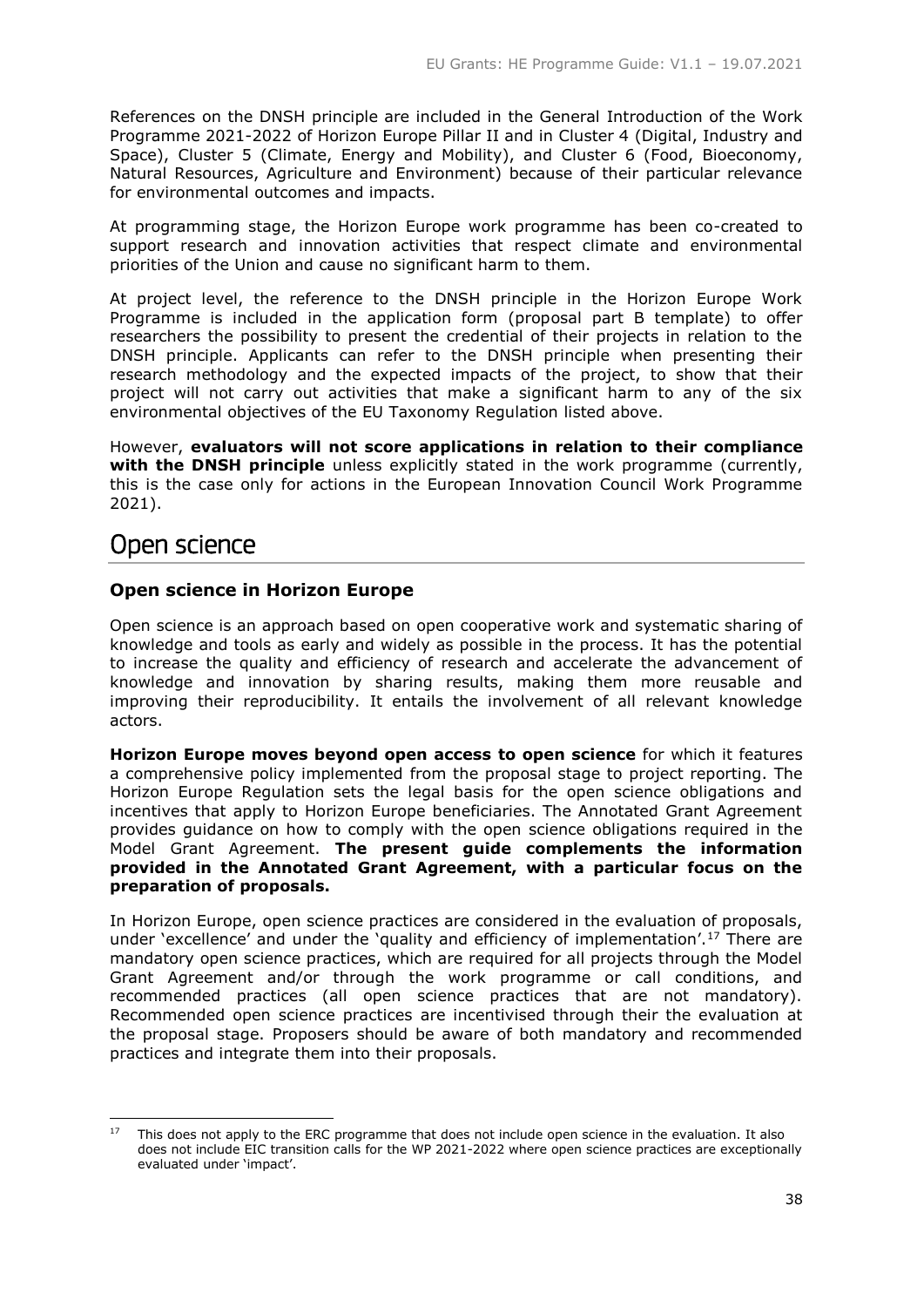**Open science practices include** early and open sharing of research (for example through preregistration, registered reports, pre-prints, or crowd-sourcing); research output<sup>18</sup> management; measures to ensure reproducibility of research outputs; providing open access to research outputs (such as publications, data, software, models, algorithms, and workflows); participation in open peer-review; and involving all relevant knowledge actors including citizens, civil society and end users in the cocreation of R&I agendas and contents (such as citizen science).

These practices are explained and relevant resources provided in a separate section further below (open science practices and resources).

# **Mandatory open science practices**

- Some open science practices are **mandatory for all beneficiaries per the grant agreement.** They concern:
	- $\circ$  open access to scientific publications under the conditions required by the grant agreement;
	- $\circ$  responsible management of research data in line with the FAIR principles of 'Findability', 'Accessibility', 'Interoperability' and 'Reusability', notably through the generalised use of data management plans, and open access to research data under the principle 'as open as possible, as closed as necessary', under the conditions required by the grant agreement;
	- $\circ$  information about the research outputs/tools/instruments needed to validate the conclusions of scientific publications or to validate/re-use research data;
	- $\circ$  digital or physical access to the results needed to validate the conclusions of scientific publications, unless exceptions apply;
	- o in cases of public emergency, if requested by the granting authority, immediate open access to all research outputs under open licenses or, if exceptions apply, access under fair and reasonable conditions to legal entities that need the research outputs to address the public emergency<sup>19</sup>.

These obligations are described in the Model Grant Agreement (Article 17) and detailed guidelines on complying with them are provided in the Annotated Grant Agreement (Article 17).

 Some open science practices are **mandatory per specific work programmes or call conditions,** which may provide for additional obligations to adhere to open science practices.

# **Recommended open science practices**

These are open science practices beyond the mandatory ones, such as involving all relevant knowledge actors, including citizens, early and open sharing of research, output management beyond research data, open peer-review. This is a non-exhaustive list of practices that proposers are expected to adopt when possible and appropriate for their projects. Finally, certain work programme topics or call conditions may encourage specific additional open science practices.

# **Evaluation of open science practices**

<sup>-</sup><sup>18</sup> These are results generated by the action to which online access can be given in the form of scientific publications, data or other engineered outcomes and processes such as software, algorithms, protocols and electronic notebooks.

 $19$  The additional provision on access in cases of public emergency does not apply to the ERC.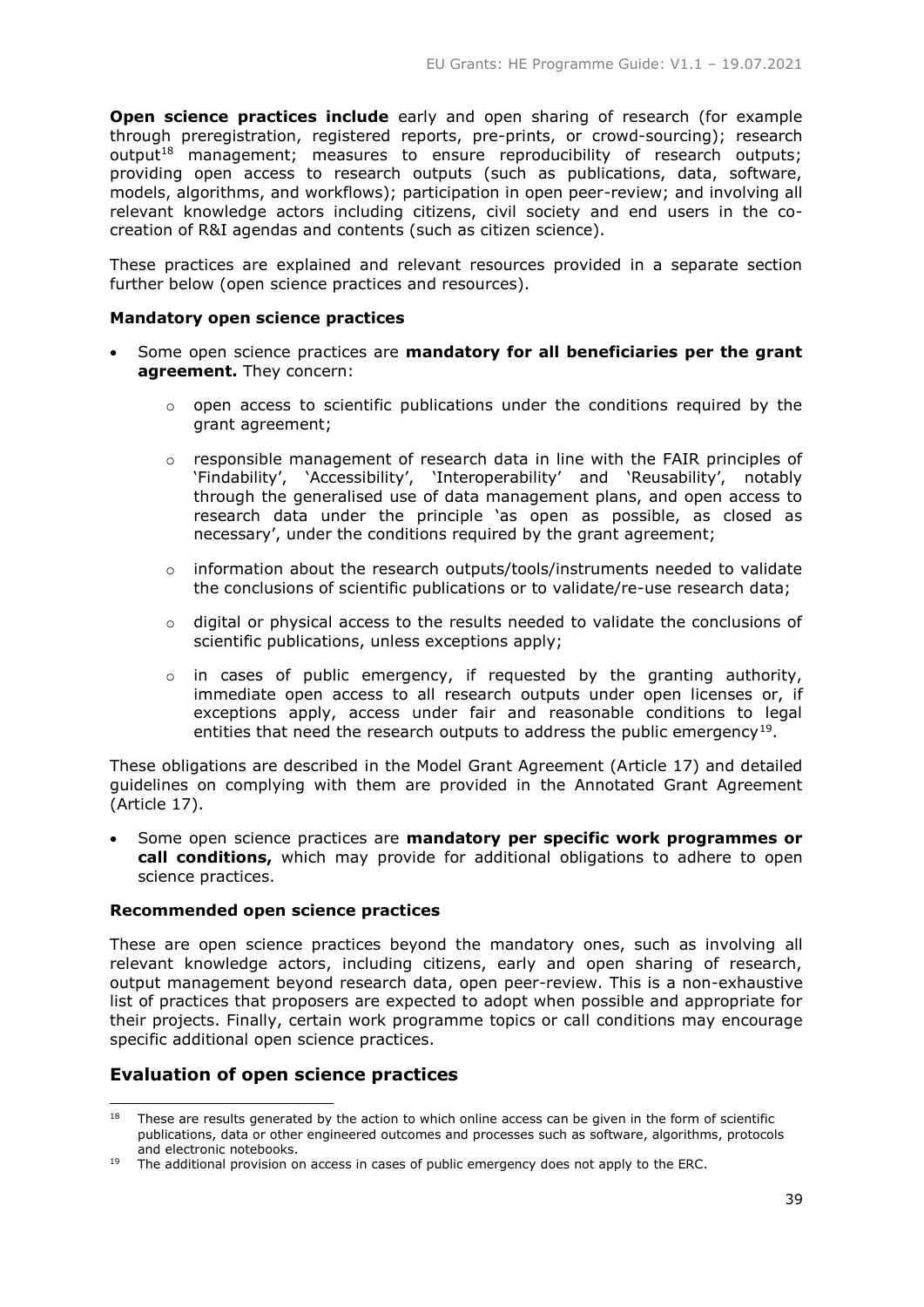Open science practices are evaluated under the **'Excellence**' criterion (in particular under methodology) and under the '**Quality and efficiency of implementation'** award criterion. Proposers should address open science practices in the relevant section on open science under methodology<sup>20</sup>.

Proposers will have to provide concrete information on **how** they plan to comply with the **mandatory open science** practices. Failure to sufficiently address this, will result in a lower evaluation score.

A clear explanation of how they will adopt **recommended practices**, as appropriate for their projects, will result in a higher evaluation score.

If proposers believe that none of the open science practices (mandatory or recommended) apply to their project, then they have to provide a **justification**.

**Under the 'excellence' part of their proposals**, in the section on methodology, proposers should describe how open science practices (mandatory and recommended, as appropriate) are implemented as an integral part of the methodology and show how their implementation is adapted to the nature of their work, therefore increasing the chances of the project delivering on its objectives. Information relevant to the specific area of the proposal should be provided in no more than one page. If open science practices are not applicable to the proposal, justifications should be provided sp that, if evaluators agree, open science will not be taken into consideration in the evaluation. Additionally, proposers generating or reusing data should outline in a maximum of one (additional) page their plans for data management.

**Under 'capacity of participants and consortium as a whole**', proposers should describe how the consortium brings together the necessary disciplinary and interdisciplinary knowledge. Proposers should show how this includes expertise and/or track record in open science practices, relevant to what is planned for the project. If justification has been provided that open science practices are not relevant for their projects, it is not necessary to demonstrate track record and expertise.

Finally, in **part A of their proposals**, proposers are asked to list up to five relevant publications, widely used datasets or other achievements of consortium members that they consider significant for the action proposed. Open access is expected for publications, in particular journal articles, while datasets are expected to be FAIR and 'as open as possible, as closed as necessary'. If publications are not open access, proposers are strongly encouraged to deposit them retroactively in repositories and provide open access to them when possible. The significance of publications will not be evaluated on the basis of the Journal Impact Factor of the venue they are published in, but on the basis of a qualitative assessment provided by the proposers for each publication.

# **How should you address open science practices in your proposal?**

-

Make sure to read the Annotated Grant Agreement on the mandatory open science practices in combination with this guide $21$ .

**Early and open sharing:** Provide specific information on whether and how you will implement early and open sharing and for which part of your expected output. For example, you may mention what type of early and open sharing is appropriate for your

<sup>&</sup>lt;sup>20</sup> The information in this section does not apply to the ERC programme, which does not include open science in the evaluation.

<sup>&</sup>lt;sup>21</sup> The information in this section does not apply to the ERC programme, which does not include open science in the evaluation.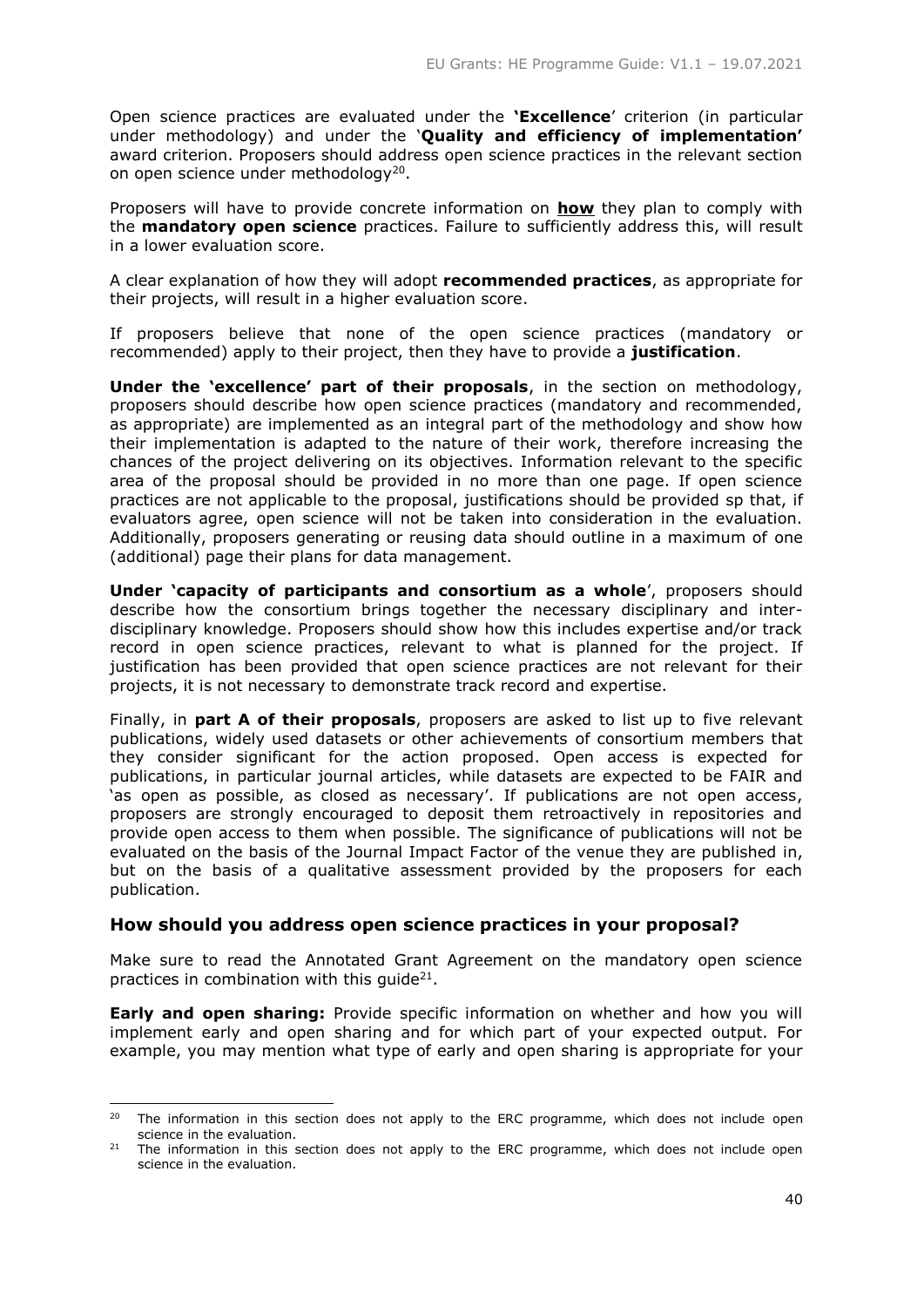discipline and project, such as preprints or preregistration/registration reports, and which platforms you plan to use.

**Research data management (RDM):** RDM is mandatory in Horizon Europe for projects generating or reusing data. If you expect to generate or reuse data and/or other research outputs (except for publications), you are required to outline in a maximum of one page how these will be managed. Further details on this are provided in the proposal template in the relevant section on open science. A full data management plan (DMP) is not required at submission stage. For those work programmes that require the use of the European Open Science Cloud (EOSC) federated repositories, proposers should explicitly discuss the use of such repositories in their proposals. By exception, in cases of a public emergency and if the work programme requires so, you should submit a full DMP already with submission of proposals or at the latest by the signature of the grant agreement. A [template for a](https://ec.europa.eu/info/funding-tenders/opportunities/docs/2021-2027/horizon/temp-form/report/data-management-plan-template_he_en.docx)  [DMP](https://ec.europa.eu/info/funding-tenders/opportunities/docs/2021-2027/horizon/temp-form/report/data-management-plan-template_he_en.docx) is provided under the reporting templates in the [reference documents](https://ec.europa.eu/info/funding-tenders/opportunities/portal/screen/how-to-participate/reference-documents) of the Funding and Tenders portal of the European Commission.

**Reproducibility of research outputs:** you should outline the measures planned in the project that tend to increase reproducibility. Such measures may already be interweaved in other parts of the methodology of a proposal (such as transparent research design, the robustness of statistical analyses, addressing negative results, etc) or in mandatory/non-mandatory open science practices *(e.g. the DMP, early sharing through preregistration and preprints, open access to software, workflows, tools, etc)* to be implemented. More detailed suggestions on good practices for enhancing reproducibility and resources in the relevant section below.

Horizon Europe requires information via the repository where publications and data have been deposited on any research output or any other tools and instruments - *data, software, algorithms, protocols, models, workflows, electronic notebooks and others* needed for the re-use or validation of the conclusions of scientific publications and the validation and reuse of research data. Further, beneficiaries must provide digital or physical access to data or other results needed for the validation of the conclusions of scientific publications, to the extent that their legitimate interests or constraints are safeguarded<sup>22</sup>. More details on these requirements for reproducibility and guidance on how to meet them are provided in the AGA (article 17).

**Open access:** Offer specific information on how you will meet the open access requirements, that is deposition and immediate open access to publications and open access to data (the latter with some exceptions and within the deadlines set in the DMP) through a trusted repository, and under open licenses. You may elaborate on the (subscription-based or open access) publishing venues that you will use. You may also elaborate on the trusted repository/repositories through which open access to publications and research data will be provided (article 17). Open access to research data and other research outputs should be addressed in the section on research data management of your proposal. Research data should be open as a default, unless there are legitimate reasons for keeping them closed. On open access to data and the legitimate reasons for restricting access, consult the AGA (article 17).

As a general rule, open access to other research outputs such as software, models, algorithms, workflows, protocols, simulations, electronic notebooks and others is not required but strongly recommended. Access to 'physical' results like cell lines, biospecimens, compounds, materials, etc. is also strongly encouraged.

**Open peer review:** Anytime it is possible, you are invited to prefer open peer review for your publications over traditional ('blind' or 'closed') peer review. When the case,

-

<sup>&</sup>lt;sup>22</sup> This does not apply to ERC calls.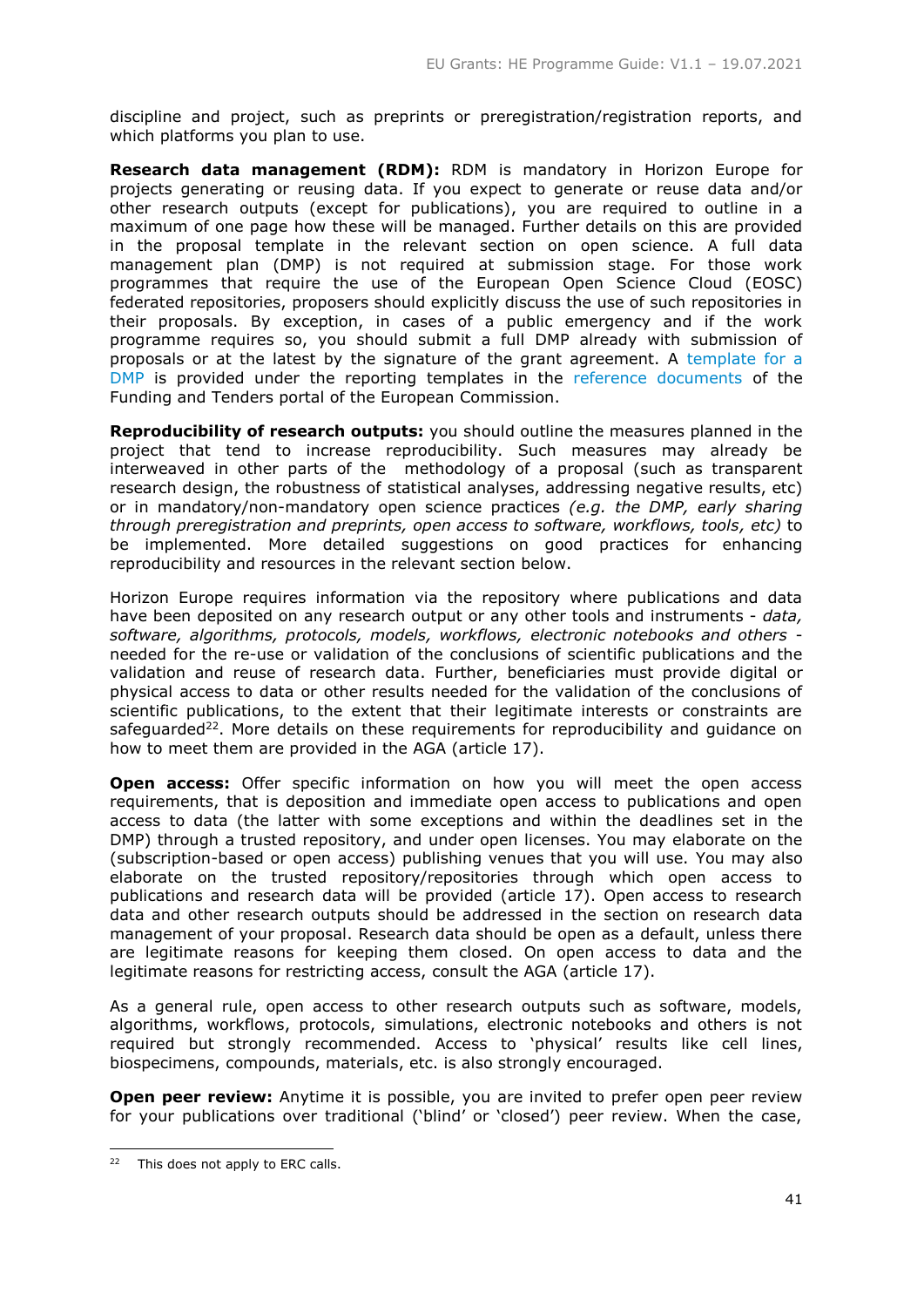you should provide specific information regarding the publishing venues you envisage to make use of, and highlight the venues that would qualify as providing open peer review.

**Citizen, civil society and end-user engagement:** Provide clear and succinct information on how citizen, civil society and end-user engagement will be implemented in your project, where/if appropriate. The kinds of engagement activities will depend on the type of R&I activity envisaged and on the disciplines and sectors implicated.

This may include: *co-design activities* (such as workshops, focus groups or other means to develop R&I agendas, roadmaps and policies) often including deep discussion on the implications, the ethics, the benefits and the challenges related to R&I courses of action or technology development; *co-creation activities (*involving citizens and/or end-users directly in the development of new knowledge or innovation, for instance through citizen science and user-led innovation); and *co-assessment activities* (such as assisting in the monitoring, evaluation and feedback to governance of a project, projects, policies or programmes on an iterative or even continual basis).

The extent of engagement in the proposal could range from one-off activities alongside other methodological approaches to being the primary focus or methodological approach of the project itself. Engagement will require resources and expertise and is therefore often conducted by dedicated interlocutor organisations or staff with relevant expertise. More detailed information on these activities and useful resources developed over the course of Horizon 2020 can be found in the relevant section below.

# **Open science practices and relevant resources**

# **Early and open sharing of research**

'Early and open sharing' means making research work, methodologies, outputs, such as data and software, among others, and findings available as soon as possible in the research process. Examples of such early sharing include preregistration, registered reports and pre-prints. Early-sharing practices support reproducibility in the research and helps researchers secure precedence over their findings and/or conclusions.

**Preregistration** of the research plan in a public repository makes available the research hypothesis, study design and planned analysis before data is collected. Preregistration is assisted by dedicated platforms; it increases the transparency, credibility and reproducibility of the results and helps addressing publication bias toward positive findings.

**Registered reports** are research articles that are peer-reviewed and published in two stages. The study design and analysis plan including hypothesis and methodology undergo peer-review of the quality and suitability of the research question and protocol. If accepted, research protocols are preregistered *(see preregistration)* and the final research article is provisionally accepted for publication. After the research is conducted, an article containing the results and discussion as well as any changes is submitted and undergoes a second round of peer-reviewing. Registered reports reduce publishing bias for positive results as the acceptance for publication is based on the quality of the research, regardless of the outcome.

**Preprints** are scientific manuscripts that are publicly shared prior to peer-review and journal publication via preprint platforms. An increasing number of journals accepts sharing of preprints prior to publication, but there are exceptions. Beneficiaries have to check the policy of their target journal to clear that a preprint will not pre-empt its publication.

# **Resources**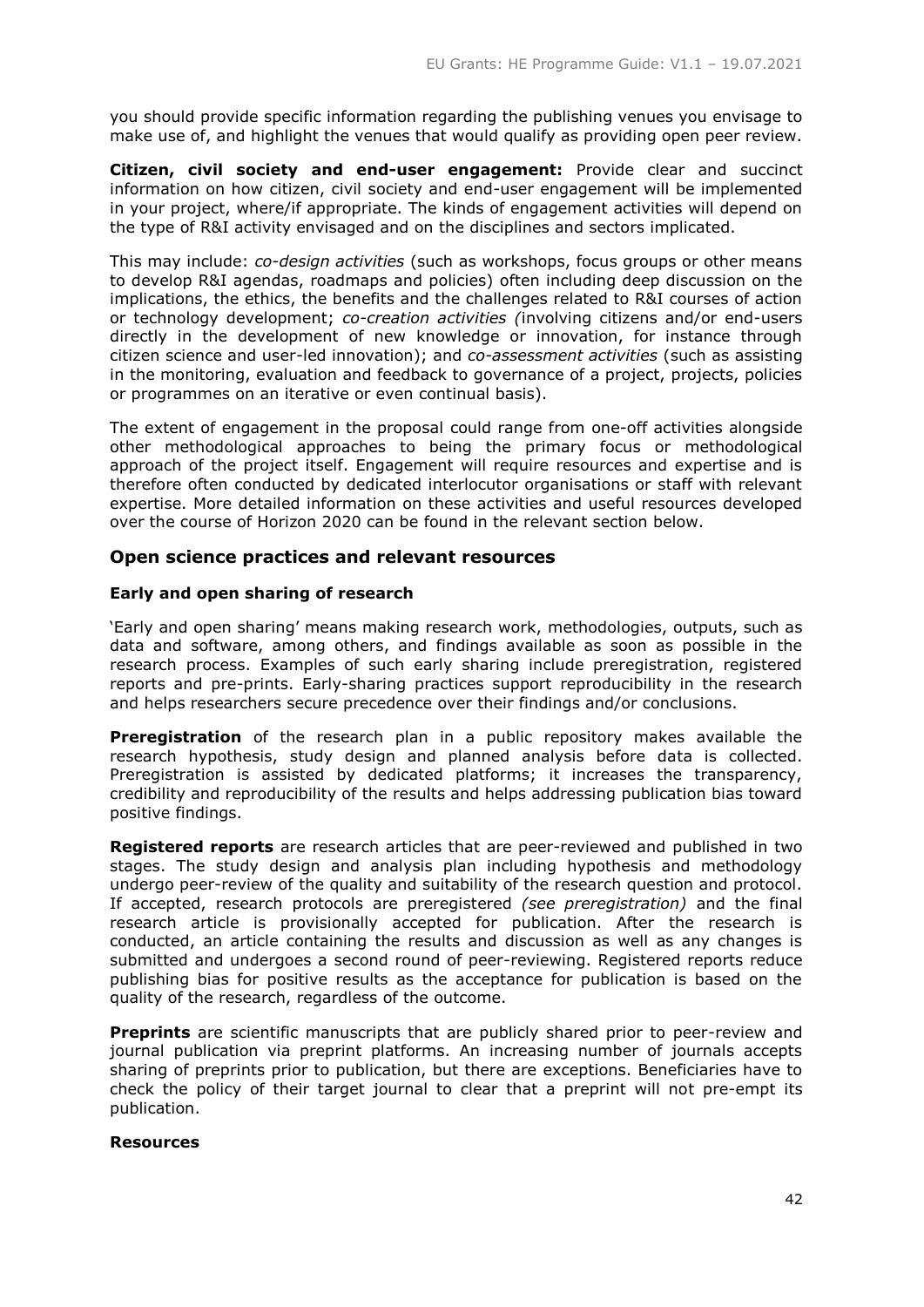ORION open science factsheets on preregistration, preprints and crowd science: <https://www.orion-openscience.eu/public/2019-02/201810-VA-Orion-FactSheets-V5.pdf>

The Centre for open science offers a wealth of resources on Registered Reports, including a list of journals that support them: [https://www.cos.io/initiatives/registered](https://www.cos.io/initiatives/registered-reports)[reports](https://www.cos.io/initiatives/registered-reports)

Sherpa Romeo can be used to check the journal submission policy and if the posting of a preprint is considered as prior publication:<https://v2.sherpa.ac.uk/romeo/>

Preregistration repositories (examples)

- [OSF](https://osf.io/registries) (domain-general preregistration repository service with multiple formats for preregistration)
- [AsPredicted](https://aspredicted.org/) (domain-general registry service providing standardised preregistration template)
- [Preclinicaltrials.eu](https://preclinicaltrials.eu/) (preclinical animal study protocols)
- [PROSPERO](https://www.crd.york.ac.uk/prospero/) (health and social care)
- [Evidence in Governance and Politics](https://egap.org/) (EGAP) (political sciences)
- [Registry for International Development Impact Evaluations](https://www.3ieimpact.org/evidence-hub/ridie) (RIDIE) (social sciences)

Preprint servers (examples)

- [Zenodo](https://zenodo.org/) multidisciplinary;
- [Preprints](https://www.preprints.org/) multidisciplinary
- [bioRxiv](https://www.biorxiv.org/) Life sciences;
- [medRxiv](https://www.medrxiv.org/) Medicine and health sciences;
- [PsyArxiv](https://psyarxiv.com/) Behavioural sciences;
- [SocArXiv](https://osf.io/preprints/socarxiv) Social sciences and humanities;
- [LawArXiv](http://lawarxiv.info/) Law;
- [ArXiv](https://arxiv.org/) o.a. physics, mathematics, computer science;

# **Research data management and management of other research outputs**

**Research data management (RDM)** is the process within the research lifecycle that includes the data collection or acquisition, organisation, curation, storage, (long-term) preservation, security, quality assurance, allocation of persistent identifiers (PIDs), provision of metadata in line with disciplinary requirements, licencing, and rules and procedures for sharing of data. RDM is an essential element in any project that generates, collects or re-uses data. Planning ahead to data needs that proposers are likely to encounter during the project is a best practice. For example, provisions need to be in place to ensure that data is managed responsibly *(e.g. the right venue is chosen for deposition, adequate are issued, legal provisions such as General Data Protection Regulation (GDPR) are respected, etc)*. Further, data management should be in line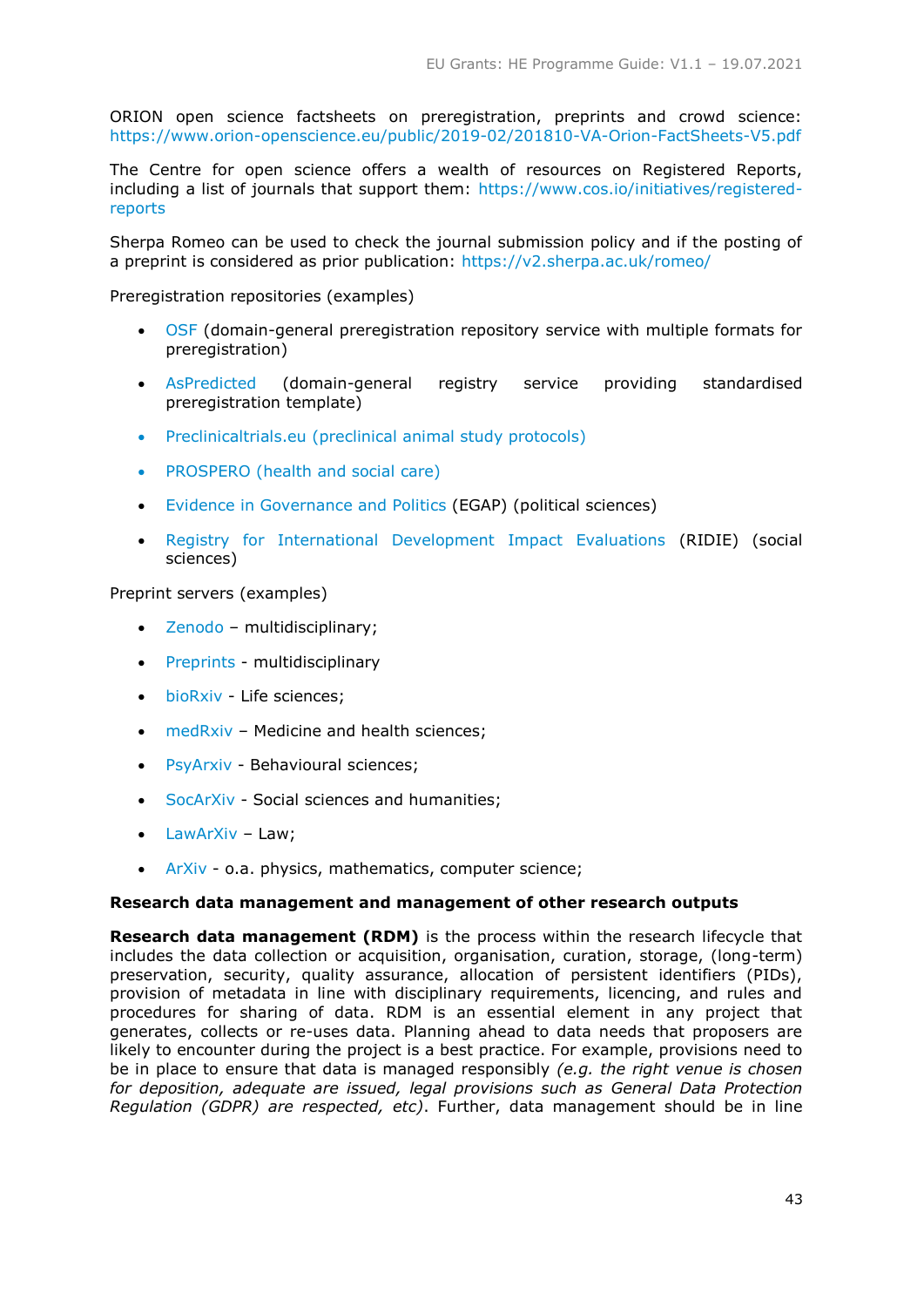with the FAIR principles<sup>23</sup>, to ensure that researchers can find, access and re-use each other's data, maximising the effectiveness and reproducibility of the research undertaken.

RDM, in line with the FAIR principles is a requirement that should be carried out regardless of whether the data generated and re-used in the project is intended to be openly accessible, or if access restrictions are foreseen. FAIR data is not equivalent to open data (publicly available to everyone to access and reuse). Data can, and should be FAIR even when access is restricted.

RDM and the FAIR principles can be applied to research outputs other than data *(i.e. workflows, protocols, software, samples, etc)*. Proposers are recommended to consider robust management practices for data and other research outputs as early as the proposal stage of their project.

Below are important elements and resources for RDM useful already at proposal stage.

**Persistent identifiers** (PIDs) are key in ensuring the findability of research outputs, including data. They are globally unique and long-lasting references to digital objects *(such as data, publications and other research outputs)* or non-digital objects such as researchers, research institutions, grants, etc. Frequently used persistent identifiers include digital object identifiers (DOIs), Handles, and others. For further reading on PID types, please refer to [https://www.dpconline.org/handbook/technical-solutions-and](https://www.dpconline.org/handbook/technical-solutions-and-tools/persistent-identifiers)[tools/persistent-identifiers.](https://www.dpconline.org/handbook/technical-solutions-and-tools/persistent-identifiers)

To enhance the findability of research outputs, and their potential reuse, **standardised metadata frameworks** are essential, ensuring that data and other research outputs are accompanied by rich metadata that provides them with context.

To enhance the re-usability of research data, they must be licenced. For more information on the licences required for data under Horizon Europe, please refer to the AGA (article 17).

**Trusted repositories** assume a central role in the Horizon Europe for the deposition of and access to publications and research data. For a definition of trusted repositories in Horizon Europe please refer to the AGA (article 17). Proposers, with the help of data and research support staff *(e.g. data stewards, data librarians, etc)*, should check whether the repositories that they plan to deposit their data have the features of trusted repositories, and justify this accordingly in their Data Management Plans.

**Data management plans** (DMPs) are a cornerstone for responsible management of research outputs, notably data and are mandatory in Horizon Europe for projects generating and/or reusing data (on requirements and the frequency of DMPs as deliverables consult the AGA article 17). A [template for a DMP](https://ec.europa.eu/info/funding-tenders/opportunities/docs/2021-2027/horizon/temp-form/report/data-management-plan-template_he_en.docx) is provided under the reporting templates in the [reference documents](https://ec.europa.eu/info/funding-tenders/opportunities/portal/screen/how-to-participate/reference-documents) of the Funding and Tenders portal of the European Commission. Its use is recommended but not mandatory. DMPs are formal documents that outline from the start of the project all aspects of the research data lifecycle, which includes its organisation and curation, and adequate provisions for its access, preservation, sharing, and eventual deletion, both during and after a project. Writing a DMP is part of the methodology of the project, since good data management makes the work more efficient, saves time, contributes to safeguarding information and to increasing the value of the data among the beneficiaries themselves and others, during and after the research. DMPs are thus a key means of support when planning and conducting a research project, and, ideally, filling in a DMP should be started prior to the beginning of the project.

-

<sup>&</sup>lt;sup>23</sup> FAIR data are data that are curated to satisfy the principles of findability, accessibility, interoperability, and reusability. For further reading:<https://www.go-fair.org/fair-principles/>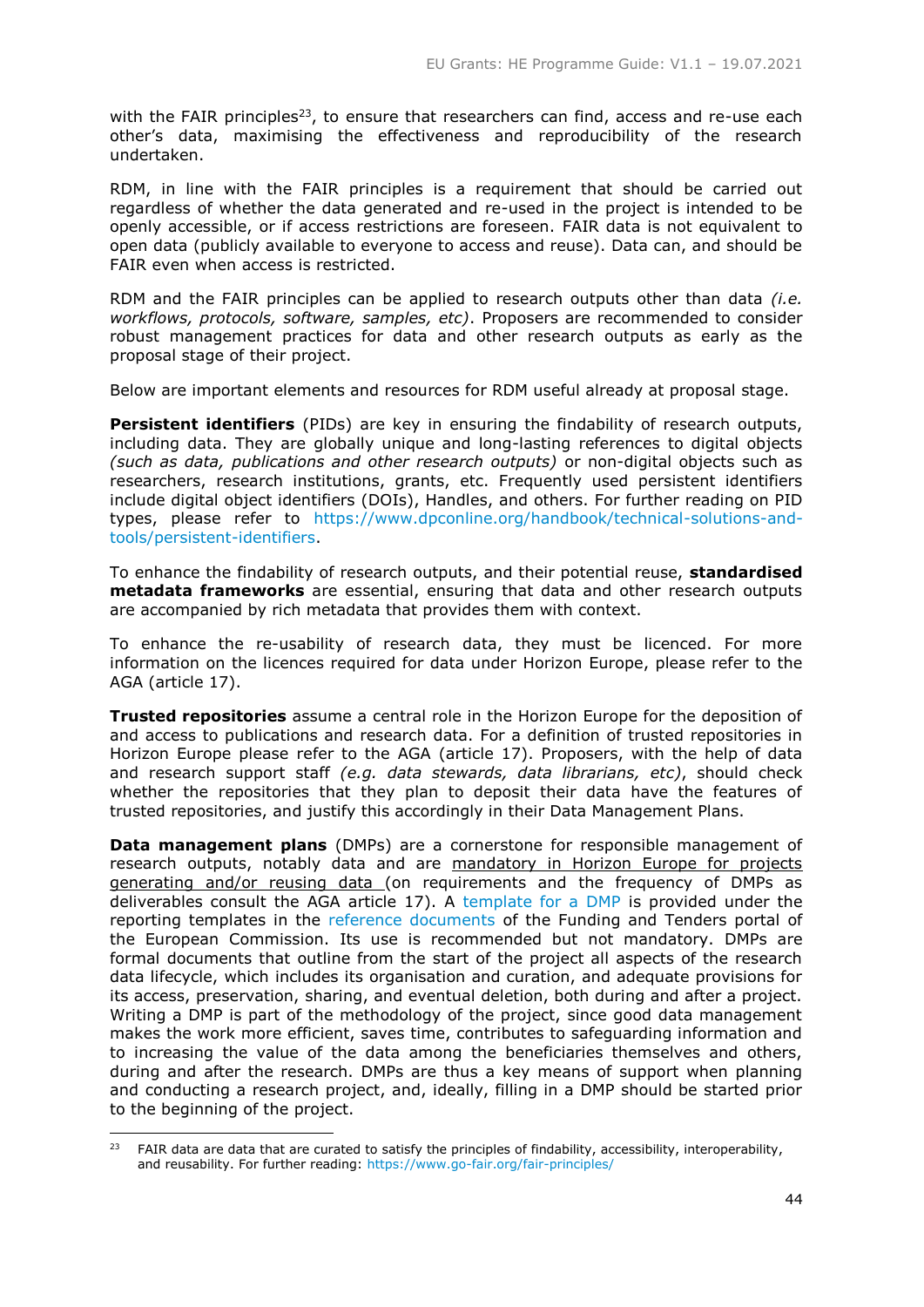DMPs play a key role in helping researchers to adequately manage research outputs other than data and publications, also in line with the FAIR principles. Such research outputs may be physical or digital, and include original software created during the project, workflows, protocols, new materials such as samples, cell-lines, antibodies, among many others. DMPs should reflect an adequate management strategy for such outputs as well.

A DMP should be a living document, which is updated and enriched as the project evolves. Such updates might occur after attaining milestones related e.g. to the generation of new data or to reflect changes related to the original planning, changes in data/output access provisions or curation policies, changes in consortium practices *(e.g. new innovation potential, decision to file for a patent)*, changes in consortium composition, etc.

A good practice regarding DMPs is to register them as a non-restricted public deliverables to make them openly accessible, unless legitimate reasons exist to keep them confidential. An additional good practice is to publish the DMP in specialised journals or publishing platforms such as [RIO](https://riojournal.com/) etc., or to deposit them in DMP-specific public repositories such as [DMPOnline](https://dmponline.dcc.ac.uk/) and others.

As practices with regard to data management, storage, and sharing differ widely across disciplines, the DMPs should reflect common disciplinary practices. In addition to domain specificities, DMPs across the board should address an overarching set of datarelated requirements including those aspects related to making the data FAIR. Common aspects that need to be addressed in all DMPs include<sup>24</sup>:

- **Data set description**: a sufficiently detailed description of the data generated or re-used, including the scientific focus and technical approach to allow association of their data sets with specific research as well as information on data types and an estimate of the data set's size.
- **Standards and metadata**: the protocols and standards used to structure the data (i.e. fully reference the metadata) so that other scientists can make an assessment and reproduce the dataset. If available, a reference to the community data standards with which their data conform and that make them interoperable with other data sets of similar type.
- **Name and persistent identifier for the data-sets**: a unique and persistent identification (an identifier) of the data sets and a stable resolvable link to where the data sets can be directly accessed. Submission to a public repository normally provides this; many institutional repositories provide similar services.
- **Curation and preservation methodology**: information on the standards that will be used to ensure the integrity of the data sets and the period during which they will be maintained, as well as how they will be preserved and kept accessible in the longer term. A reference to the public data repository in which the data will be/is deposited with relevant consideration on whether the chosen repository meets the requirements of a trusted repository.
- **Data sharing methodology**: information on how the data sets can be accessed, including the terms-of-use or the license under which they can be accessed and re-used, and information on any restrictions that may apply or relevant security and privacy considerations. It is also important to specify and

-

<sup>&</sup>lt;sup>24</sup> These aspects are broadly in line with the requirements set forth in Science Europe's Practical Guide to the International Alignment of Research Data Management: [https://www.scienceeurope.org/media/4brkxxe5/se\\_rdm\\_practical\\_guide\\_extended\\_final.pdf](https://www.scienceeurope.org/media/4brkxxe5/se_rdm_practical_guide_extended_final.pdf)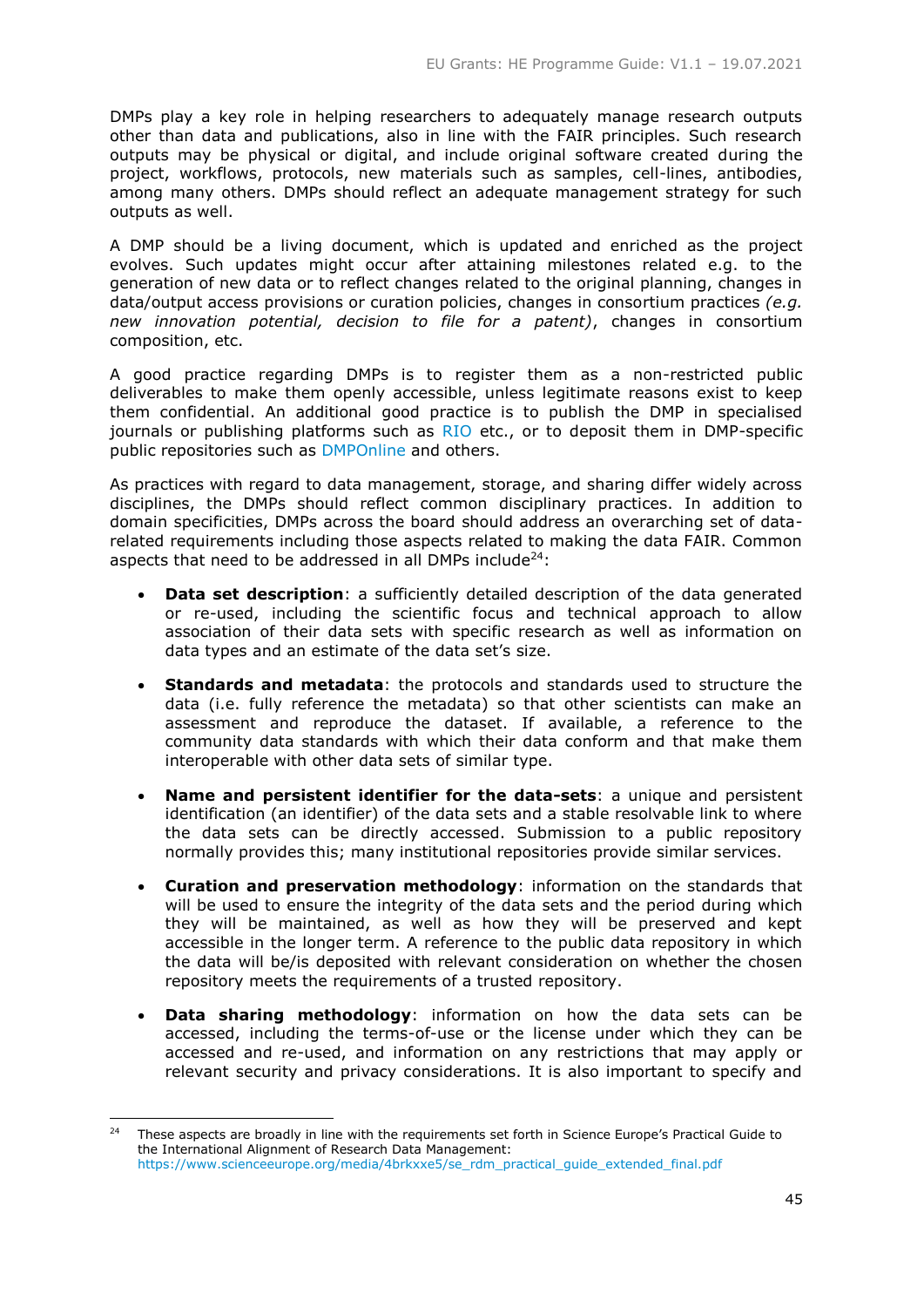justify the timing of data sharing. On open access to research data *see below relevant section on open access*.

- **Output management, for research outputs other than data and publications**: The section on output management should show efforts to manage outputs in line with the FAIR principles, including a detailed description of the output, consider relevant metadata standards and the provision of PIDs when depositing the output, or its digital representation if it is physical. The plan should further detail the deposition, curation and preservation methodology foreseen, identifying the right home for the output, and it should set out an approach likely to maximise the re-use and adoption of the output by the wider research community. If the output is physical, the plan should indicate how it would be made available to potential users.
- **Costs and personnel related to RDM**: An estimation of costs related to RDM such as costs for data collection, data documentation, data storage, data access and security, data preservation, data availability and reuse as well as the person/team responsible for data management and quality assurance processes.

# **The European Open Science Cloud**

The European Open Science Cloud (EOSC) aims to deploy and consolidate an open, trusted virtual environment to enable circa 2 million European researchers to store, share, process, analyse, and reuse research digital objects including data, publications and software across disciplines and borders. A European co-programmed Partnership approach for EOSC has been proposed for the period 2021-2030 [\(https://eosc.eu/\)](https://eosc.eu/). It will bring together institutional, national and European initiatives and engage all relevant stakeholders to deploy a European Research Data Commons where data are Findable, Accessible, Interoperable, Reusable (FAIR). This European contribution to a Web of FAIR Data and Related Services for Science will support open science in a deepened European Research Area and provide the basis for the research and innovation data space foreseen in the European Strategy for Data.

Certain work programmes may require the use of trusted repositories that are federated in EOSC for depositing research data. In that case, data must be deposited in repositories which are registered to the EOSC and support (implicitly or explicitly) the FAIR principles. An initial offering of EOSC resources and services can be found from the [EOSC Portal.](https://eosc-portal.eu/) This offering is expected to continue growing in function of the [EOSC rules](https://op.europa.eu/en/publication-detail/-/publication/a96d6233-554e-11eb-b59f-01aa75ed71a1/language-en/format-PDF/source-184432576)  [of participation.](https://op.europa.eu/en/publication-detail/-/publication/a96d6233-554e-11eb-b59f-01aa75ed71a1/language-en/format-PDF/source-184432576)

# **Resources**

*Metadata standards and Research Data Management guidelines*

- The [FAIRsharing](https://fairsharing.org/) portal with information and resources on data standards, databases, and policies in the life sciences and other scientific disciplines.
- DM guidelines and good practices for the Life Sciences, the Social Sciences and the Humanities provided by relevant research infrastructures, [ELIXIR,](https://rdm.elixir-europe.org/) [CESSDA](https://www.cessda.eu/Training/Training-Resources/Library/Data-Management-Expert-Guide) and [DARIAH,](https://www.dariah.eu/activities/working-groups/research-data-management/) respectively along with relevant data resources and repositories/databases.
- For more information on disciplinary metadata standards, visit [Digital Curation](http://www.dcc.ac.uk/)  [Centre](http://www.dcc.ac.uk/) and Research Data Alliance [Metadata Standards Directory.](https://www.rd-alliance.org/groups/metadata-standards-directory-working-group.html)

*DMP*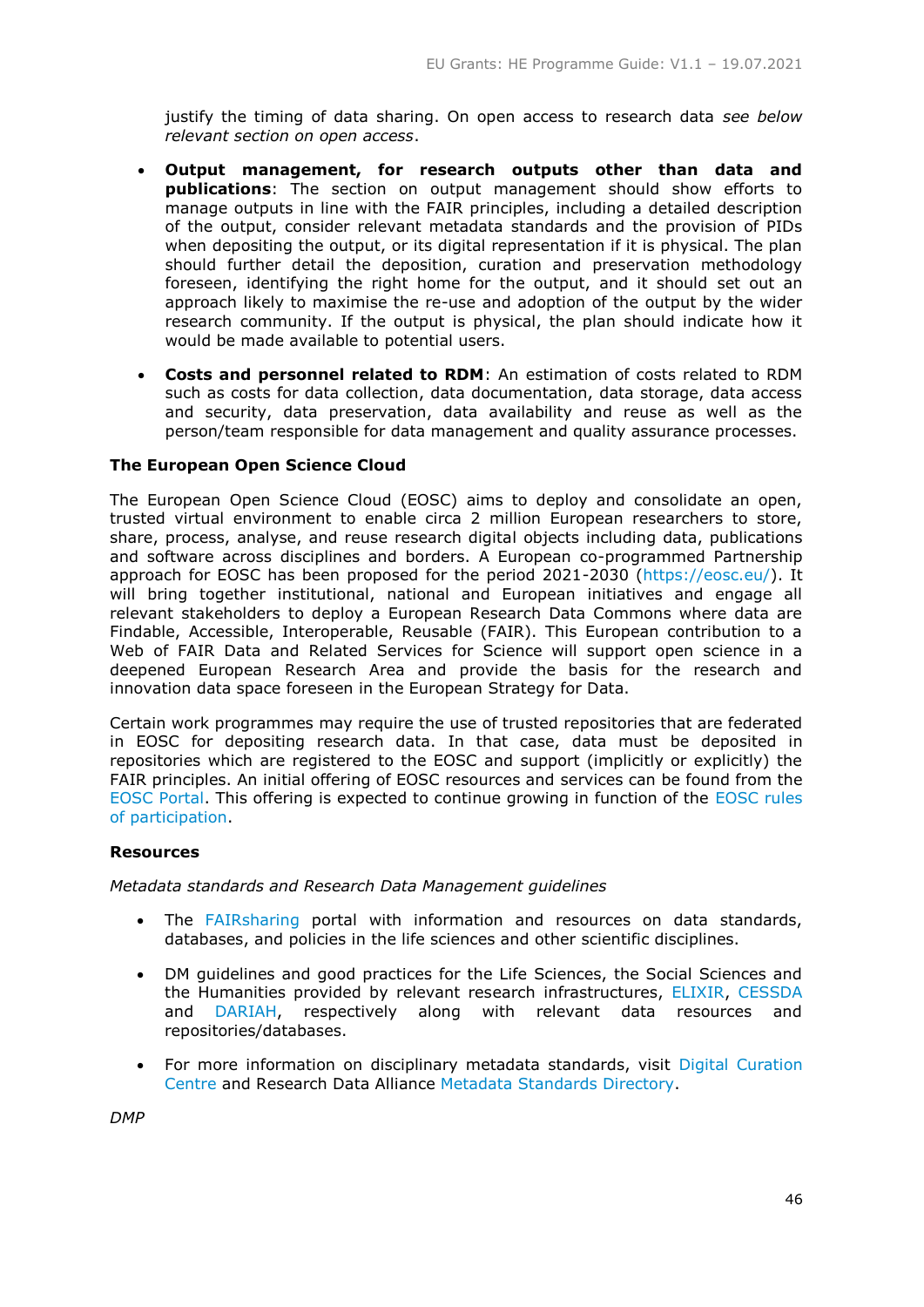- A template for the Horizon Europe DMP is provided A [template for a DMP](https://ec.europa.eu/info/funding-tenders/opportunities/docs/2021-2027/horizon/temp-form/report/data-management-plan-template_he_en.docx) is provided under the reporting templates in the [reference documents](https://ec.europa.eu/info/funding-tenders/opportunities/portal/screen/how-to-participate/reference-documents) of the Funding and Tenders portal of the European Commission.
- The [RDA FAIR Data Maturity Model Working Group](https://www.rd-alliance.org/group/fair-data-maturity-model-wg/outcomes/fair-data-maturity-model-specification-and-guidelines-0) delivers a detailed annotated list of indicators to address when increasing the FAIRness of data.
- For developing DMPs: The [DMPONLINE tool](https://dmponline.dcc.ac.uk/) (supports the development of project DMPs); [ARGOS](https://argos.openaire.eu/) (online tool); the [Data Stewardship Wizard,](https://ds-wizard.org/) a joint ELIXIR CZ and ELIXIR NL tool, helps researchers understand what is needed for FAIRoriented data stewardship, and build their own Data Management Plans.
- The Science Europe Practical Guide to the International Alignment of Research [Data Management](https://www.scienceeurope.org/media/4brkxxe5/se_rdm_practical_guide_extended_final.pdf) contains detailed guidance for drafting and evaluating DMPs.

# *Repositories*

*See resources under 'open access to research outputs' section below*.

#### **Measures to ensure reproducibility of results**

Reproducibility is the possibility for the scientific community to obtain the same results as the originators of specific findings. Reproducibility of some or all results is important as it increases the performance of research & innovation (wider use of research results); it limits waste of resources (less duplication and fewer false baselines); it increases the quality and the reliability of research (stronger methods, controls and reporting); and, as a result, it may increase the trust of citizens in science. Therefore, reproducibility is integral part of 'Excellence'; we expect the results of Horizon Europe to be reproducible, and planning should start at proposal stage to make results reusable and reproducible.

Below is a list of practices which tend to increase reproducibility. Some of them may already be required by the MGA (for example DMP, FAIR) or by specific calls and proposers may interweave such practices in various parts of the methodology section as appropriate:

- Specify with precision and no ambiguities the research design and the methodologies that you will be applying.
- Specify how you will deal with negative results, if any, so that others can lean from your project regarding of its outcomes.
- Make prior searches and checks on existing results and data to ensure you are not duplicating unnecessarily.
- Specify how you are making use of pre-prints, preregistration of protocols and registered reports *(see above, 'Early sharing of research results')*, to ensure that your method and research questions are accountable, if applicable.
- Detail the steps you will take to make your research process and tools (software, materials, protocols, flows, ...) transparent and available during and after the research.
- Mention the steps, if any, that you will take to ensure the validity and the quality of the project's process and results *(e.g. peer review, knowledge sharing, independent testing, supervision, quality control mechanisms)*.
- Plan to use the DMP to the full extent possible to detail the assets and materials underlying your data collection and analysis *(see above, 'DMP')*.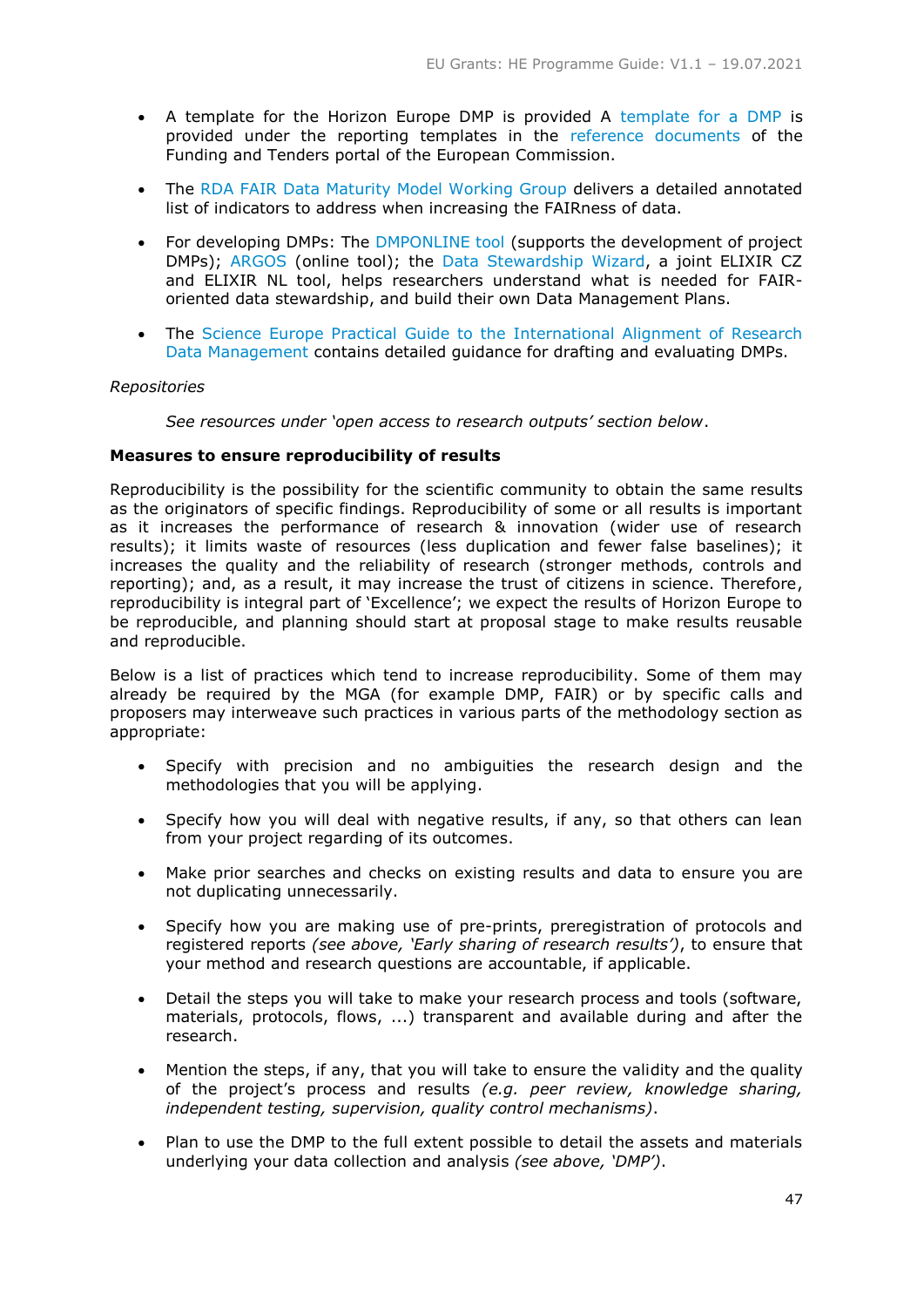- Ensure that your data are FAIR so that others can find them and re-use them to reproduce your results *(see above, 'FAIR')*.
- Specify how you will ensure robust statistical analysis, that can be repeated (power of sample, robust experimental techniques, open software, ...).
- Specify what 'common assets' for research & innovation your project will be building, if any, including knowledge bases, methodologies, evaluation frameworks, ontologies, open repositories, etc.
- Make provisions to validate, demonstrate, make interoperable, scale-up and overall make replicable the results of your R&I activities.
- Consider whether your project will produce digital copies of your results, *e.g. Digital Twins, virtual bodies, digital blueprints, that increase the likelihood of reuse and reproducibility*.

# **Resources**

- An extensive list of resources is provided by the [Centre for open science](https://www.cos.io/)
- Information and resources provided by networks focusing on reproducibility, for example in the [UK,](https://www.ukrn.org/) [Germany,](https://reproducibilitynetwork.de/) [Switzerland](https://www.swissrn.org/)
- [Guidelines](https://olz34z4bb51rsojq274o1g19-wpengine.netdna-ssl.com/wp-content/uploads/2019/11/serrapilheira-guide-open-and-reproducible-science.pdf) and [toolkits](https://ropensci.github.io/reproducibility-guide/) on reproducibility, especially specific to your field *(e.g. in [biomedical research\)](https://academic.oup.com/gigascience/article/9/6/giaa056/5849489)*.

# **Open access to research outputs**

Open access is online access at no cost for the end user of research outputs such as scientific publications, data or other engineered outcomes and processes *(e.g. software, models, algorithms, protocols and electronic notebooks)*. Open access often carries less restrictive copyright and licensing barriers than traditionally published works, for both the users and the authors.

Open access enables increased quality and efficiency of research and accelerates the advancement of knowledge and innovation by making results reusable and by improving their reproducibility. It also offers the means for more creativity, more trust in science and greater impacts by building on collective intelligence, facilitating crossdisciplinary research and involvement of all relevant knowledge actors, including citizens.

Horizon Europe requires deposition of scientific peer-reviewed publications and research data and open access (with exceptions for research data) following specific requirements. For guidance on this consult the AGA (article 17).

While it is not mandatory to publish (if a project intends to exploit its results, it may decide not to publish), if **scientific peer-reviewed publications** are produced then they must be open access immediately at publication time under open licenses (such as Creative Commons), providing specific minimum sets of rights of reuse (CC BY for articles and book chapters in edited books and CC BY, CC BY-NC, CC BY-ND, CC BY-NC-ND or equivalent for long-text formats. The following checklist shows what users can do with publications and other outputs licensed under the following [Creative Commons](https://creativecommons.org/faq/) licenses.

| <b>YOU CAN</b> |     |     |       | <b>YOU MUST</b>  | YOU<br><b>MAINTAIN</b> |
|----------------|-----|-----|-------|------------------|------------------------|
| Share          | Use | for | Adapt | <b>Attribute</b> | Copyright,             |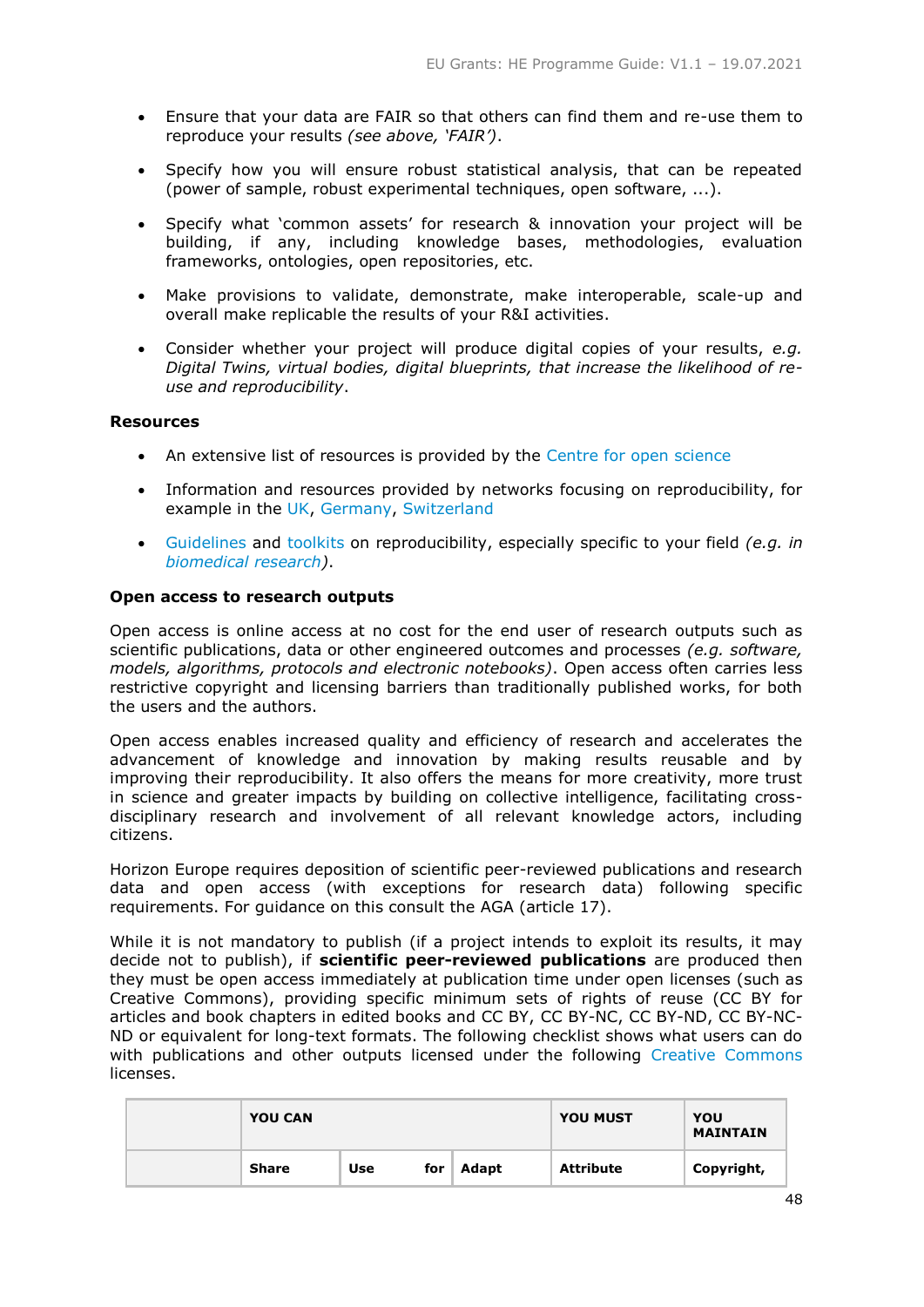|                    | and<br>(copy<br>redistribute<br>the<br>material in<br>any<br>medium or<br>format) | commercial<br>purposes | (remix,<br>transform<br>and<br>build<br>the<br>upon<br>material)                                                                                  | <b>Give appropriate</b><br>credit, provide a<br>link to<br>the<br>license,<br>and indicate<br>if.<br>changes<br>were<br>made. | database<br>rights |
|--------------------|-----------------------------------------------------------------------------------|------------------------|---------------------------------------------------------------------------------------------------------------------------------------------------|-------------------------------------------------------------------------------------------------------------------------------|--------------------|
| <b>CCBY</b>        | Yes                                                                               | Yes                    | Yes                                                                                                                                               | Yes                                                                                                                           | Yes                |
| <b>CC BY NC</b>    | Yes                                                                               | No                     | Yes                                                                                                                                               | Yes                                                                                                                           | Yes                |
| <b>CC BY ND</b>    | Yes                                                                               | Yes                    | No<br>If you remix,<br>transform,<br><b>build</b><br><b>or</b><br>upon the<br>material,<br>you may not<br>distribute<br>the modified<br>material. | Yes                                                                                                                           | Yes                |
| <b>CC BY NC ND</b> | Yes                                                                               | No                     | <b>No</b>                                                                                                                                         | Yes                                                                                                                           | Yes                |
| <b>CCO</b>         | Yes                                                                               | Yes                    | Yes                                                                                                                                               | <b>No</b>                                                                                                                     | No: Waived         |

It is important to be aware that Horizon Europe requires that enough intellectual property rights are maintained by beneficiaries or authors to ensure the required open access to scientific publications.

Proposers should be aware that beneficiaries are required to retain sufficient intellectual property rights (IPR) to comply with their open access obligations. Authors may need to interact with prospective publishers, in particular when they publish in venues that are not open access. To facilitate compliance with their open access obligations, beneficiaries/researchers are encouraged to notify publishers of their grant agreement obligations (including the licensing requirements) already at manuscript submission. For example, by adding the following statement to their manuscript: "*This work was funded by the Εuropean Union under the Horizon Europe grant [grant number]. As set out in the Grant Agreement, beneficiaries must ensure that at the latest at the time of publication, open access is provided via a trusted repository to the published version or the final peer-reviewed manuscript accepted for publication under the latest available version of the Creative Commons Attribution International Public Licence (CC BY) or a licence with equivalent rights. CC BY-NC, CC BY-ND, CC BY-NC-ND or equivalent licenses could be applied to long-text formats."* If the publishing agreement is contrary to the grant agreement obligations, authors should negotiate its terms and, alternatively, look for a different publishing venue/options.

**Data** should be deposited in a trusted repository as soon as possible after data production and at the latest by the end of the project. Data underpinning a scientific publication should be deposited at the latest at the time of publication and in line with standard community practices. Beneficiaries of Horizon Europe have to ensure open access to research data generated in their projects under the principle 'as open as possible and as closed as necessary'. This means that data is in principle open, unless beneficiaries decide to restrict access to some or all their research data for legitimate reasons. On open access to data and the legitimate reasons for restricting access consult the AGA (article 17) and section above on research data management.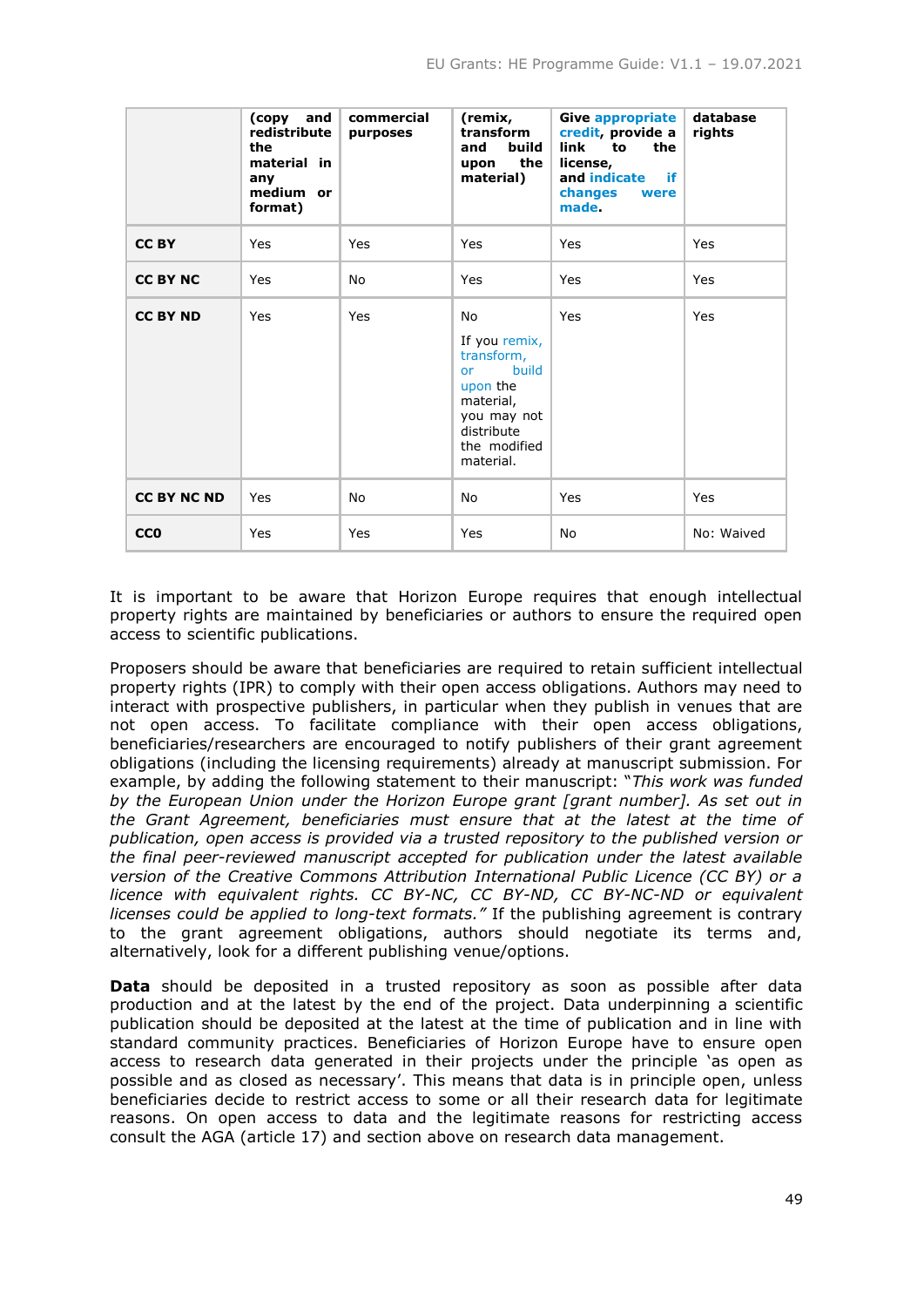Open access to other research outputs, such as software, workflows and others, will ensure that these outputs that have been generated by Horizon Europe actions are also freely accessible to all. This will promote transparency, efficiency and reproducibility, as well as trust in science, and will facilitate access for citizens. Proposers/beneficiaries are also encouraged to license research outputs other than publications and data under appropriate licenses. With regard to software, it should be noted that with the exception of CC0 (i.e. public domain dedication) [CC licenses are not appropriate](https://creativecommons.org/faq/#can-i-apply-a-creative-commons-license-to-software) (although they can be used for software documentation). Instead, the use of appropriate software license[s, such as those listed as free](https://www.gnu.org/licenses/license-list#SoftwareLicenses) by the [Free Software Foundation](https://www.fsf.org/) and [listed as](https://opensource.org/licenses)  [open source](https://opensource.org/licenses) by the [Open Source Initiative,](http://www.opensource.org/) is strongly recommended.

#### **Resources**

Publishing

- Open Research Europe (ORE), the open access publishing platform of the European Commmission for all disciplines, for research stemming from Horizon Europe<https://open-research-europe.ec.europa.eu/>
- Locate trustworthy open access journals in your field of work in the Directory of Open Access Journals [www.doaj.org](http://www.doaj.org/)
- Check whether a journal has an open access policy that is aligned to the Horizon Europe requirements with the Journal Checker Tool <https://journalcheckertool.org/> (tool to become available toward the end of 2021).
- Locate trustworthy open access publishers and open access monographs in the Directory of Open Access Books<https://www.doabooks.org/>

#### Repositories

Search for open repositories in [www.opendoar.org](http://www.opendoar.org/)

[www.re3data.org](http://www.re3data.org/) offers a Repository Finder to facilitate the search for a suitable general or discipline-specific repository for various kinds of research outputs.

The general-purpose repositories for multidisciplinary research results including data, software and publications:

- [www.zenodo.org](http://www.zenodo.org/) general-purpose repository for data, software and publications
- <https://figshare.com/> repository for any research outputs of all file formats
- [open science Framework \(OSF\)](https://osf.io/preprints/socarxiv) open source project management tool and repository

Repositories for Software:

- [GitHub](https://github.com/) is development platform to host and review code, manage projects, and build software
- [Savannah](https://savannah.gnu.org/) hosts free projects that run on free operating systems, with a focus on GNU software
- [SourceForge](https://sourceforge.net/) is an Open Source software community and hosting platform
- [Launchpad](https://launchpad.net/) is a software collaboration and hosting platform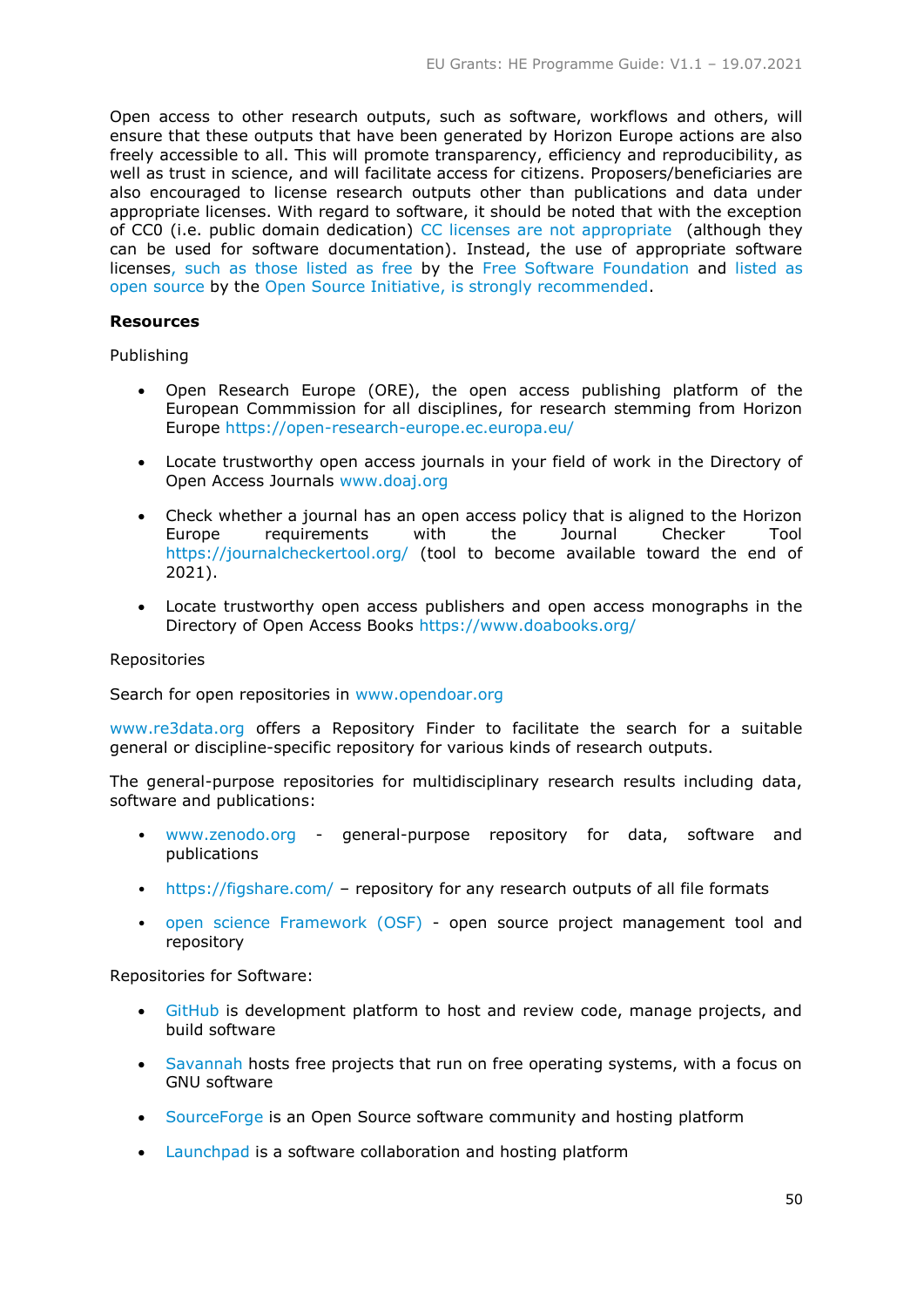Repositories for experimental workflows and protocols:

- [Protocol Exchange](https://protocolexchange.researchsquare.com/) (open repository for sharing scientific research protocols) and
- [Protocols](https://www.protocols.io/) (Platform for data management and protocol sharing

Discipline-specific repositories:

 [ELIXIR Deposition Databases](https://elixir-europe.org/platforms/data/elixir-deposition-databases) and [ELIXIR Core Data Resources](https://elixir-europe.org/platforms/data/core-data-resources) (repositories recommended for the deposition of life sciences experimental data)

# **Publishing using open peer-review**

Open peer review is an umbrella term for various alternative review methods that seek to make classical peer review more transparent and accountable. It has neither a standardised definition, nor an agreed schema of its features and implementations. Open peer review refers to a peer review process that contains one or more of these elements<sup>25</sup>:

- Authors and reviewers are aware of each other's identity during or after the review process.
- Review reports are published alongside the relevant article.
- The wider community is able to contribute to the review process (peer researcher or even general public).
- Manuscripts are made immediately available in advance of the formal peer review procedure.
- Review or commenting on the final 'version of record' is made possible.
- Direct, reciprocal discussion between authors and reviewers and/or between reviewers is allowed and encouraged.
- Review can be decoupled from publishing when facilitated by a different organisational entity than the venue of publication *(e.g. publishing platforms)*.

Some journals and scholarly publishers apply open peer review. Some platforms, including preprint servers, may also facilitate open peer review of preprints. For example, Open Research Europe, the open access publishing platform of the European Commission uses the open peer review model, where both names of authors and reviewers are public, and the review report is open access.

Open peer review is an important aspect of open science. Opening up what has traditionally been a closed process increases opportunities to spot errors, validate findings and to increase the overall trust in published outputs. Open peer-review is considered by some among the measures that increase the quality of the peer review process (by making it more constructive), and the transparency of research (with 'openness' applying to all processes in the scientific workflow). Another argument to engage in open peer review is that it ensures reviewers to get credit for their efforts.

# **Resources**

-

Ross-Hellauer T. What is open peer review? A systematic review. *F1000Research* 2017, 6:588 [\(https://doi.org/10.12688/f1000research.11369.2\)](https://doi.org/10.12688/f1000research.11369.2)

<sup>&</sup>lt;sup>25</sup> Taxonomy of open peer review elements based on Ross-Hellauer T. What is open peer-review? A systematic review listed under 'Resources'.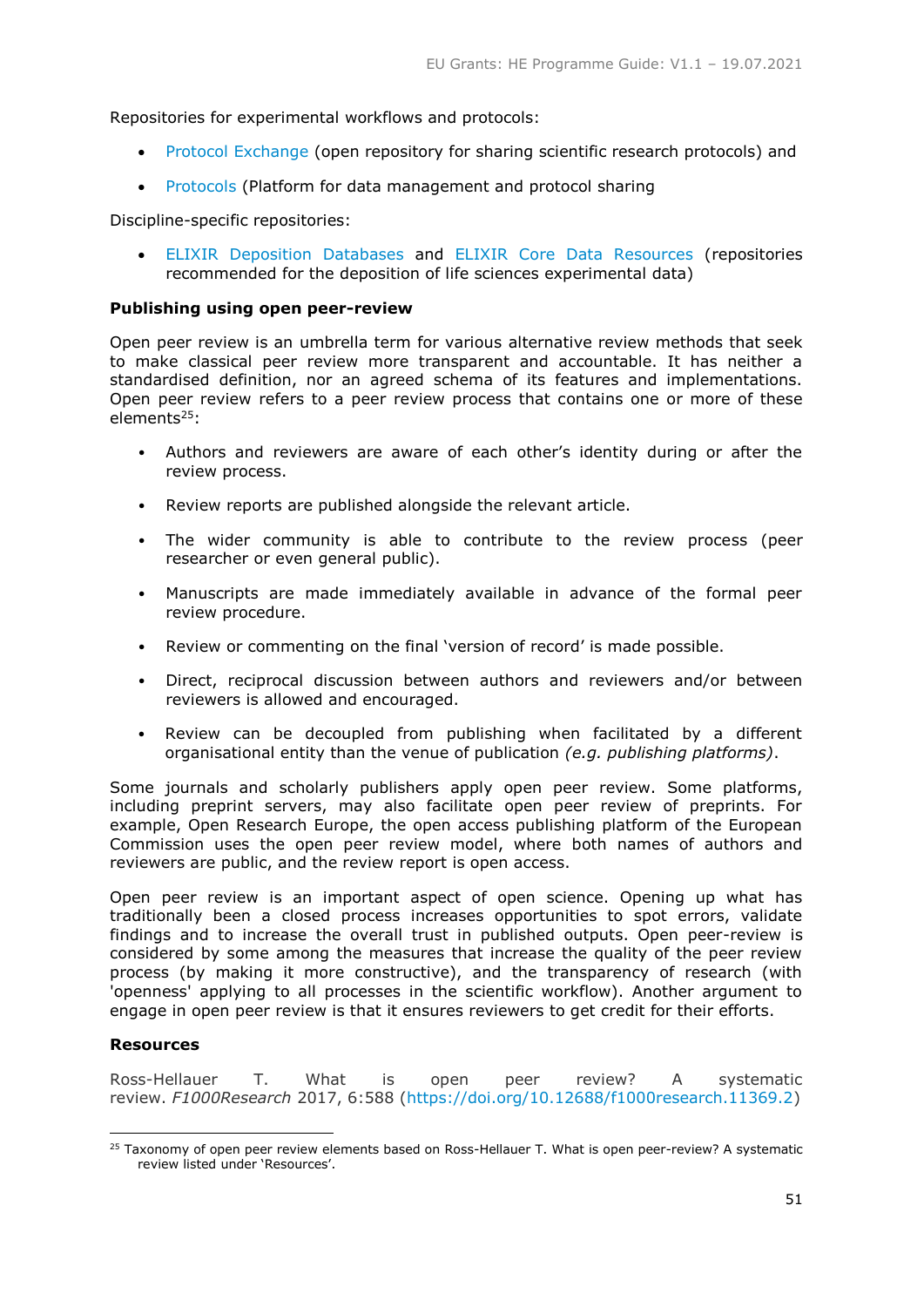FOSTER proposes a module to learn basics on open peer review [\(https://www.fosteropenscience.eu/learning/open-peer-review\)](https://www.fosteropenscience.eu/learning/open-peer-review)

Open Research Europe [\(https://open-research-europe.ec.europa.eu\)](https://open-research-europe.ec.europa.eu/) supports open peer review in all scientific fields for all Horizon Europe publications.

Some discipline-specific venues support open peer review and are suitable for the life sciences *(e.g. eLIFE, Bio Med Central, BMJ, GIGA science and BioRxiv, ASAPbio)*, the social sciences *(e.g. SAGE open, Wiley and SocArXiv)* and the arts and humanities (SAGE open, Wiley and digitalculturebooks).

#### **Citizen, civil society and end-user engagement**

Citizen and civil society engagement is a programme principle and operational objective that refers to the opening up of R&I processes to society to develop better, more innovative and more relevant outcomes, and to increase societal trust in the processes and outcomes of R&I.

Opening up the R&I system towards society and supporting citizens, civil society and end-users to participate in R&I – as sources of ideas, knowledge and/or data, as data collectors and/or analysers, and/or as testers and/or end users – enlarges the collective intelligence, capabilities and scope of the R&I and is likely to lead to greater creativity and robustness of the outcomes and reduced time-to-market of the innovative products and services. It also increases the relevance and responsiveness of R&I, ensuring that its outcomes align with the needs, expectations and values of society. Moreover, it is a key element for improving the transparency, co-ownership and trust of society in the process and outcomes of R&I. Conducting R&I openly, responsibly, transparently, and in adherence to the highest standards of research integrity and ethics is also important for responding to increased science denial.

Engagement can range from the identification and conceptualisation of R&I priorities *(e.g. through deliberative or other participatory processes)*, to the implementation, utilisation and assessment of R&I results *(e.g. through data collection, data analysis, discussion and publication or presenting scientific results, working in fab-labs to develop new innovations, testing innovations and solutions, and evidence-based advocacy)*.

The following are activities that proposers may consider including in their proposal:

*Co-design* activities could involve workshops, focus groups or other means to develop R&I agendas, roadmaps or policies. These could be one-off activities in one or several different localities or repeated consultations with the same or varying groups. They could involve citizens and/or one or many organisation types at the same time. Codesign activities often include deep discussion on the implications, the ethics, the benefits and the challenges related to R&I courses of action or technology development. Co-design could be the overall focus of a project *(e.g. to develop a roadmap for a certain technology)*, a Work Package within a project that uses the outcomes of the codesign in subsequent Work Packages, or a supporting Work Package that provides continual feedback on project activities throughout the project cycle.

*Co-creation* activities, such as citizen science or user-led innovation, involve citizens or end-users directly in the development of new knowledge or innovations, through a range of different levels of participation. These could include identifying R&I questions to be tackled by the project, developing a methodology, observing, gathering and processing data, right up to the publication and presentation of results. The co-creation activities could be the focus of a proposal, or could be one of the methodological approaches taken alongside others.

*Co-assessment* activities, such as assisting in the monitoring and evaluation of the progress of the project, portfolio of projects, policies or programmes, help ensure an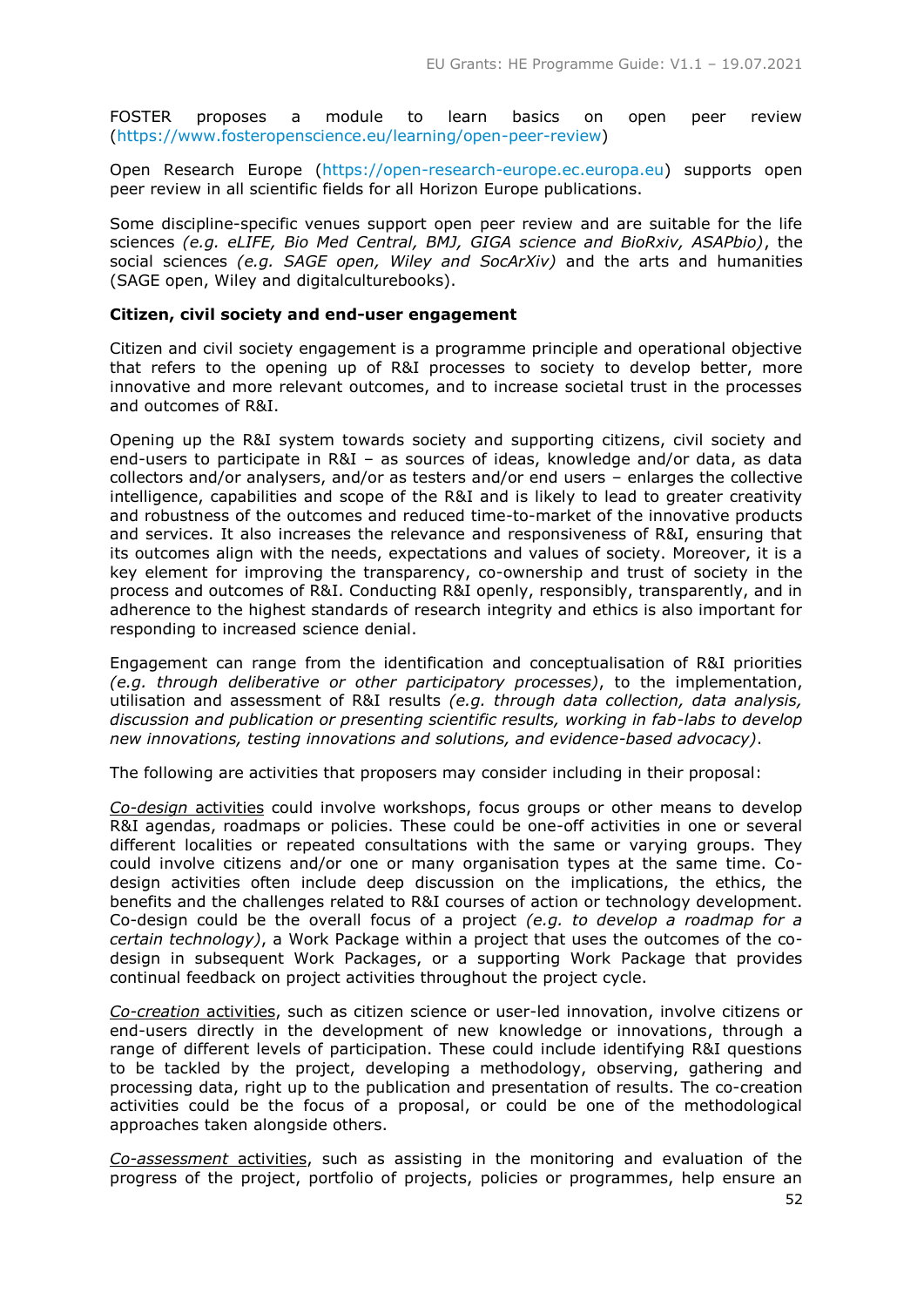iterative or even continual process of interaction with citizens, civil society and endusers throughout the project cycle on the quality, utilisation and (potential) impact of project outputs.

In certain cases, citizens, civil society and end-users may be involved across different stages of the R&I and/or policy cycle, by deciding on the research to be conducted, conducting that research, analysing and interpreting the data, and engaging in related advocacy or policy activities.

An important aspect to consider in many cases is the *inclusivity* of the engagement and ensuring diversity of participation. The challenge of sustaining engagement should not be underestimated and different forms of compensation or rewards could be considered, as well as measures for two-way learning between scientists or innovators and the cocreators.

Engagement requires *resources and expertise*. Often, engagement is conducted by dedicated interlocutor organisations that already have the reach, trust, and expertise to successfully carry out the engagement exercises. The integration of the engagement activities, and their outcomes within the project design, should aim to ensure use of the outcomes (i.e. they are not 'window dressing' or unimportant side-activities), and that there is appropriate feedback and acknowledgement to the engaged. If the call conditions allow it, the launch of calls for small grants or prizes can be useful (or in some other cases even essential) for reaching and engaging local communities and small associations, civil society organisations, social enterprises, or small businesses.

Generally, the greater the interaction from across the quadruple helix (academiaindustry-government-civil), the more the R&I results will be reliable, trusted and taken up by society. Different organisation types, and different societal perspectives, help ensure that the processes and the outcomes of the R&I align with the needs, values and expectations of society. In many cases, the body of knowledge and practice built up in Horizon 2020 on Responsible Research and Innovation will be relevant.

Co-design, co-creation, and co-assessment, as (sometimes) radical departures from more traditional forms of R&I, could imply changes to the institutional governance of the participating beneficiaries that last beyond the lifetime of project funding.

Terminology:

- 'Citizens' should be understood as individuals acting on their own initiative and not on behalf of their employer or sectoral interests. It does not refer to any legal citizenship(s) that people may or may not hold.
- 'Civil society' refers to the ensemble of citizens and civil society organisations that are active in the public sphere but distinct from government and business.
- 'Civil society organisations (CSOs)' include all non-state, not-for-profit structures, such as citizens' associations, patient groups, professional societies or groups, consumer groups, humanitarian organisations, non-governmental organisations (NGOs), foundations and charities.
- 'End-users' are public, private or civil (i.e. civil society, *see above*) organisations that constitute potential *users* of the R&I outputs.
- 'Engagement' means the involvement of citizens and civil society in co-designing R&I agendas, in co-creating R&I contents, and/or in co-assessing R&I outcomes.

# **Resources**

[The Responsible Research and Innovation \(RRI\) toolkit](https://rri-tools.eu/)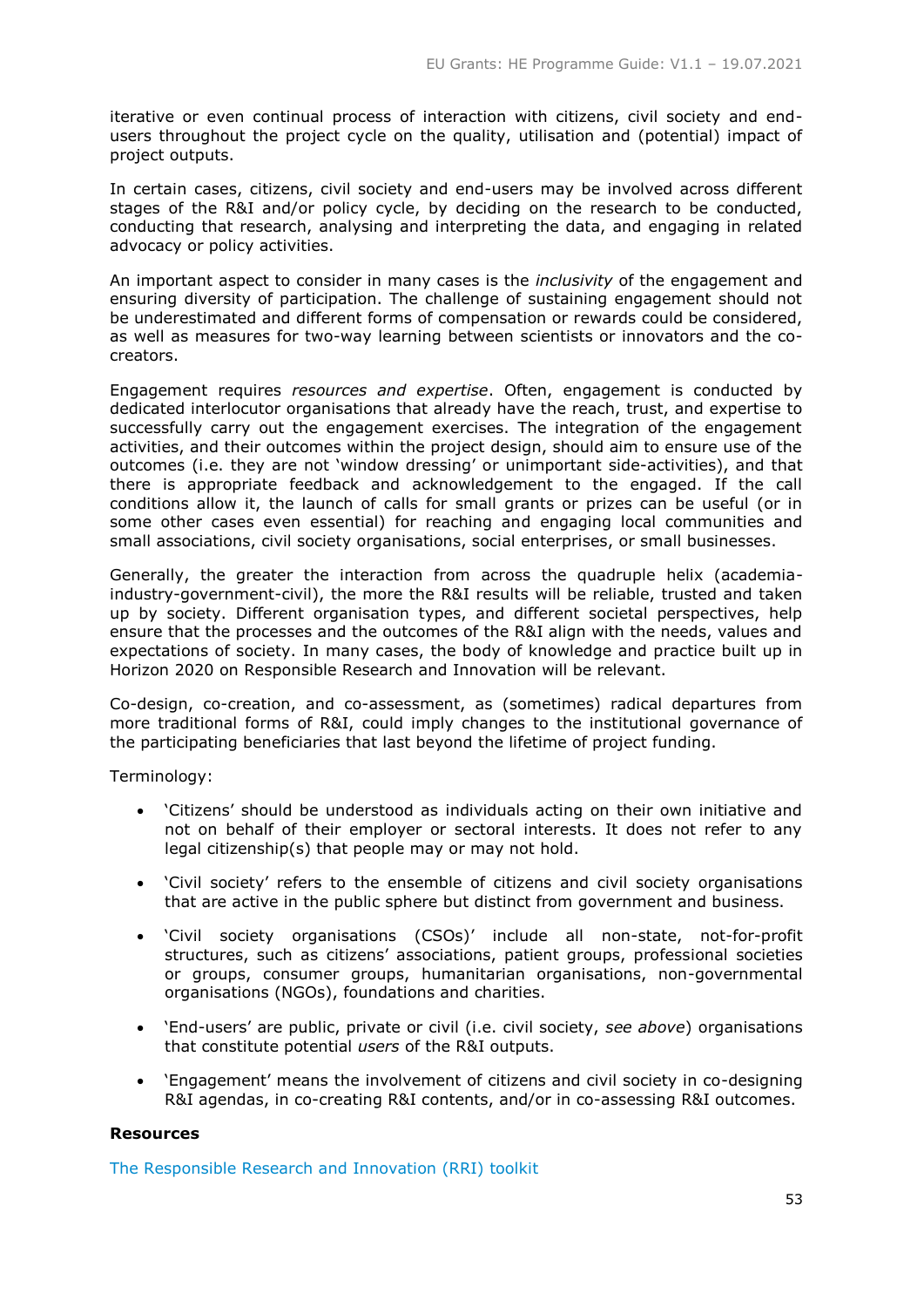[Action catalogue of inclusive research methods](http://actioncatalogue.eu/)

[Methods to engage the public](https://www.ecsite.eu/activities-and-services/projects/sparks)

[The societal readiness Thinking Tool](https://thinkingtool.eu/)

[Innovation Compass Self-check Tool for SMEs](http://self-check-tool-innovation-compass.eu/)

[Living innovation co-creation tool-kit for responsible innovation](https://www-living-innovation.net/news/article?id=212&title=new-toolkit-for-effective-co-creation)

Resources to open up research [and innovation actors to society](https://www.orion-openscience.eu/)

[Models and guidelines to increase patient engagement in health research](https://www.multiact.eu/)

[RRI Practice Handbook for](https://www.rri-practice.eu/knowledge-repository/practical-handbook) research organisations

EU portal for [citizen science projects, initiatives, networks, organisations, and training](https://eu-citizen.science/)  [courses](https://eu-citizen.science/)

# <span id="page-53-0"></span>Innovation Procurement

# **What is innovation procurement and how is it relevant for Horizon Europe?**

Innovation procurement happens when public procurement is used to drive innovation from the demand side. This enables the public sector to speed up the development and adoption of innovative solutions that can improve the quality and efficiency of public services or address wider societal challenges while opening concrete business opportunities for companies in Europe to bring innovations to the market.

#### Innovation procurement is therefore a topic of **cross-cutting importance for all pillars of the Horizon Europe programme**:

- Under the *Excellence Science pillar*, innovation procurement can help increase the EU's global scientific competitiveness in the field of research infrastructures. In the field of [supercomputing](https://digital-strategy.ec.europa.eu/en/news/european-procurement-cooperation-delivers-more-powerful-and-energy-efficient-supercomputers) for example, innovation procurement actions financed under FP7 and Horizon 2020 have paved the way for stronger European cooperation and competitiveness through the joint undertaking for High Performance Computing (HPC).
- Under the *Global Challenges and European Industrial Competiveness pillar* innovation procurement can trigger new research and development (R&D) and deployment of innovative solutions to address societal challenges *(e.g. in health, security, energy, environment, transport…)* and reinforce technological and industrial capacities. For EU-missions, innovation procurement can also play a key role to bring to the market solutions that can tackle big problems. This [online brochure](https://digital-strategy.ec.europa.eu/en/library/innovation-procurement-power-public-purse) bundles examples of innovation procurement funded by the EU research and innovation programme that successfully tackled societal challenges in several sectors.
- Under *the Innovative Europe pillar*, innovation procurement links to SME support via the European Innovation Council.

Finally, innovation procurement is also central to the European Defence Fund and may also be used in the context of the Euratom Programme.

# **What is the strategic importance for Europe?**

[Benchmarking](https://digital-strategy.ec.europa.eu/en/news/final-report-benchmarking-national-innovation-procurement-investments-and-policy-frameworks-across) shows that in Europe investments on innovation procurement are 2 times lower compared to other leading global economies. Underinvestment is the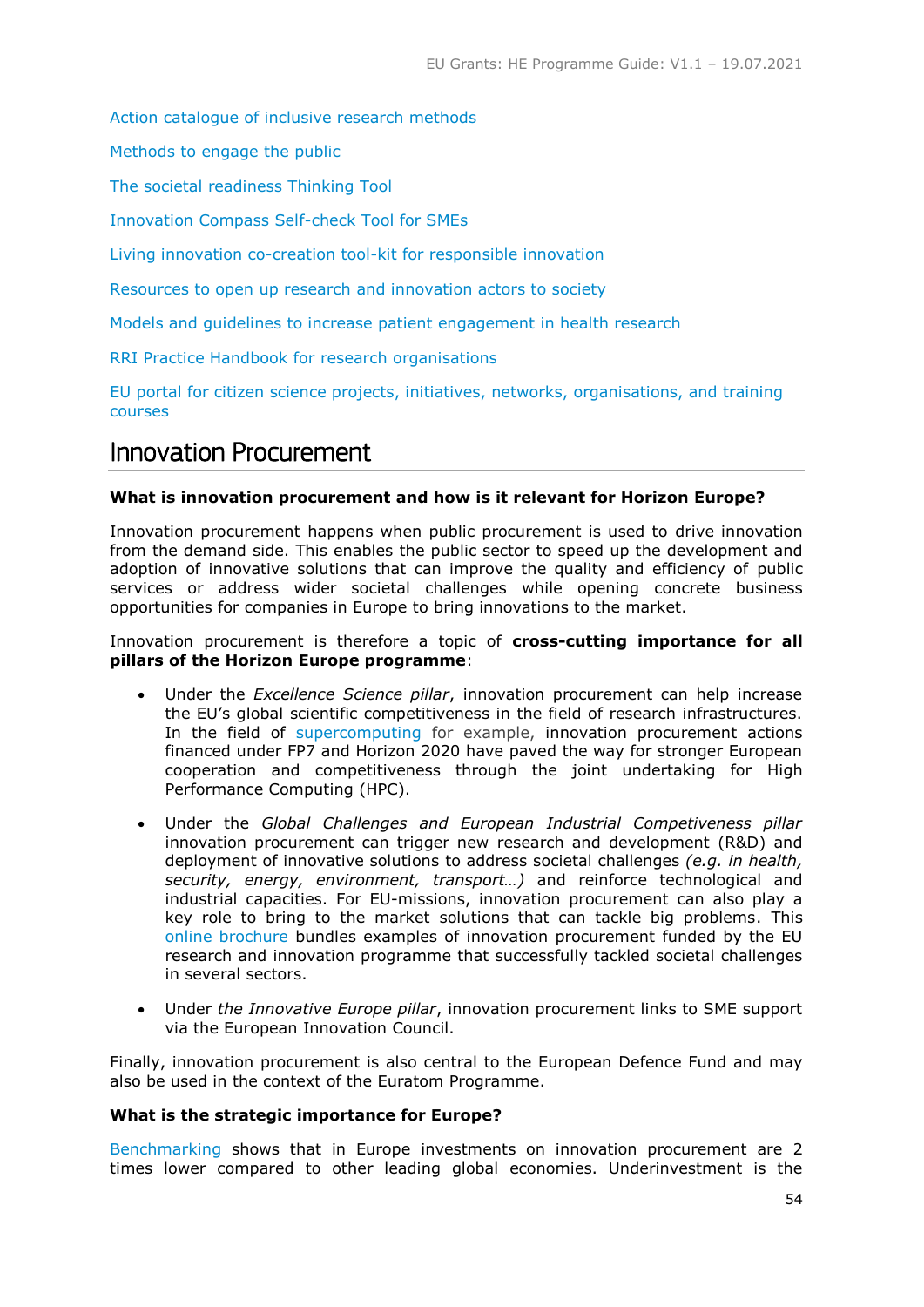biggest in R&D procurement (5 times lower) and in adoption of ICT based solutions (3 times lower). As innovation procurement is crucial for public sector modernisation and business growth, **mainstreaming innovation procurement is of strategic importance to strenghten Europe's global competitiveness**. By closing the gap between supply and demand in a way that reinforces EU strategic autonomy, innovation procurement can make a key contribution to economic recovery<sup>26</sup>. It can increase resilience in the supply chain by opening up opportunities for innovative companies, including also SMEs and Startups, to access the public procurement market, attract financial investment and scale up their business.

# **How does Horizon Europe support innovation procurement?**

Horizon Europe provides EU funding to start innovation procurement. A key difference to other research and innovation actions is that funding for innovation procurement is not targeted at potential 'providers' but at potential 'buyers' of innovative solutions: public procurers, possibly in cooperation with private and NGO buyers.

# **Two complementary types of innovation procurement** are supported**:**

- **Public Procurement of Innovative solutions (PPI)** can be used by procurers when challenges of public interest can be addressed by innovative solutions that are nearly or already in small quantities on the market. PPI can thus be used when there is no need for procurement of new R&D to bring solutions to the market, but as a clear signal from a sizeable amount of early adopters/launch customers that they are willing to purchase/deploy the innovative solutions if those can be delivered with the desired quality and price by a specific moment in time. PPI may still involve conformance testing before deployment.
- **Pre-Commercial Procurement (PCP)** can be used by procurers when there are no near-to-the-market solutions that meet all the procurers' requirements and new R&D is needed to get new solutions developed and tested to address the procurement need. PCP can then compare the pros and cons of alternative approaches to address the challenge and eliminate risk from promising innovations step-by-step via solution design, prototyping, development and first product testing. PCP is a public procurement of R&D services that does not include the deployment of commercial volumes of end-products *(see PPI for the latter)*.

In several areas, there is a need for European cross-border cooperation on innovation procurement to address challenges that require cross-border interoperability or interconnection, to pool resources for problems that cannot be financed from only national funding, to obtain higher quality and lower cost solutions and to reduce fragmentation of demand so that companies can sell their solutions to a wide European market.

Therefore, **Horizon Europe provides different types of support for buyers from different countries** that want to collaborate together on innovation procurement**:**

 **Coordination and Support actions (CSA)** support coordination and networking activities for groups of procurers to investigate the feasibility and/or prepare the ground for concrete future innovation procurement. CSA grants do not provide EU co-financing for a procurement action.

-

<sup>&</sup>lt;sup>26</sup> [Impacts of EU funded PCP](https://ec.europa.eu/digital-single-market/en/news/impacts-eu-funded-pre-commercial-procurements) show 20%-30% efficiency and quality improvements in public services, doubling of the amount of public procurement directly awarded to startups/SMEs, a factor 20 increase in the amount of cross-border contract award to startups/SMEs and a factor 4 additional financing secured by startups/SMEs. The use of place of performance and IPR/commercialisation conditions that fuel commercialisation in Europe, also contributes to EU strategic autonomy.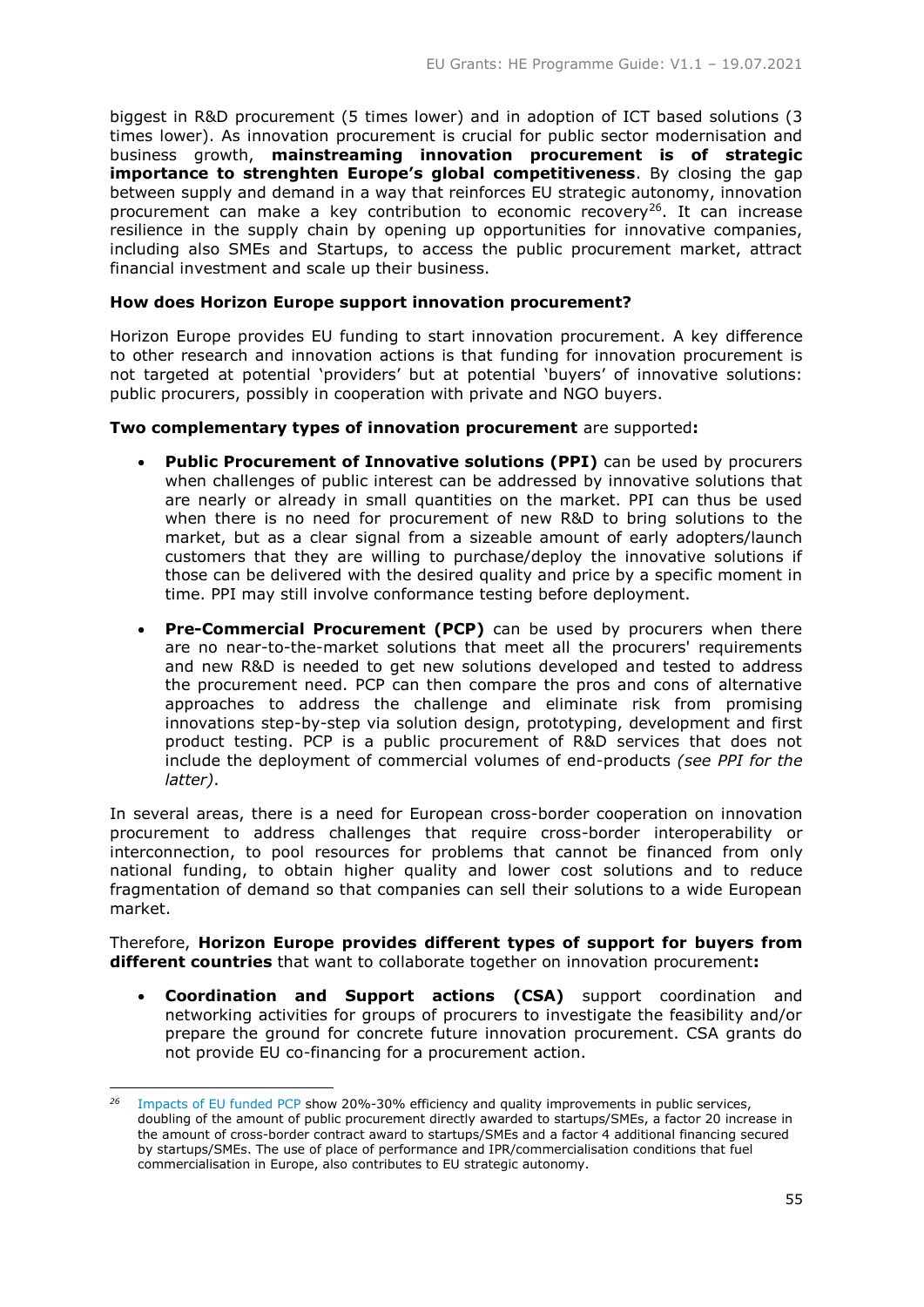**PCP or PPI actions** co-finance both the procurement cost for groups of procurers to buy the research, development, validation and possible first deployment (PCP) or wider scale deployment (PPI) of innovative solutions as well as additional related costs to prepare, manage and follow up such procurement. A minimum of two public procurers from two different EU Member States or associated countries are required in the buyers' group. One of them will act as lead procurer to coordinate and lead one joint PCP or PPI action or several separate but coordinated PPI actions for the buyers' group. In addition other procurers, e.g. private procurers or NGO procurers, can be part of the buyers' group. Both in PCP actions, PPI actions and CSAs that prepare PCP or PPI procurements, other entities *(e.g. experts, certification bodies)* can also participate in the additional activities of the action, except entities that are potential suppliers of solutions for the procurement action or have another potential conflict of interest with the procurement action. In total there must be minimum three participants from three different Member States or countries associated to Horizon Europe in the action. Entities formed by several public procurers from different countries can also apply for this type of funding *(e.g. European Groupings of Territorial Cooperation- EGTCs, European Research Infrastructure Consortia – ERICs, Central Purchasing Bodies, etc)*.

For more information about the CSA and PCP and PPI action instruments, refer to General Annex H of the Horizon Europe Work Programme.

The EU itself can also implement innovation procurement from the Horizon Europe budget, either alone or together with public buyers from Member States. An example funded by Horizon Europe is the [EU blockchain PCP](https://digital-strategy.ec.europa.eu/en/news/european-blockchain-pre-commercial-procurement) implemented by the European Commission.

It is also possible for one single buyer to implement PCP and PPI actions on its own, under the subcontracting activities of a regular research and innovation grant.

# **Examples of projects and achievable impacts?**

Examples of ongoing PCP and PPI projects funded by previous FP7 and CIP programs can be found [here.](https://ec.europa.eu/digital-single-market/en/eu-funded-projects-implementing-pre-commercial-procurements-pcp-or-public-procurement-innovative) Showcase success stories are bundled [here.](https://digital-strategy.ec.europa.eu/en/news/pre-commercial-procurement-showcases) More information about the impacts achieved by past projects is also available [here.](https://digital-strategy.ec.europa.eu/en/news/impacts-eu-funded-pre-commercial-procurements)

# **How to find and apply for relevant calls?**

If you are a public buyer and you are looking for an overview of all actions that support innovation procurement, you can search all calls on the Funding and Tenders portal via the keywords 'innovation/innovative procurement', 'PCP', 'PPI'.

# **Where to find support to prepare a proposal?**

**Looking for partners?** Participate in info days and EU events on innovation procurement in preparation of calls for proposals. Get connected with other procurers and experts from around Europe that are interested and active on innovation procurement via the [European Procurement Forum.](http://www.procurement-forum.eu/)

[National Contact Points \(NCPs\)](https://ec.europa.eu/info/funding-tenders/opportunities/portal/screen/support/ncp) in every Member State offer information and guidance in your own language on how to apply for Horizon Europe funding and may help with partner search.

Check if there is an [innovation procurement competence/support center](https://digital-strategy.ec.europa.eu/en/news/final-report-benchmarking-national-innovation-procurement-investments-and-policy-frameworks-across) in your country where you could find information and support. This European network of national [innovation procurement competence centers](https://procure2innovate.eu/home/) can be a starting point.

# **Is my organisation a public procurer?**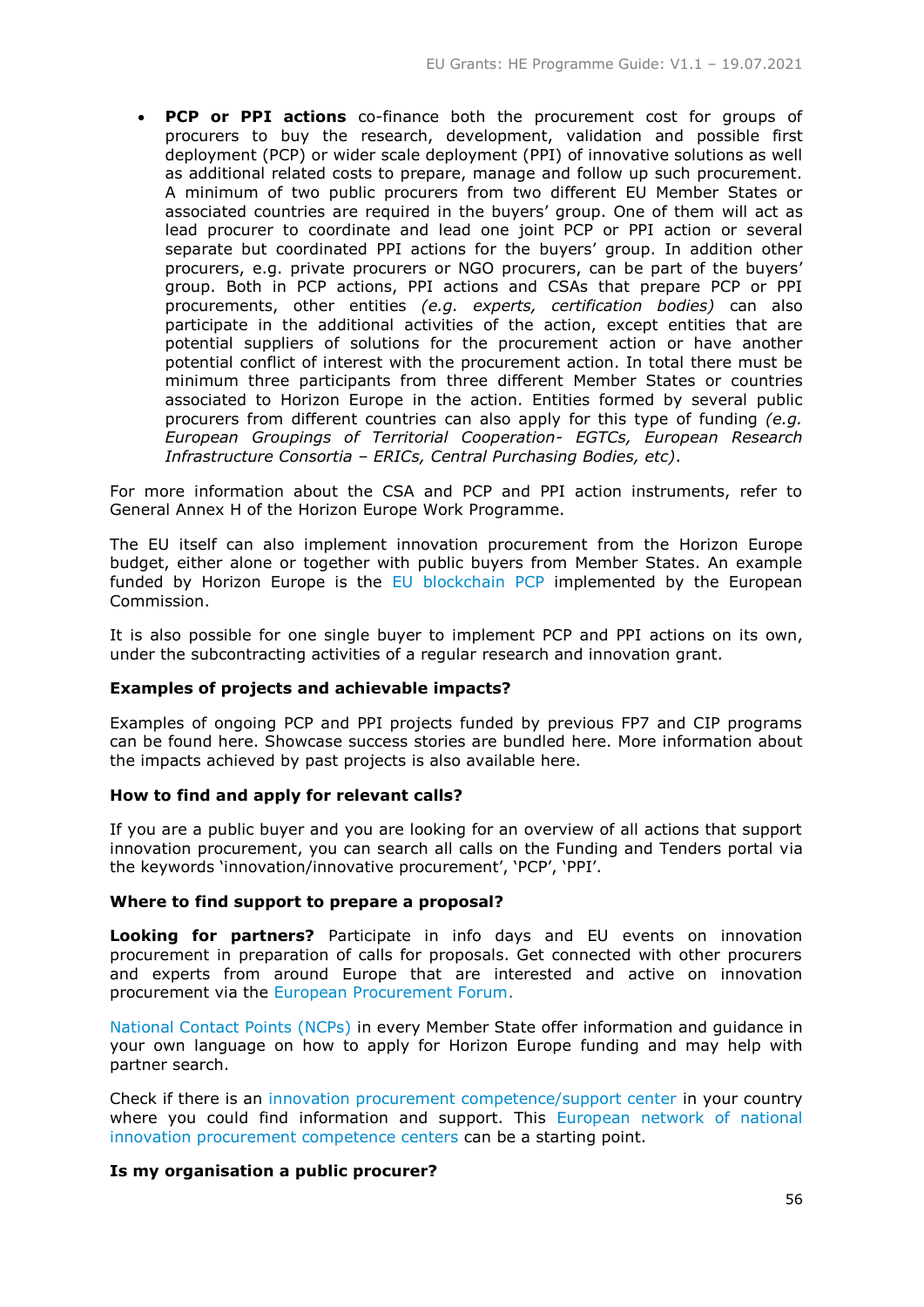**Public procurers** are organisations that are contracting authorities or contracting entities according to the definition of those terms in the EU public procurement directives 2014/24/EU, 2004/25/EU, 2009/81/EC.

'**Contracting authority**' means the State, regional or local authorities, bodies governed by public law, associations formed by one or several of such authorities or one or several of such bodies governed by public law (for the full definition, *see Article 2(1)(1) of Directive 2014/24/EU*). Bodies governed by public law also include entities financed mostly by the State, regional or local authorities, or other bodies governed by public law and entities controlled by those bodies (for the full definition, *see Article 2(1)(4) of Directive 2014/24/EU*). This includes for example ministries, regions, cities, road management authorities, public hospitals, central purchasing bodies etc.

'**Contracting entities**' refers to entities operating in specific sectors (such as utilities for water, energy, transport, postal services covered by Directive 2014/25/EU and contracting entities in the field of security covered by Directive 2009/81/EC). They may be contracting authorities, public undertakings or entities operating on the basis of special or exclusive rights (for the full definition, *see Article 4 of Directive 2014/25/EU*).

Under Horizon Europe, public procurers also include entities that are contracting authorities/entities according to the above definition but to which the EU public procurement Directives itself do not apply *(e.g. international organisations such as ERICs - European Research Infrastructure Consortia)*.

# **Related links**

- [Overview and links to EU policy initiatives](https://ec.europa.eu/digital-single-market/news/eu-policy-initiatives-pcp-and-ppi) on PCP and PPI
- Subscribe to the [innovation procurement newsletter](https://ec.europa.eu/information_society/newsroom/cf/dae/subscription-quick-generic-form-fullpage.cfm?service_id=167) to stay up-to-date with latest EU policy initiatives, workshops, call news and more.
- Topics supporting [Innovation Procurement](https://ec.europa.eu/info/funding-tenders/opportunities/portal/screen/opportunities/topic-search-cs;freeTextSearchKeyword=;matchWholeText=true;typeCodes=1,2;statusCodes=31094501,31094502,31094503;programmePeriod=2014%20-%202020;programCcm2Id=31045243;programDivisionCode=null;focusAreaCode=null;geographicalZonesCode=null;programmeDivisionProspect=null;startDateLte=null;startDateGte=null;crossCuttingPriorityCode=InnovationProcurement;callCode=null;cpvCode=null;performanceOfDelivery=null;sortQuery=sortStatus;orderBy=asc;onlyTenders=false;topicListKey=topicSearchTablePageState)
- In order to help procurers implement PCP and PPI, the EU also developed specific guidance in the Annotated Model Grant Agreement and example template tender documents for Horizon funded PCP [actions](http://ec.europa.eu/research/participants/data/ref/h2020/other/gm/h2020-guide-pcp-procurement-docs_en.docx) and for [PPI actions.](http://ec.europa.eu/research/participants/data/ref/h2020/other/gm/h2020-guide-ppi-procurement-docs_en.docx)

# <span id="page-56-0"></span>Key Digital Technologies

Due diligence is required regarding the trustworthiness of all artificial intelligence-based systems or techniques used or developed in projects funded under the Horizon Europe Framework Programme. Wherever appropriate, AI-based systems or techniques must be developed in a safe, secure and responsible manner, with a clear identification of and preventative approach to risks.

To a degree matching the type of research being proposed (from basic to precompetitive) and as appropriate, AI-based systems or techniques should be, or be developed to become (implicitly or explicitly contributing to one or several of the following objectives):

- technically robust, accurate and reproducible, and able to deal with and inform about possible failures, inaccuracies and errors, proportionate to the assessed risk posed by the AI-based system or technique
- socially robust, in that they duly consider the context and environment in which they operate